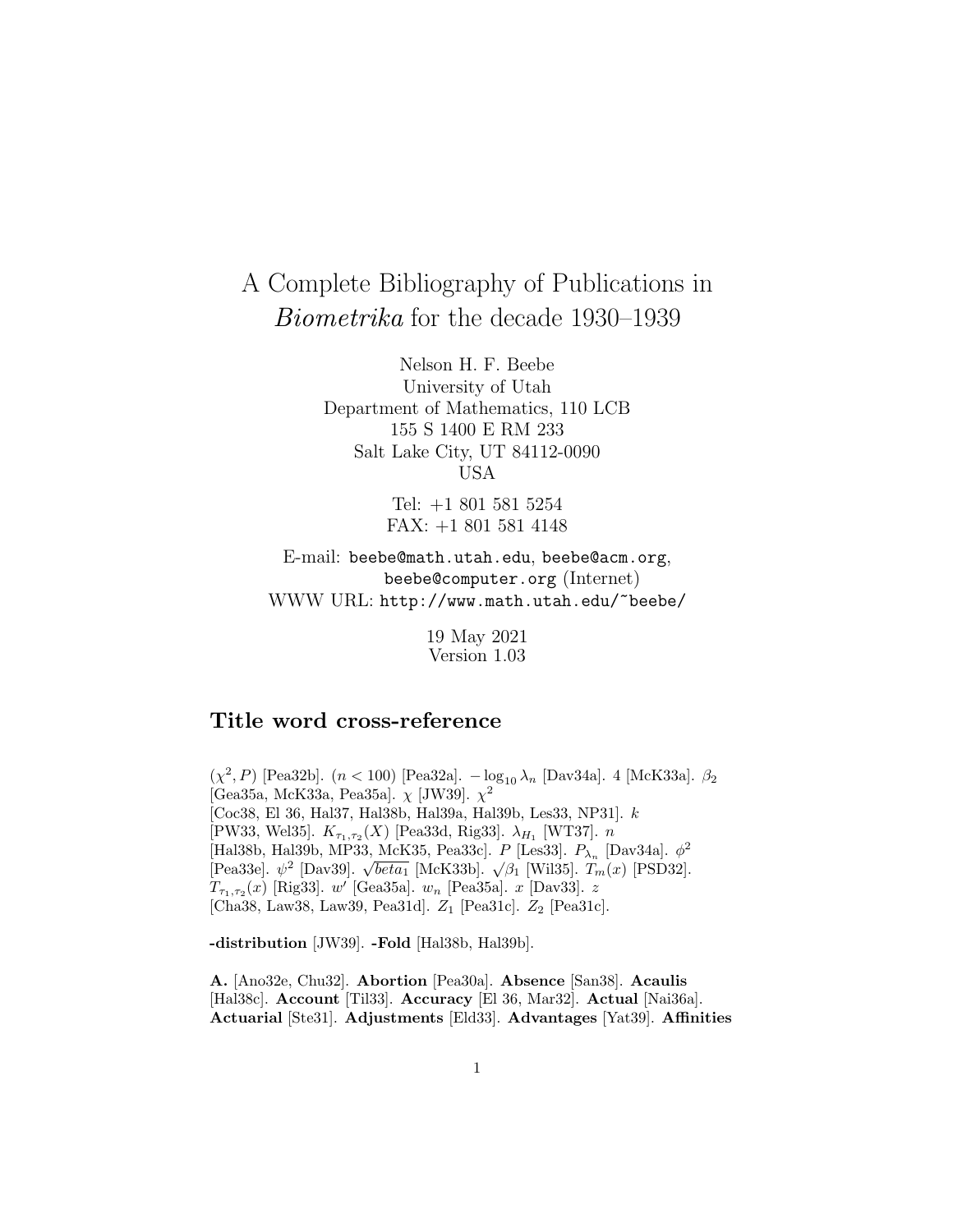[You31]. **Again** [Cam34]. **Age** [And33, Les33]. **Agricultural** [Pea38c, Yat39]. **Aiken** [B.36]. **Albanians** [Til33]. **alle** [Har34]. **Ambulatory** [SM32]. **American** [Sus33]. **American-Born** [Sus33]. **Among** [Wel35]. **Amphibia** [Ter31]. **Analysis** [Hal39c, Pea31a, PW33, Pit38, Wel35, Wil32, Wis38]. **Anglo** [LY35, Mün36]. **Anthropology** [Mor39b]. **Anthropometric** [Mah30]. **any** [Pit38, Pit39a]. **Applicability** [Cha38]. **Application** [Hen37, Mul31, Nai39, PW36, Yul39]. **Applications** [PSD32, Pea33d]. **Applied** [GH37, Pit38]. **Appreciation** [Pea36a, Pea38a]. **Appropriate** [PW33]. **Approximate** [Hal38a]. **Approximation** [El 36]. **Archaeological** [Ris39]. **Arise** [PS31]. **Arising** [Tan38]. **Arms** [M¨un36]. **Arrangements** [Jef39, NP38, Stu38, Yat39]. **Arterio** [GR38]. **Arterio-Sclerosis** [GR38]. **Arthur** [B.36]. **Article** [Bat34]. **Ascertaining** [Nai36a]. **Asia** [Von31]. **Asiatic** [WM32]. **Asien** [Von31]. **Aspects** [Pea36a, Pea37b, Pea38a, Pea38c, Tho32]. **Asymmetry** [Woo31]. **Asympotic** [Dav34b]. **Asymptotic** [Dav33]. **Aurel** [Mor38]. **Australia** [Wun39]. **Authorship** [Yul39]. **Avon** [BY35].

**B** [Coc38, Mor35]. **Back** [Ano30a, Ano31b, Ano31a, Ano32a, Ano32b, Ano33a, Ano33b, Ano34a, Ano34b, Ano34c, Ano35a, Ano35b, Ano36a, Ano36b, Ano37a, Ano38b, Ano38a, Ano39b, Ano39a]. **Bacon** [Wis38]. **Bacterial** [Gor39]. **Badari** [Mor35]. **Balanced** [NP38, Stu38]. **Balancing** [Pea38c]. **Based** [HM36, Mor35, Mor37, WM32, Yul38b]. **be** [Mar34, Pit38]. **Bedfordshire** [DY33]. **bedingten** [Mah35]. **Been** [Pea33c]. **Being** [Pea35b]. **Beitrag** [Mah35, Von31]. **Bessel** [McK32, PSD32, Pea33d, Rig33]. **Beta** [Mul31]. **Beta-Function** [Mul31]. **Betas** [Dav32]. **Between** [Gea35a, Hoj33, Hot36, McK35, Mor39c, NP38, PP32, Ste34, Stu38, Wel38b, Pea31c]. **Bewegungen** [Mah35]. **Bi** [Ano30d, Fin38, Gar33]. **Bi-Variate** [Ano30d, Fin38, Gar33]. **Bidford** [BY35]. **Bidford-on-Avon** [BY35]. **Binomial** [Ayy34b, CP34, Ney38]. **Biological** [Yat39]. **Biometric** [Cle37, MCA36, WM34, Woo37, Ter31]. **Biometrician** [B.36]. **Biometrika** [Pea35e, Ano30c, Ano32e, Ano33e]. **Biometrische** [Ter31]. **Births** [Bel33]. **Bitches** [PP31]. **Bivariate** [Bra33, Cha32, Fie32, Hir37, Mor39c, Pea31c, Pre30, Yul38b]. **Blocks** [Wel37]. **Boas** [MS36]. **Bodily** [BD35]. **Body** [Sus33]. **Bone** [Woo37]. **Bones**

[Mün36, PW35a]. **Book** [B.36, Dav38, H.39, Lun38, S.39]. **Born** [Sus33]. **Botanist** [B.36]. **Breeding** [Tan38]. **Bright** [GR38]. **Britain** [vB36]. **Broad** [Pea35b]. **Build** [Sus33]. **Burr** [B.36]. **Burwell** [LY35]. **Busts** [PM34].

**C** [B.36, H.39, SBL79]. **calculation** [JW39]. **Carota** [Bat33, Bat34]. **Cartesian** [Pea33b]. **Case** [Cha32, CP34, PS31, PP32]. **Cases** [HM36, Pea31a, Yul39]. **Categories** [Pea35b]. **Causes** [Kar33]. **Cell** [Cha32]. **Certain** [Gea33, Han34, Hey38, Kar33, LY35, Mah30, Mul31, PP32, Ste34, Tan38, Wil32, Wis30, Wi´s35, Wis36]. **Changes** [BD35, Ush32]. **Character** [PP32]. **Characteristic** [Yul39]. **Characteristics** [Mar34, Ter31].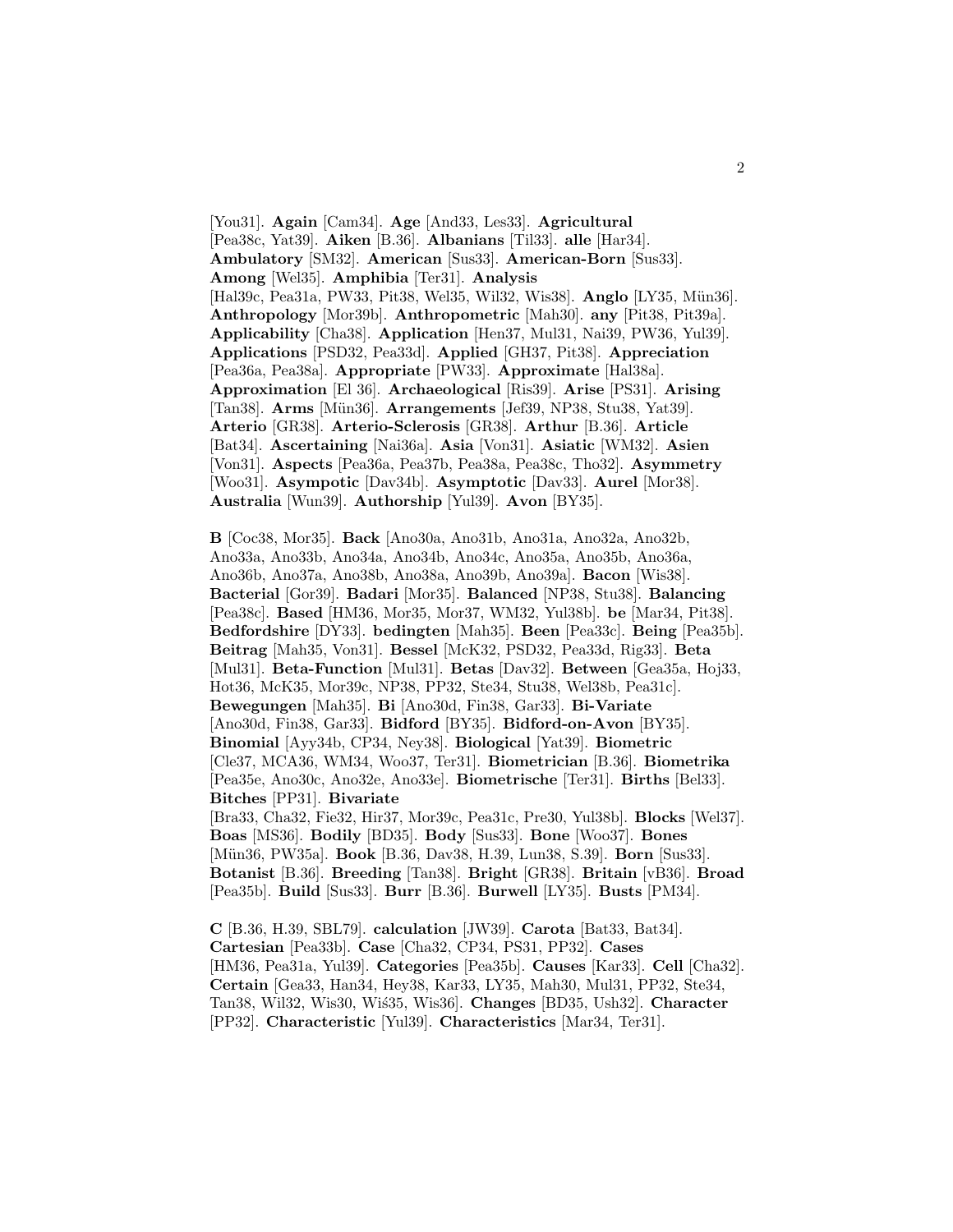**Characters** [Les33, Mor39b, PP31, PW35a]. **Children** [BD35, Sus33]. **Chrysanthemum** [Bat35]. **Church** [SM32, Chu32]. **Cicuta** [Bat36]. **Class** [Hal38a, Kol35]. **Classification** [Mor39b, WM32]. **Cleft** [Coc36]. **Clover** [PW35b]. **Coefficient** [Dav37, Gar33, KKS39, Pep32, Rid32, WKE31]. **Coefficients** [Bra33, Mar34]. **Collections** [Wun39]. **Combining** [Pea38b]. **Comments** [SBL79]. **Commonwealth** [Wun39]. **Comparative** [MC38, Yat39]. **Comparison** [LY35, Mar32, NP38, Pea35a, Stu38, Wis33]. **Comprehensive** [Bis39]. **computer** [Tei65]. **Concerning** [Pit39c]. **conditional** [Mah35]. **Confidence** [CP34]. **Configurations** [Tho32, THM<sup>+</sup>32]. **Connected** [Rig33]. **Constancy** [Bat35]. **Constructing** [Kar33]. **Contingency** [Ano34g]. **Continued** [Mul31]. **Continuous** [Pit39a]. **Contribution** [Cle37, Die34, GR38, Mor37, Pea39a, Mah35, Die34, Von31]. **Contributions** [St.32]. **Converse** [Cam32]. **Coordinatograph** [Pea33b]. **Correction** [Hal39a, Hal39b, Law39]. **Corrections** [Mar34, Pea33a, Pea35b]. **Correlation** [Bra33, Dav37, Die34, Gar33, Gea35a, Ken38, KKS39, Pea31d, Pit39b, Rid32, Rie32, Wic33, WKE31, Wis32, Lun38]. **Corrigenda** [Ano48a, Ano48b]. **Covariance** [Hir37]. **Covariances** [Bis39]. **Crania** [MH31, Mor39a, SM32, vB36]. **Cranial** [EW32, Pea33b, Ris39, VM38, WM32, Wun39]. **Craniologist** [Pea33b]. **Craniology** [Mor37, vB36, Von31]. **Criteria** [Pea35a]. **Criterion** [Dav39, PS36, WT37]. **Cromwell** [PM34]. **cumulants** [JW39]. **Curves** [Ano33g, Eld33, Lun38, PS31, PP32, Pea33a].

**D** [Mor35, Pea39b]. **Dacryocystitis** [Coc36]. **Data** [San38]. **Daucus** [Bat33, Bat34]. **Dealing** [MS36]. **Death** [Kar33]. **Deducation** [Ney38]. **Degrees** [Hal38b, Hal39b]. **Dependence** [Ste34]. **Derivation** [Wis30]. **Derry** [Mor35]. **Description** [Mor38]. **Design** [Yat39]. **Determinations** [Wis38]. **Determined** [Mar34]. **Determining** [Ano30d, Pea33c, Pea34b]. **Development** [Pea30b]. **Developmental** [BD35]. **Deviation** [Ano48a, Ano48b, Gea35b, Gea36, New39, Pea31d, SBL79]. **Deviations** [Kon30]. **Diameters** [Wag35]. **Difference** [Bra33, McK35, Mor39c, Nai36b, Wel38b]. **Differences** [EM31]. **Dilution** [Gor39]. **dimensional** [Mah35]. **Direct** [Pea39b]. **Discriminant** [Wel39a]. **Discussion** [Pea32b]. **Disease** [CMR39, GR38]. **Disputed** [Yul39]. **Distribution** [Cha38, Coc38, Fie32, Fin38, Gar36, Hal37, Hal39a, Hir37, KKS39, Kon30, Le 31, Led39, McK32, McK33b, McK33a, MP33, McK35, Nai39, New39, NP31, Pea30a, Pea32a, Pep32, Per33, Rid32, Wel39b, WT37, Wil35, Wis32, JW39, Tei65, Dav39]. **Distributions** [Dav32, EW32, Hal38a, Han34, Mar34, Mor39b, Pea32c, Wis33, Yul38b, Mah35]. **Dodder** [PW35b]. **Double** [Pea33d, Rig33]. **Dr** [MS36, Pea35c, Pea35d]. **Dr.** [Mor39a]. **Drawn** [Hir37, Pea33c, Per33]. **Dunn** [H.39]. **Dunstable** [DY33]. **Duration** [Fie31a, PP31]. **During** [BD35, Bat35]. **Duweir** [Ris39]. **Dynasty** [Col33, Woo30].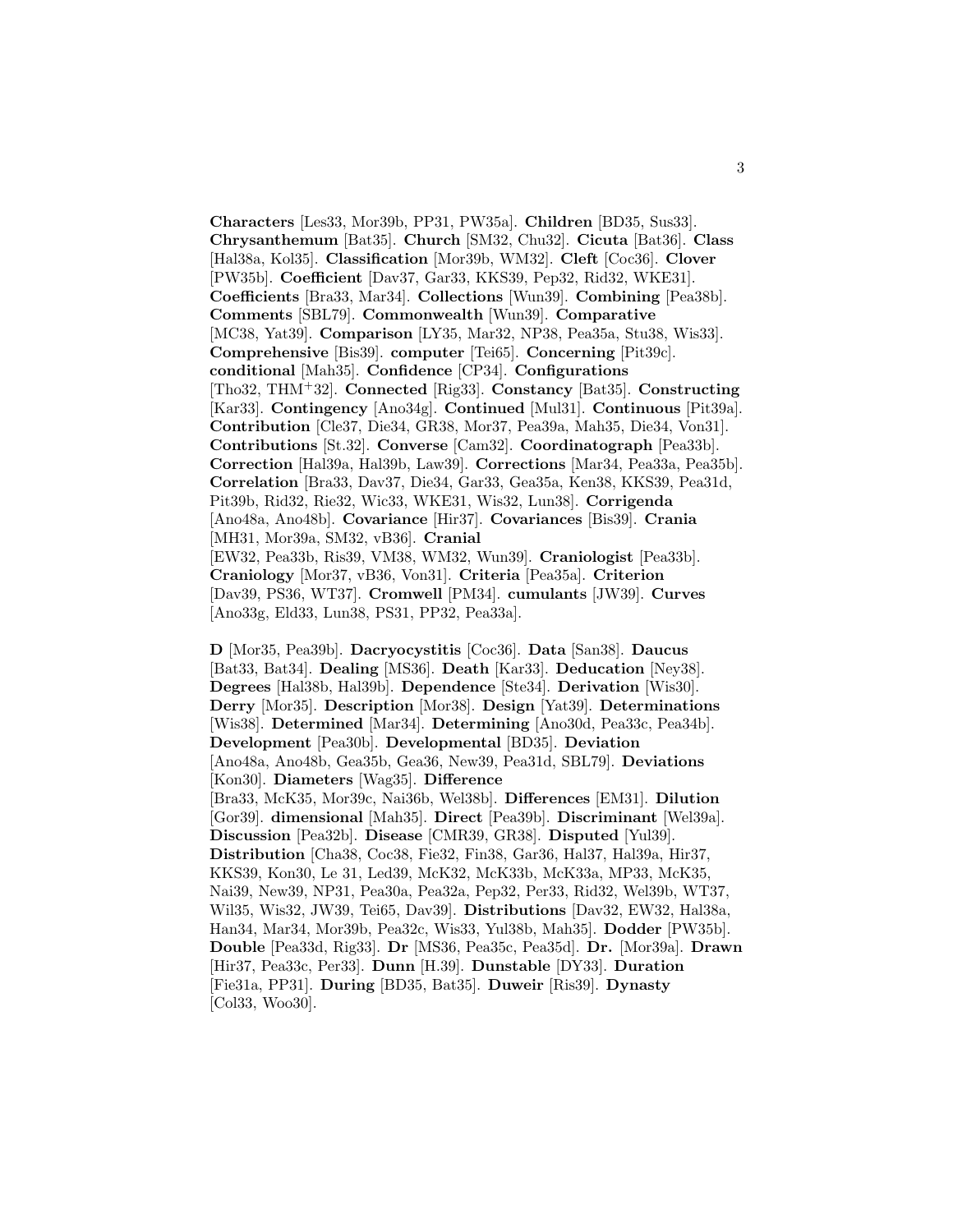**East** [Von31]. **Editorial** [Pea45]. **Effect** [Pea38c]. **Efficiency** [PS36]. **Egyptian** [Mar36, Mor35, Woo30]. **Elderton** [Lun38, Pea33a]. **Element** [Dav33, Dav34b]. **Eliminated** [Kar33]. **Empirical** [And33]. **Endocranial** [Wag35]. **Entropion** [Ush32]. **Environment** [CMR39]. **Epicanthus** [Pea35c, Ush35]. **Equal** [KKS39]. **era** [Tei65]. **Ereignisse** [Lud34]. **Error** [Nai36b]. **Eruption** [HM36]. **Eskimo** [Mor37]. **Estimate** [New39]. **Estimates** [Fin38, Hir37, Wel39b, Wis33]. **Estimating** [Bea39, Gor39]. **Estimation** [Pea37a, Pea39b, Pea39a, Pit39a]. **´etude** [Die34]. **Eulerian** [PP35]. **Evaluation** [Mul31, PP35]. **events** [Lud34]. **Evidence** [Tho33]. **Exact** [Coc38, Hal37, Hal39a]. **Examination** [MS36]. **Examined** [Pre30]. **Excavated** [MH31, Mor38, Ris39]. **Excavations** [DY33]. **Exceeds** [Tho33]. **Expectations** [Hal37, Hal38b, Hal39a, Hal39b]. **Expedition** [Ris39]. **Experiment** [Pea38c, Pep32]. **Experimental** [Hey38, Pea32b]. **Experiments** [Yat39]. **Expressed** [New39]. **Expression** [Gea33]. **Extreme** [McK35]. **Eye** [TE35]. **Eyelids** [Ush32].

**Facial** [WM34]. **Factor** [Cam32, Cam34]. **Family** [Coc35, Nus38]. **Feet** [Coc36]. **Fiducial** [CP34, Gar36]. **Field** [Bea39, NP38, Stu38]. **First** [BD35, Hal38b, Hal39b]. **Fishberg** [MS36]. **Fisher** [Law39, Law38]. **Fit** [Dav39, GH37, Hal37, Hal39a, Pea32b, Pea34b, Pea38b]. **Fitting** [Ano33g]. **Five** [S.39]. **Flatness** [WM34]. **Flowering** [Bat35]. **Flowers** [Bat35]. **Fold** [Hal38b, Hal39b]. **Form** [Ber38, Mor39b, Pit39a]. **Formula** [Bay38, Wi´s35, Wis36]. **Formulae** [Ayy34b, Dav33, Dav34b, Mar32]. **Four** [McK33b]. **Fourth** [Dav33, Dav34b]. **Fractions** [Mul31]. **Franz** [MS36]. **Frau** [PW36]. **Freedom** [Hal38b, Hal39b]. **French** [Die34]. **Frequencies** [Cha32, Yul38b]. **Frequency** [Ano33g, Cha32, EW32, Hal38a, Han34, Mar34, Pea30a, PS31, Pea32c, Pre30, Lun38]. **Front** [Ano30b, Ano31d, Ano31c, Ano32c, Ano32d, Ano33c, Ano33d, Ano34d, Ano34e, Ano34f, Ano35c, Ano35d, Ano36c, Ano36d, Ano37b, Ano38d, Ano38c, Ano39d, Ano39c]. **Function** [McK32, Mul31, Nai39, PSD32, Pea33d]. **Functions** [Gea33, Rig33, Wel39a, Wic33]. **Further** [Dav34a, Hoj33, Kar33, NP31, Pea30b, PSD32, PW35a, St.32].

**Gauss'** [Bay38]. **Geary** [Pea35a, SBL79]. **Geiringer** [PW36]. **General** [Cam34, Gea33, Mor39b, Tho32]. **Generalization** [Law38, Law39]. **Generalizations** [Wil32]. **Genetics** [H.39]. **Gentile** [Pea36c]. **Geometric** [Tho32, THM<sup>+</sup>32]. **Geometry** [Pea33b]. **George** [B.36]. **German** [Har34, Lud34, Mah35, Ter31, Von31]. **Gini** [Nai36b]. **Given** [Dav34a, Nai36a, Pea33e, Pit39a]. **Gives** [Pea33e]. **Goodness** [Dav39, GH37, Hal37, Hal39a, Pea32b, Pea34b, Pea38b]. **Gordon** [Pea39b]. **Gortner** [B.36]. **Growth** [BD35, Wis38]. **Growth-Rate** [Wis38].

**Hair** [TE35]. **Haldane** [Coc38]. **Hand** [Coc36]. **Handling** [Pea34a]. **Hare** [Coc36]. **Harris** [B.36]. **Having** [Pea33c]. **Head** [PM34]. **Health** [S.39].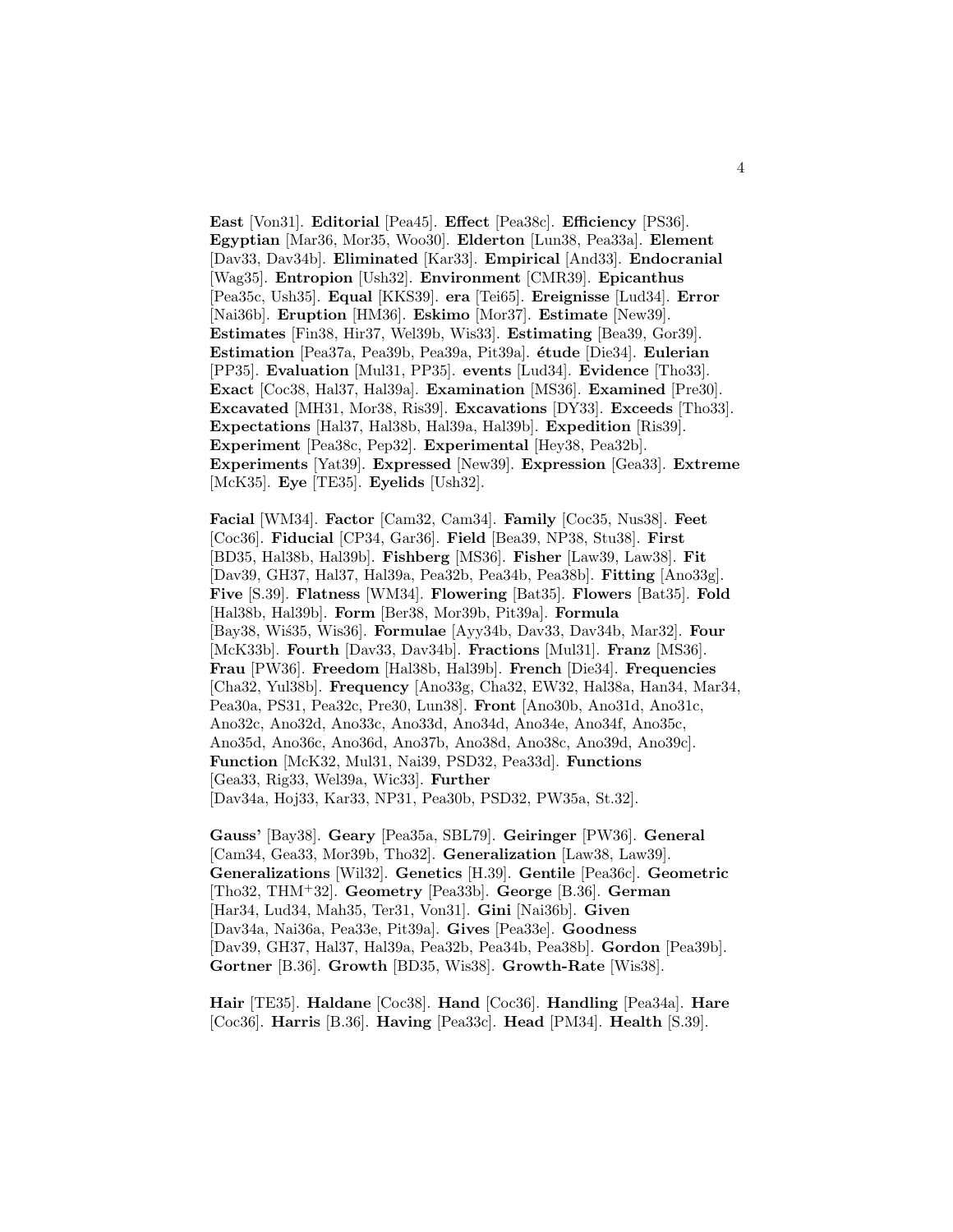**Hereditary** [Ush32, Ush35]. **Heredity** [Moo35]. **Heterostylism** [Hal38c]. **High** [PP35, Wis30]. **Historical** [Ney38]. **History** [GR38, Tei65]. **Hojo** [Rom33]. **Homogeneity** [Bis39, Wel38a]. **Human** [Cle37, Moo35, MCA36, Mor38, PW35a, Ris39, Woo31, Woo37]. **Hypergeometric** [Dav33, Dav34b, Dav33]. **Hypergeometrical** [Ayy34a]. **Hypotheses** [Kol35, Pit39c]. **Hypothesis** [Dav39, WT37]. **Hythe** [SM32]. **II** [PP32, Pea38c, THM<sup>+</sup>32]. **III** [Pit38, Wic33]. **Illustrated** [CP34, Hey38, San38]. **Illustration** [Ano30c, Ano32e, Ano33e, Ano36e, Dav34a, El 36, Les33, Pea38c]. **Illustrations** [Pea33b, Pre30]. **Impaction** [HM36]. **Important** [Kol35]. **Incidence** [MC38, THM<sup>+</sup>32]. **Including** [LY35]. **Incomplete** [Ayy34a, Mul31, PP35]. **Independent** [New39, Pea32c, Pea33e, Pea38b]. **Index** [Fie32]. **Indian** [VM38]. **Indices** [Wag35]. **Individual** [PP32, PW35a]. **Individuals** [PP32]. **Infinite** [Wis33]. **Inflorescences** [Bat36]. **Influence** [Bat36]. **Information** [Ano31e, Ano32g, Ano33h, Ano34h, Ano35e, Ano36g, Ano38e, Ano39e]. **Inheritance** [RDM39]. **Inquiry** [Pea38c]. **Insects** [Bea39]. **Instrument** [Wag35]. **Integral** [Gar33, Pea33c, Pea38b]. **Integrals** [Mul31, PS31, PP35, Rom33]. **Internal** [Wag35]. **Intervals** [PP32, San38]. **Intraracial** [Mor39b]. **Introduction** [Dav38]. **Introductory** [Til33]. **Invariant** [Wis33]. **Invariants** [Wis33]. **Inverse** [Pea39b]. **Investigation** [Mor39b, PW35a]. **Investigations** [MS36]. **Iran** [Mor38]. **Irregular** [San38]. **Islands** [THM<sup>+</sup>32].

**J** [Dav38, Mor39a, Eld33, Pea33a]. **J-Curves** [Pea33a]. **J-Shaped** [Eld33]. **J.** [Coc38, B.36]. **Japanese** [Sus33]. **Jewish** [Pea36c]. **Jews** [MS36].

**K.C.I.E.** [Mor38]. **Karl** [Ano36f, Nai36a, Ney38, Pea36a, Yul38a]. **Kerma** [Col33]. **Kn** [Ano33e]. **Known** [Pea33c]. **Kolodziejcyk** [Pea35e]. **Kraniologie** [Von31].

**L** [H.39]. **L.** [Bat33, Bat34]. **Lachish** [Ris39]. **Langerhans** [THM<sup>+</sup>32]. **Latin** [Wel37]. **Laws** [Nai39]. **Lectures** [Yul38a]. **Legs** [M¨un36]. **Length** [Yul39]. **Lengths** [M¨un36]. **Leonard** [SM32]. **Letty** [Ano33e]. **Leucanthemium** [Bat35]. **Life** [Kar33, Pea36a, Pea38a]. **Light** [Pre30]. **Ligulate** [Bat35]. **like** [Mah35]. **Likelihood** [Hen37, Pea36b, Pea37a, Tho33, Wel39b]. **Limits** [CP34, Dav37, Gar36, Nai36a, Pea32a]. **Lip** [Coc36]. **Litter** [PP31]. **Location** [Pit39a, Pit39c]. **Logischen** [Ter31]. **London** [You38]. **Long** [Mün36]. **Low** [PS31].

**Maculata** [Bat36]. **Mainly** [Moo35]. **Malar** [Woo37]. **Man** [HM36, Les33, McM39, Mün36, WM34]. **Mandible** [Cle37, MCA36]. **Mandibles** [Mar36]. **Mandibular** [HM36]. **Marked** [Nai36a]. **Markoff**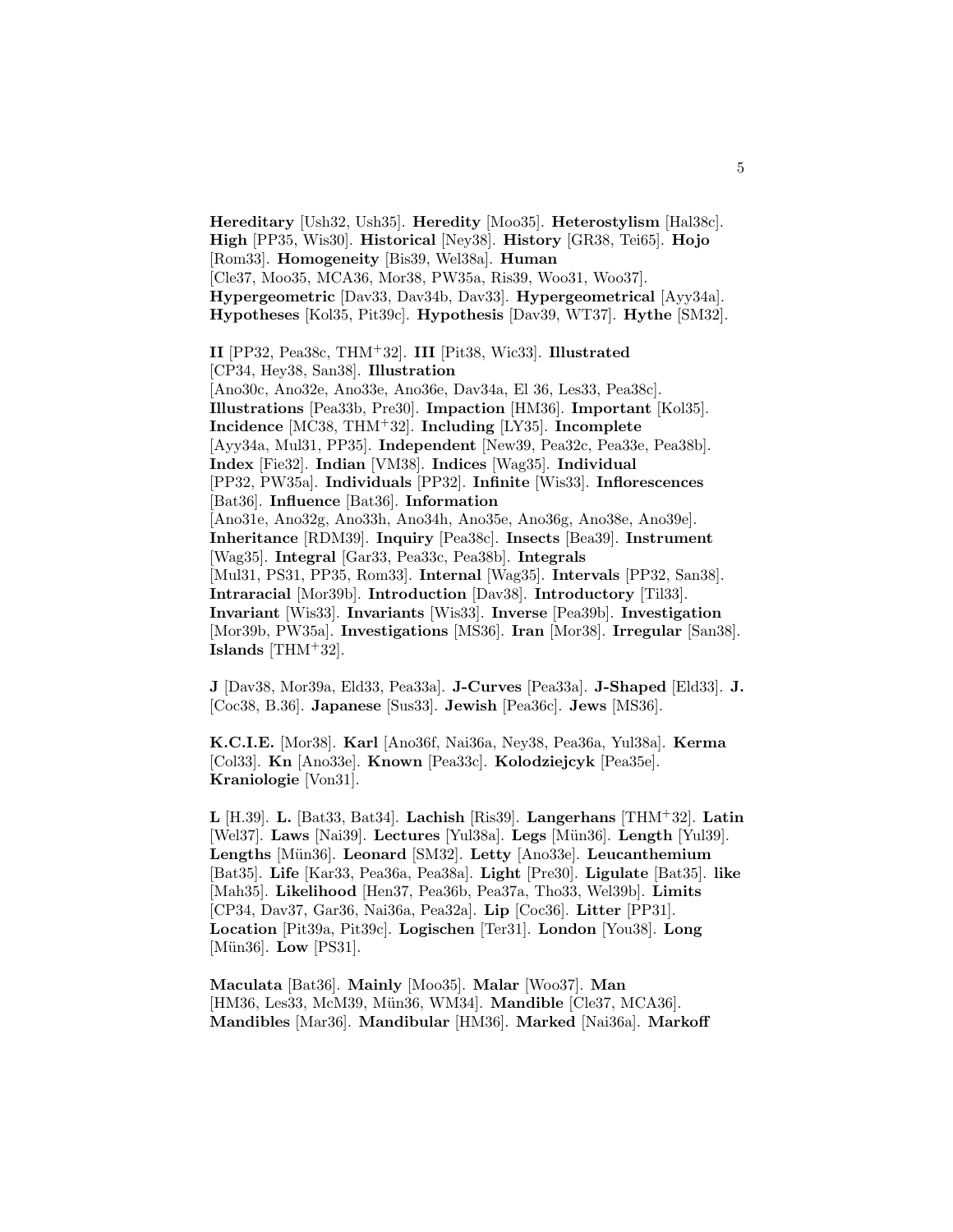[Ano32e]. **Marston** [Ris39]. **Masks** [PM34]. **mass** [Mah35]. **Massenpunkten** [Mah35]. **Material** [Mor39b]. **Mathematical** [Dav38, Mar36]. **Matter** [Ano30a, Ano30b, Ano31b, Ano31a, Ano31d, Ano31c, Ano32a, Ano32b, Ano32c, Ano32d, Ano33a, Ano33b, Ano33c, Ano33d, Ano34a, Ano34b, Ano34c, Ano34d, Ano34e, Ano34f, Ano35a, Ano35b, Ano35c, Ano35d, Ano36a, Ano36b, Ano36c, Ano36d, Ano37a, Ano37b, Ano38b, Ano38a, Ano38d, Ano38c, Ano39b, Ano39a, Ano39d, Ano39c]. **Maurice** [MS36]. **Maximum** [Hen37, Pea36b, Pea37a, Wel39b]. **May** [Pit38]. **McKay's** [Ano33f]. **Mean** [Ano48a, Ano48b, Gea35b, Gea36, McK35, Nai36b, Pea31d, PP32, Rom33, SBL79, WKE31]. **Means** [Wel38b]. **Measure** [Ano34g, Ken38]. **Measurements** [BD35, EW32, HM36, Mah30, Mor35, MS36, Mor37, Til33, VM38, WM32]. **Measures** [Ste34]. **Measuring** [Wag35]. **Median** [Hoj33]. **Medical** [GR38]. **Members** [Nai36a]. **Memoir** [Chu32, Pea35b, Pea35d]. **Mendelian** [GH37, Hal39c, RDM39]. **Merkmale** [Ter31]. **Messrs** [Pea35e]. **Method** [Cha32, Gor39, Hen37, Hey38, Nai36a, Pea33b, Pea33c, Pea34b, Pea36b, Rom36]. **Methods** [Bea39, Kar33, Les33, Mar36, Mor39b, PW33, Pea37a, Pea39b]. **Metrical** [Mor39b]. **Mice** [GH37]. **Microscopic** [Tho32, THM<sup>+</sup>32]. **Minimum** [Pea33e]. **Miss** [Mor35]. **Molar** [HM36]. **Moment** [Mar34, Nai39, Pep32, WKE31, Wis33]. **Moments** [Ano48a, Ayy34a, Ayy34b, Coc38, Eld33, Gea33, Gea36, Hal37, Hal38b, Hal39a, Hal39b, Ney38, Pea33a, Pea36b, Rom36, Wis30]. **Monkey** [THM<sup>+</sup>32]. **Morpho** [Ter31]. **Morpho-Logischen** [Ter31]. **morphological** [Ter31]. **Morphometric** [PW35a]. **Mortality** [MC38]. **movements** [Mah35]. **Mr** [Ano33f, Pea33a, Pea35b, Pea35a]. **Multiple** [WKE31]. **Multivariate** [Bis39].

**N** [Mor35]. **Naga** [KM33]. **Natural** [Hal38c]. **Nature** [Mor39b, Pea31c]. **Necessarily** [Dav34b]. **Nephritis** [GR38]. **Neyman** [Dav39]. **Nine** [Mor38]. **Ninth** [Woo30]. **Non** [Han34, Hey38, Pea31a, Rie32]. **Non-Normal** [Han34, Hey38, Pea31a, Rie32]. **Normal** [Ano30d, Ano48a, Bra33, Fie32, Fin38, Gar33, Gea33, Gea36, Han34, Hey38, Hir37, Hoj33, Led39, McK33b, McK33a, McK35, Mor39c, New39, Pea31a, Pea31c, Pea32a, Pit39b, Rie32, Rom33, Wil35, Wis30, WKE31, Yul38b]. **Normality** [EW32, Gea35b, Pea30b, Pea31b]. **Normalization** [Hal38a]. **North** [Til33]. **Note** [Ano33g, Ano33f, Ayy34a, Ayy34b, Ber38, Chu32, Coc38, Dav37, Gea35a, Hal39c, Hoj33, Les33, MP33, Mor39a, Nai36a, Ney38, NP38, Pea31b, Pea33a, Pea35b, Pea35c, Pea35d, Pea39b, Pea39a, Pea45, Pit39b, PW36, Rom36, Wel39a, Wil35, Wis32]. **Notes** [NP31, Yul38a]. **Nubia** [Col33]. **Number** [Bat35, KKS39, Nai36a]. **numbers** [Nai38]. **Numerical** [PP35, Pre30]. **Nutrition** [Wis38].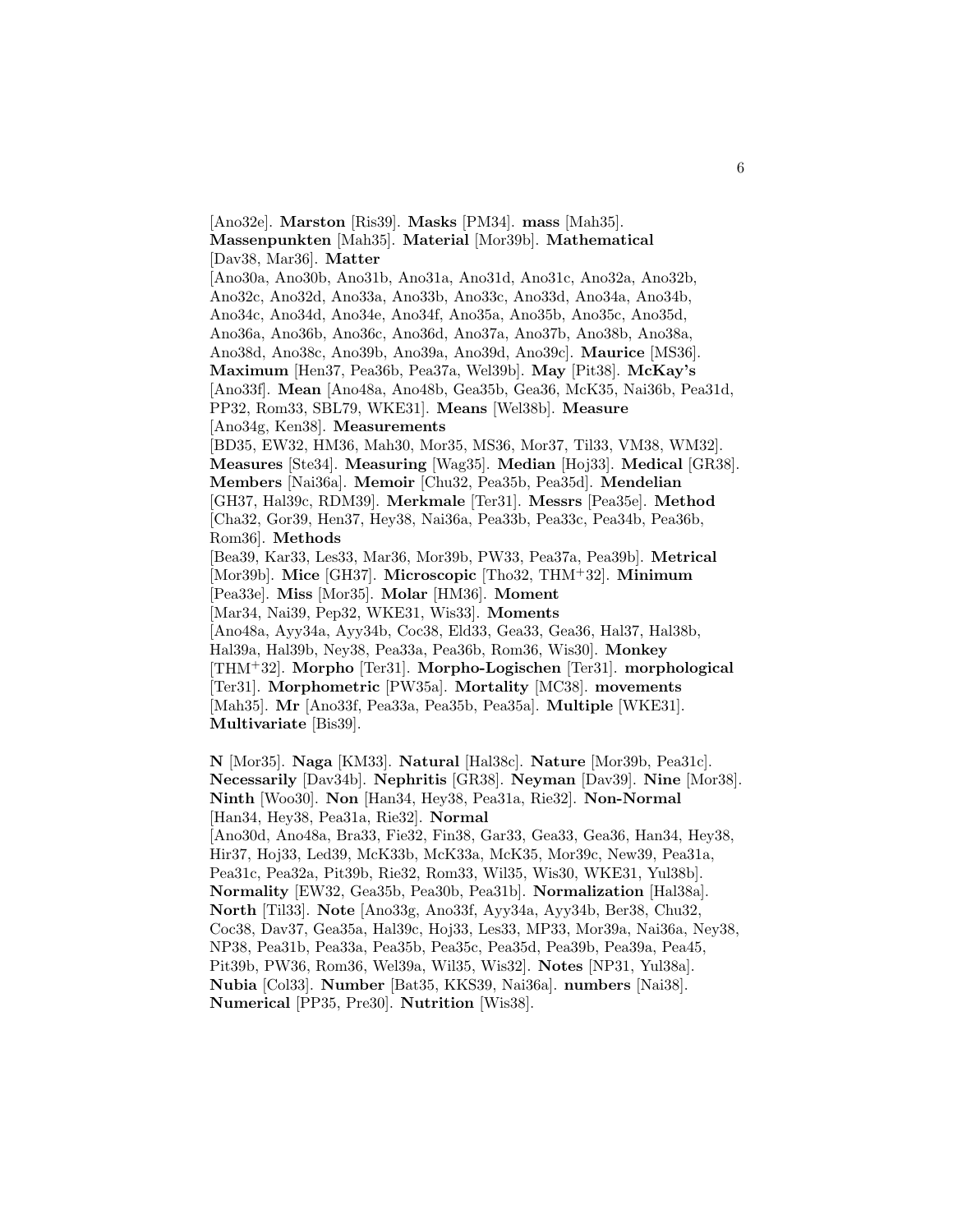**O** [B.36]. **Observation** [McK35]. **Observations** [PS36]. **Observed** [RDM39]. **Obtained** [HM36]. **Occur** [KKS39]. **Oceania** [vB36]. **Oliver** [PM34]. **One** [BD35, Mar34, Tho33, Woo30]. **Order** [PP35, Wis30]. **Ordinates** [Bay38, Cha32]. **Ost** [Von31]. **Ost-Asien** [Von31]. **Other** [LY35, PP31, Ris39, Wun39]. **Otto** [B.36]. **Outlying** [PS36].

**Painted** [PM34]. **Palate** [Coc36]. **Palestine** [Ris39]. **Palin** [Lun38, Pea33a]. **Pall** [Ter31]. **Pancreas** [THM<sup>+</sup>32]. **Paper** [Ano33f, Coc38, Nai36a, NP38, Pea35c, SBL79]. **Papers** [Pea35e]. **Parameters** [Pit39a, Pit39c]. **Parent** [Pea32c, Pea33c, Pea33e]. **Part** [Mor39b, PP32, Pea33d, Pea36a]. **Partial** [Cha32]. **Pearson** [Ano36f, Nai36a, Ney38, Pea36a, Wis35, Wis36, Yul38a]. **Pedigree** [Bel33]. **Pedigrees** [Ush35]. **Percentage** [Pea32a]. **Photographs** [Til33]. **Physical** [Les33]. **Piebald** [Coc35, Nus38]. **Pig** [Wis38]. **Pigmentation** [TE35]. **Pinnatifidum** [Bat35]. **Pitman** [Pea39a]. **Planes** [Pea33b]. **Plant** [Tan38]. **Play** [Fie31a]. **Plots** [NP38, Stu38]. **Plural** [Bel33]. **Point** [Ayy34b]. **Points** [NP38, Mah35]. **Poisson** [Cha38, Gar36]. **Pollaczek** [PW36]. **Pollaczek-Geiringer** [PW36]. **Population** [Bea39, Fie32, Fin38, Gar33, Hoj33, Led39, Mor39c, Nai36a, New39, Pea31c, Pea32a, Pea32c, Pea33c, Pea33e, Pit39a, Rom33, Wel38b, Wil35, Wis30, WKE31, Wis33]. **Populations** [Gor39, Hal38c, Hey38, Hir37, Pit38]. **Portrait** [Ano30c, Ano32e, Ano33e]. **Portraits** [PM34]. **Position** [Bat36]. **Powers** [EM31, PS31]. **pp** [Pea35c]. **practice** [Har34]. **Praxis** [Har34]. **Preceding** [Hal39c]. **Predicting** [HM36]. **Predynastic** [Mor35]. **Pregnancy** [PP31]. **Preliminary** [HM36, WM32]. **Previously** [Mor37, VM38]. **Primrose** [Hal38c]. **Primula** [Hal38c]. **Principles** [PW35b, H.39]. **prior** [Tei65]. **Probability** [Ano48b, Fie31b, Gar33, PS31, Pea32c, Pea33c, Pea38b, Tho33, Dav38]. **Probably** [Pea33c]. **Problem** [Ano32f, Fie31b, HM36, Pea37b, Pea38c, Pea39b, St.32]. **Problems** [Bis39, Mor39b, Pea33d, Tan38, Wel35]. **Proceeding** [Cha32]. **Product**

[Wis30]. **Prof.** [Rom33]. **Professor** [Ano32f, Ano34g, Mor35, MS36, Pea39a]. **Progress** [S.39]. **Projectometry** [Tho32]. **Properties** [Pea31d, Tho32, THM<sup>+</sup>32, Yul38b]. **Property** [Rom33]. **Proportions** [BD35]. **Prose** [Yul39]. **Published** [Mor37, VM38]. **purposes** [Har34].

**Quadratic** [Bay38]. **Quadrature** [Mar32]. **Quadrilateral** [Dav32]. **Quartiles** [Hoj33].

**R** [Chu32]. **R.** [Pea39b, SBL79]. **Races** [VM38, WM32]. **Radiographs** [HM36]. **Rana** [Ter31, Ter31]. **Random** [Jef39, NP38, Pea33c, Stu38, Mah35, Nai38]. **random-like** [Mah35]. **Randomization** [Pea37b, Pea38c]. **Randomized** [Wel37, Yat39]. **Randomness** [Dav34a]. **Range** [MP33, New39, Pea32a]. **Ranges** [Rom33].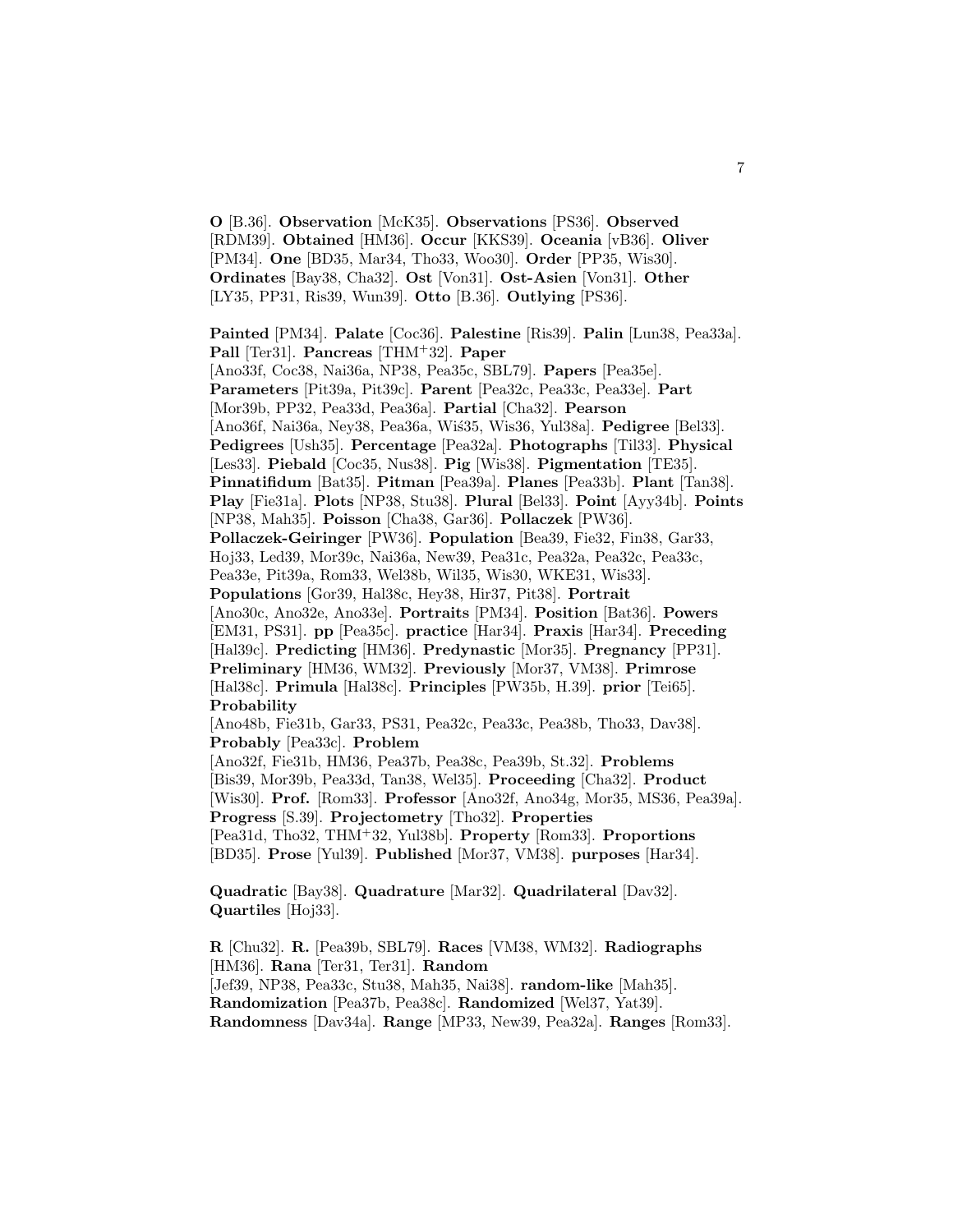**Rank** [Ken38, KKS39]. **Ranked** [PP32]. **Rankings** [KKS39]. **rare** [Lud34]. **Rate** [Wis38]. **Ratio** [Ano48a, Fin38, Gea35b, Gea36, Hir37, Per33, Wis32]. **Ratios** [RDM39]. **Really** [Pea32c]. **Recently** [MH31]. **Recorded** [San38]. **Records** [GH37]. **Recovery** [San38]. **Rectangular** [Per33]. **Recurrence** [Ayy34b, Rig33]. **Reference** [HM36, Mar36, Mul31, M¨un36]. **Regression** [Pea31d, Wel35]. **Rejection** [PS36]. **Rejoinder** [Wis36]. **Relation** [Hoj33, PP31, Rig33, TE35]. **Relations** [Hot36]. **Relationship** [Pea31c, PM34]. **Relationships** [Pea36c]. **relevance** [Tei65]. **Remaining** [Ano30d]. **Remains** [Ris39, Wun39]. **Remarks** [Ano34g, Dav34a]. **Repeated** [BD35]. **Research** [Ris39]. **Researches** [Ste31]. **Review** [B.36, Dav38, H.39, Lun38, S.39]. **Ridibunda** [Ter31]. **Rietz** [Ano32f]. **Rosendahl** [B.36]. **Ross** [B.36]. **Roumanian** [Per34]. **Routine** [PW35b]. **Rural** [MC38].

**S** [Coc38]. **Saint** [SM32]. **Salientia** [Ter31]. **Same** [Pea32c]. **Sample** [Fin38, McK35, Mor39c, Nai36a, Pea31d, Pea33c, Pea33e]. **Samples** [Ano48a, Bra33, Gar33, Gea33, Gea36, Hir37, Hoj33, Le 31, McK33b, McK33a, MP33, McK35, New39, Pea31c, PS31, Pea32a, Pea32c, PW33, Per33, Pit38, Rid32, Rom33, Tho33, Wel35, WKE31, Wis33]. **Sampling** [Hey38, Kon30, Led39, Pep32, St.32, WT37, Wil35, Wis30, Nai38, Tei65]. **Saxon** [LY35, Mün36]. **Scale** [And33, Pit39a, Pit39c]. **Scedasticit** [Pea31d]. **School** [San38]. **Science** [Ste31, Har34]. **Sclerosis** [GR38]. **Scottish** [You31]. **Season** [Bat35]. **Second** [Bat34, Coc35, WKE31]. **Section** [Pea35d]. **Sedment** [Woo30]. **Seed** [PW35b]. **Segregation** [GH37]. **Segregations** [Hal39c]. **Selection** [Led39]. **Seltenen** [Lud34]. **Semi** [Wis33]. **Semi-Invariant** [Wis33]. **Semi-Invariants** [Wis33]. **Sentence** [Yul39]. **Sentence-Length** [Yul39]. **Series** [Ano30c, Ano32e, Ano33e, Ayy34a, Dav33, Dav34b, LY35, Mar36]. **Sets** [Hot36]. **Seventy** [Woo30]. **Seventy-One** [Woo30]. **Sex** [MC38]. **Sexing** [Mar36]. **Shaped** [Eld33]. **Shrinkage** [Les33]. **Significance** [Bra33, Mor39c, Pea38b, Pit38, Wel38b]. **Silhouette** [Per34]. **Simometers** [Pea34a]. **Simple** [Rie32]. **simulation** [Tei65]. **Sinnott** [H.39]. **Sir** [Mor38]. **Six** [Hal38b, Hal39b]. **Sixty** [BD35]. **Sixty-One** [BD35]. **Size** [BD35, Nai36a, PP31, Pea33c]. **Skeletal** [Wun39]. **Skeleton** [WM34]. **Skeletons** [M¨un36]. **Skew** [PP32, Pre30]. **Skin** [Ush32]. **Skull** [KM33, Pea33b, PW35a, Wag35, Woo31, You31, You38]. **Skulls** [BY35, Col33, DY33, LY35, Mor35, Mor38, Woo30]. **Small** [Hal37, Hal38b, Hal39a, Hal39b, Hoj33, Le 31, PS31, Rid32]. **Smooth** [Dav39]. **Some** [NP38, Pea31d, Pea33b, Pea36a, Pea37b, Pea38c, Rom33, Ste31, Wel35, Yul38b, Hal38b, Hal39b, Pea38a]. **South** [Til33]. **Spearman** [Cam32, Cam34, KKS39]. **Special** [HM36, Mar36, Mul31, Mün36]. **Spitalfields** [MH31]. **Squares** [Wel37, Yul38b]. **Standard** [Ano48a, Gea35b, Gea36, Kon30, Nai36b, New39, Pea31d, Pea33b]. **Standardized** [SBL79]. **Start** [Mar34]. **States** [VM38]. **Statistical**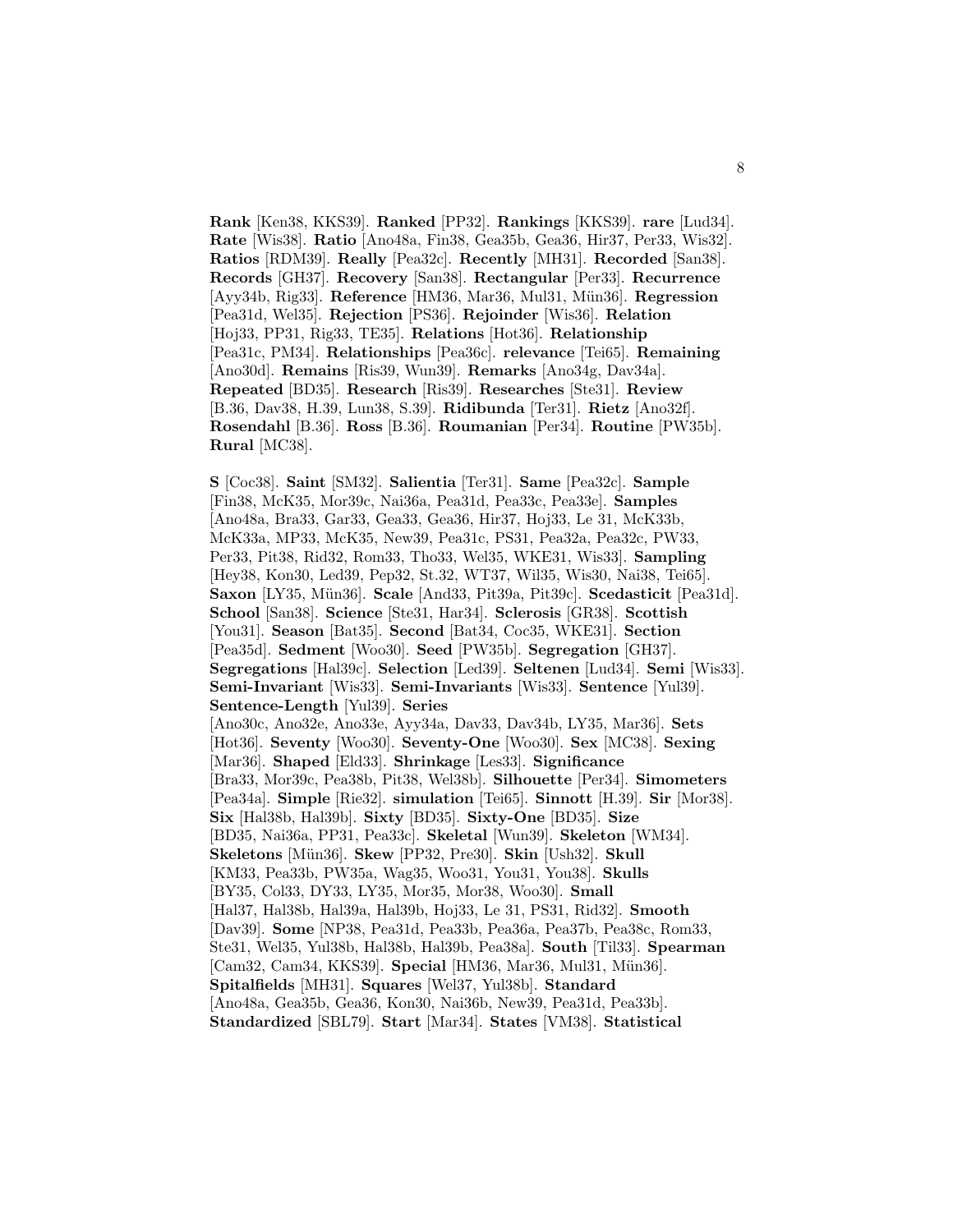[Bat33, Bat34, Kol35, Mah30, Mor39b, Pea33d, PW33, PS36, PW35b, Ste34, Tan38, Yul39, Har34]. **Statistician** [Pea39c]. **Statistics** [GR38, Nai39, PSD32, Ste31, Yul38a, Lud34]. **Statistik** [Lud34]. **Statistische** [Har34]. **Steffensen** [Ano34g]. **Stein** [Mor38]. **Stoessiger** [Mor35]. **Strength** [TE35]. **Structure** [Bat36]. **Student** [McM39, Pea39c, Per33]. **Student's** [NP38, Pea38c, Pea31c, Pea31d]. **Studies** [Wis38, Ter31]. **Study** [Bat33, Bat34, BD35, Cle37, Col33, HM36, Kar33, KM33, Le 31, Mah30, Mar36, MH31, Mor35, MCA36, Mün36, Nai39, Ris39, SM32, Woo30, WM34, Woo37, Die34]. **Style** [Yul39]. **such** [PS31]. **Suffolk** [Coc35]. **Suggested** [Pea35e]. **Sums** [Yul38b]. **Supposed** [Pea33c]. **Surface** [Ano30d, Cha32, Rie32]. **Surfaces** [Pre30]. **Survey** [Mor39a, VM38]. **Sweden** [Mah30]. **Symmetrical** [Gea33, Han34, PS31]. **Systematic** [Jef39, Yat39].

**T** [Rom33]. **Tabellen** [Har34]. **Table** [Dav34a, EM31, Hal38b, Hal39b]. **Tables** [Ano30d, Kar33, PS31, Har34]. **Taken** [Mor35, Pea31c, Til33]. **Tasmanian** [Mor39a]. **Tasmanians** [Wun39]. **Tchebycheff** [Ber38]. **Tell** [Ris39]. **Term** [Pea30a]. **Terms** [New39]. **Test** [Bis39, Bra33, Cha38, Dav34a, Dav39, Gea35b, Hal37, Hal39a, Law38, Law39, Mor39c, Pea32b, Pit38, Wel37]. **Tested** [Dav39, WT37]. **Testing** [Pea38b, PW35b]. **Tests** [GH37, Pea30b, Pea31b, Pea38b, Pit38, Pit39c, Wel38a, Mah35]. **Their** [Pea34a, Wis38]. **Theorem** [Ber38, Cam32, PW36]. **Theoretical** [RDM39, Pea33d]. **Théorie** [Die34]. **Theory** [Kon30, PS31, Pea39a, Ste31, Yul38a, Die34]. **Third** [HM36, Pep32]. **Thirteenth** [Col33]. **Those** [LY35]. **Thoughts** [Pea35e]. **Three** [BD35, Per33]. **Times** [KKS39]. **Tippett** [Nai38]. **Tools** [PS36]. **Tooth** [HM36]. **Total** [Cha32]. **Transformation** [Pea38b]. **True** [Dav39, WT37]. **Tschebyschew** [Ano30c]. **Twelfth** [Col33]. **Twelve** [Bay38]. **Twenty** [S.39]. **Twenty-Five** [S.39]. **Two** [Ber38, Cam32, Fin38, Hir37, Hot36, Mar32, Mor39c, Pea31c, Pea32c, PW33, Tho33, Wel35, Wel38b, Yul39, Mah35]. **two-dimensional** [Mah35]. **Two-Factor** [Cam32]. **Type** [Wic33]. **Types** [Mar32].

**Ultimate** [HM36]. **Unbiased** [Dav37]. **Unequal** [Wel38b]. **United** [VM38]. **Unity** [Dav33, Dav34b]. **Univariate** [Yul38b]. **Universe** [KKS39, McK33b, McK33a, McK35]. **Unknown** [Tho33]. **Untersuchungen** [Mah35, Ter31]. **Unusual** [Pea30a]. **Use** [CP34, Mor39b, Les33]. **Used** [Hal37, Hal39a]. **Uses** [Pea33b]. **Usher** [Pea35c]. **Uspensky** [Dav38].

**V** [Dav38]. **Validity** [Wi´s35, Wis36]. **Value**

[Coc38, Hal37, Hal39a, Pea33b, Pea33e]. **Values** [Dav34a, EM31]. **Variables** [Ber38, PW33, Ste34, Wel35]. **Variance** [Le 31, Pea31a, PP32, Pit38, Wil32]. **Variances** [Bis39, Fin38, Mor39c, Wel38b]. **Variate** [Ano30d, Fin38, Gar33]. **Variates** [Hot36, Pea31c, Pea33e]. **Variation** [Pea31a]. **variety** [Bat35].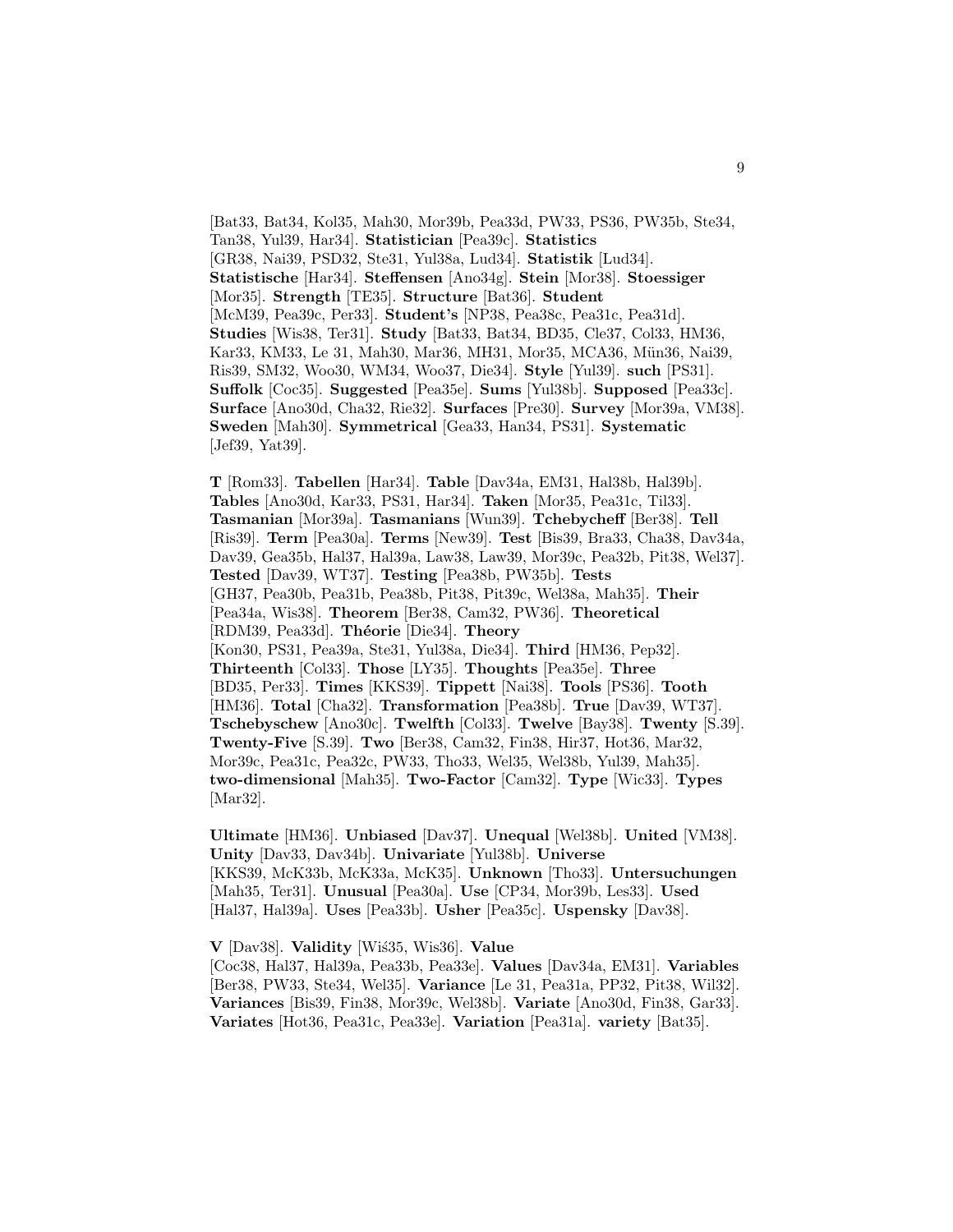**Vaulted** [SM32]. **Verteilungen** [Mah35]. **VI** [Pea35d]. **View** [Tho33]. **Vision** [TE35]. **Vol** [Pea35e]. **Volume** [Ano31e, Ano32g, Ano33h, Ano34h, Ano35e, Ano36g, Ano38e, Ano39e, THM<sup>+</sup>32, Pea35c]. **Volumes** [Ano30d].

**W** [H.39, Lun38]. **Wagner** [Pea35d]. **Want** [EW32]. **Welch** [Pea35e]. **Wellcome** [Ris39]. **West** [You31]. **where** [Wil35]. **Whether** [Pea33c]. **Which** [Dav33, Dav34b, KKS39, Pea33e, Pit38]. **Wilkinson** [PM34]. **William** [Ano33e]. **Wiśniewski's** [Pea35b]. **Wissenschaft** [Har34]. **Woman** [Les33]. **Work** [Pea36a, Pea38a, PW35b]. **Wunderly** [Mor39a].

**x** [Dav34b]. **XXVII** [Pea35e].

**Years** [BD35, S.39]. **York** [MS36].

**z** [Wel37]. **z-Test** [Wel37]. **Zero** [EM31]. **zufallsartig** [Mah35]. **Zur** [Von31]. **Zwecke** [Har34]. **Zweidimensionale** [Mah35].

# **References**

# **Anderson:1933:EAS**

[And33] Drysdale Anderson. An empirical age scale. Biometrika, 25(1/2): 61–70, May 1933. CODEN BIOKAX. ISSN 0006-3444 (print), 1464- 3510 (electronic). URL http://www.jstor.org/stable/2332261.

# **Anonymous:1930:BM**

[Ano30a] Anonymous. Back matter. Biometrika, 22(1/2):??, July 1930. CO-DEN BIOKAX. ISSN 0006-3444 (print), 1464-3510 (electronic). URL http://www.jstor.org/stable/2332075.

# **Anonymous:1930:FM**

[Ano30b] Anonymous. Front matter. Biometrika, 22(1/2):??, July 1930. CO-DEN BIOKAX. ISSN 0006-3444 (print), 1464-3510 (electronic). URL http://www.jstor.org/stable/2332065.

#### **Anonymous:1930:IBP**

[Ano30c] Anonymous. [illustration]: Biometrika portrait series: Tschebyschew, 1821–1894. Biometrika, 22(1/2):??, July 1930. CODEN BIOKAX. ISSN 0006-3444 (print), 1464-3510 (electronic). URL http://www. jstor.org/stable/2332066.

# **Anonymous:1930:RTD**

[Ano30d] Anonymous. On the remaining tables for determining the volumes of a bi-variate normal surface. Biometrika, 22(1/2):1–35, July 1930.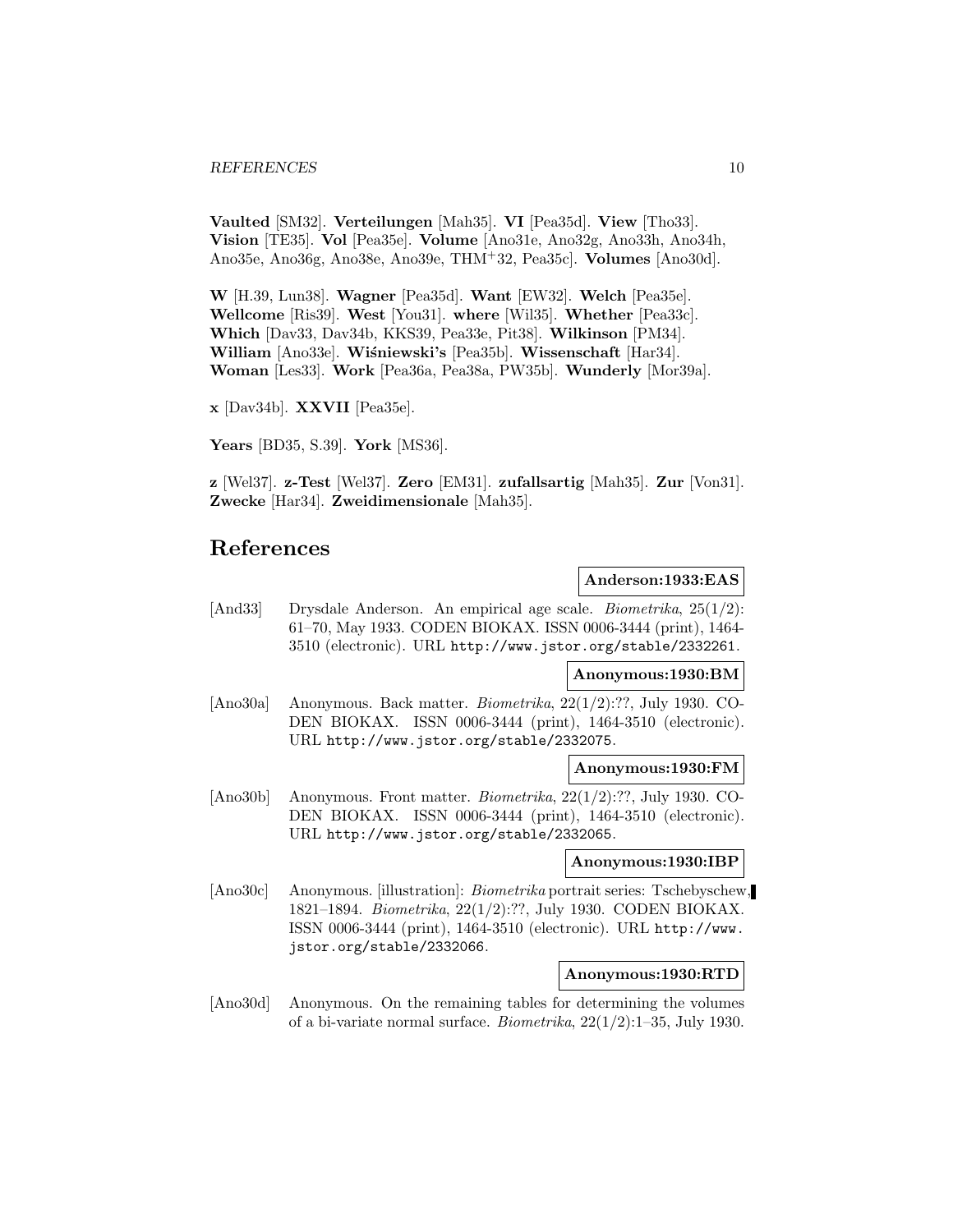CODEN BIOKAX. ISSN 0006-3444 (print), 1464-3510 (electronic). URL http://www.jstor.org/stable/2332067.

#### **Anonymous:1931:BMb**

[Ano31a] Anonymous. Back matter. Biometrika, 22(3/4):??, May 1931. CO-DEN BIOKAX. ISSN 0006-3444 (print), 1464-3510 (electronic). URL http://www.jstor.org/stable/2332107.

### **Anonymous:1931:BMa**

[Ano31b] Anonymous. Back matter. Biometrika, 23(1/2):??, November 1931. CODEN BIOKAX. ISSN 0006-3444 (print), 1464-3510 (electronic). URL http://www.jstor.org/stable/2333634.

# **Anonymous:1931:FMb**

[Ano31c] Anonymous. Front matter. Biometrika, 22(3/4):??, May 1931. CO-DEN BIOKAX. ISSN 0006-3444 (print), 1464-3510 (electronic). URL http://www.jstor.org/stable/2332094.

# **Anonymous:1931:FMa**

[Ano31d] Anonymous. Front matter. Biometrika, 23(1/2):??, November 1931. CODEN BIOKAX. ISSN 0006-3444 (print), 1464-3510 (electronic). URL http://www.jstor.org/stable/2333626.

# **Anonymous:1931:VI**

[Ano31e] Anonymous. Volume information. Biometrika, 22(3/4):i–iv, May 1931. CODEN BIOKAX. ISSN 0006-3444 (print), 1464-3510 (electronic). URL http://www.jstor.org/stable/2332093.

#### **Anonymous:1932:BMa**

[Ano32a] Anonymous. Back matter. Biometrika, 24(1/2):??, May 1932. CO-DEN BIOKAX. ISSN 0006-3444 (print), 1464-3510 (electronic). URL http://www.jstor.org/stable/2333805.

### **Anonymous:1932:BMb**

[Ano32b] Anonymous. Back matter. Biometrika, 24(3/4):??, November 1932. CODEN BIOKAX. ISSN 0006-3444 (print), 1464-3510 (electronic). URL http://www.jstor.org/stable/2331982.

### **Anonymous:1932:FMa**

[Ano32c] Anonymous. Front matter. Biometrika, 24(1/2):??, May 1932. CO-DEN BIOKAX. ISSN 0006-3444 (print), 1464-3510 (electronic). URL http://www.jstor.org/stable/2333790.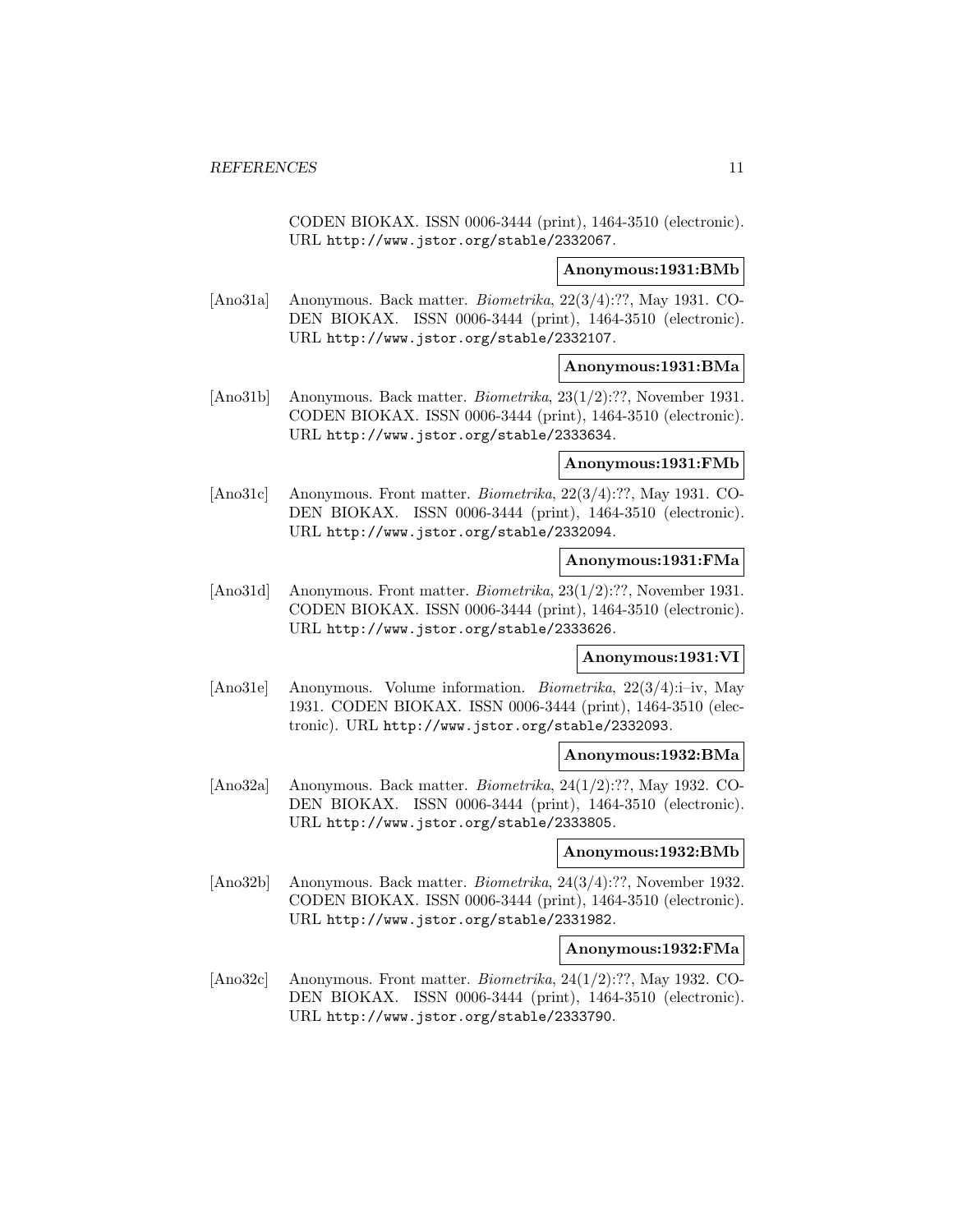#### **Anonymous:1932:FMb**

[Ano32d] Anonymous. Front matter. Biometrika, 24(3/4):??, November 1932. CODEN BIOKAX. ISSN 0006-3444 (print), 1464-3510 (electronic). URL http://www.jstor.org/stable/2331969.

#### **Anonymous:1932:IBP**

[Ano32e] Anonymous. [illustration]: Biometrika portrait series: A. A. Markoff, 1856–1922. Biometrika, 24(3/4):??, November 1932. CO-DEN BIOKAX. ISSN 0006-3444 (print), 1464-3510 (electronic). URL http://www.jstor.org/stable/2331970.

# **Anonymous:1932:PRP**

[Ano32f] Anonymous. Professor Rietz's problem. Biometrika, 24(1/2):290– 291, May 1932. CODEN BIOKAX. ISSN 0006-3444 (print), 1464- 3510 (electronic). URL http://www.jstor.org/stable/2333803.

#### **Anonymous:1932:VI**

[Ano32g] Anonymous. Volume information. Biometrika, 24(3/4):i–v, November 1932. CODEN BIOKAX. ISSN 0006-3444 (print), 1464-3510 (electronic). URL http://www.jstor.org/stable/2331968.

#### **Anonymous:1933:BMa**

[Ano33a] Anonymous. Back matter. Biometrika, 25(1/2):??, May 1933. CO-DEN BIOKAX. ISSN 0006-3444 (print), 1464-3510 (electronic). URL http://www.jstor.org/stable/2332281.

#### **Anonymous:1933:BMb**

[Ano33b] Anonymous. Back matter. Biometrika, 25(3/4):??, December 1933. CODEN BIOKAX. ISSN 0006-3444 (print), 1464-3510 (electronic). URL http://www.jstor.org/stable/2332295.

# **Anonymous:1933:FMa**

[Ano33c] Anonymous. Front matter. Biometrika, 25(1/2):??, May 1933. CO-DEN BIOKAX. ISSN 0006-3444 (print), 1464-3510 (electronic). URL http://www.jstor.org/stable/2332257.

# **Anonymous:1933:FMb**

[Ano33d] Anonymous. Front matter. Biometrika, 25(3/4):??, December 1933. CODEN BIOKAX. ISSN 0006-3444 (print), 1464-3510 (electronic). URL http://www.jstor.org/stable/2332283.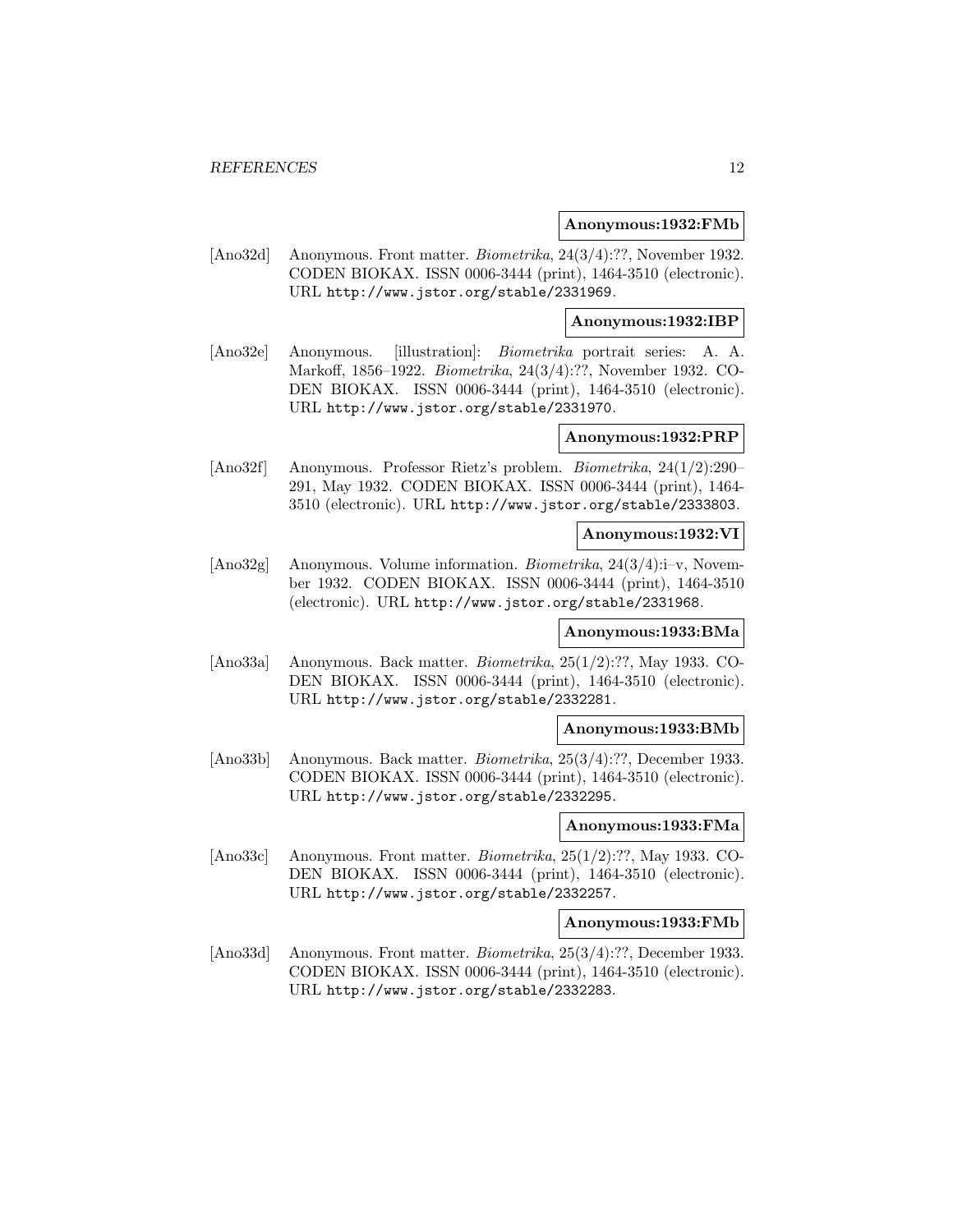#### **Anonymous:1933:IBP**

[Ano33e] Anonymous. [illustration]: Biometrika portrait series: William Letty Kn. Biometrika, 25(3/4):??, December 1933. CODEN BIOKAX. ISSN 0006-3444 (print), 1464-3510 (electronic). URL http://www.jstor.org/stable/2332294.

#### **Anonymous:1933:NMM**

[Ano33f] Anonymous. Note on Mr McKay's paper. Biometrika, 25(1/2):210– 213, May 1933. CODEN BIOKAX. ISSN 0006-3444 (print), 1464- 3510 (electronic). URL http://www.jstor.org/stable/2332279.

### **Anonymous:1933:NFF**

[Ano33g] Anonymous. Note on the fitting of frequency curves. *Biometrika*, 25(1/2):213–216, May 1933. CODEN BIOKAX. ISSN 0006- 3444 (print), 1464-3510 (electronic). URL http://www.jstor.org/ stable/2332280.

# **Anonymous:1933:VI**

[Ano33h] Anonymous. Volume information. Biometrika, 25(3/4):i–viii, December 1933. CODEN BIOKAX. ISSN 0006-3444 (print), 1464-3510 (electronic). URL http://www.jstor.org/stable/2332282.

#### **Anonymous:1934:BMa**

[Ano34a] Anonymous. Back matter. Biometrika, 26(1/2):??, May 1934. CO-DEN BIOKAX. ISSN 0006-3444 (print), 1464-3510 (electronic). URL http://www.jstor.org/stable/2332064.

#### **Anonymous:1934:BMb**

[Ano34b] Anonymous. Back matter. Biometrika, 26(3):??, December 1934. CODEN BIOKAX. ISSN 0006-3444 (print), 1464-3510 (electronic). URL http://www.jstor.org/stable/2332203.

#### **Anonymous:1934:BMc**

[Ano34c] Anonymous. Back matter. Biometrika, 26(4):??, December 1934. CODEN BIOKAX. ISSN 0006-3444 (print), 1464-3510 (electronic). URL http://www.jstor.org/stable/2331991.

#### **Anonymous:1934:FMa**

[Ano34d] Anonymous. Front matter. Biometrika, 26(1/2):??, May 1934. CO-DEN BIOKAX. ISSN 0006-3444 (print), 1464-3510 (electronic). URL http://www.jstor.org/stable/2332051.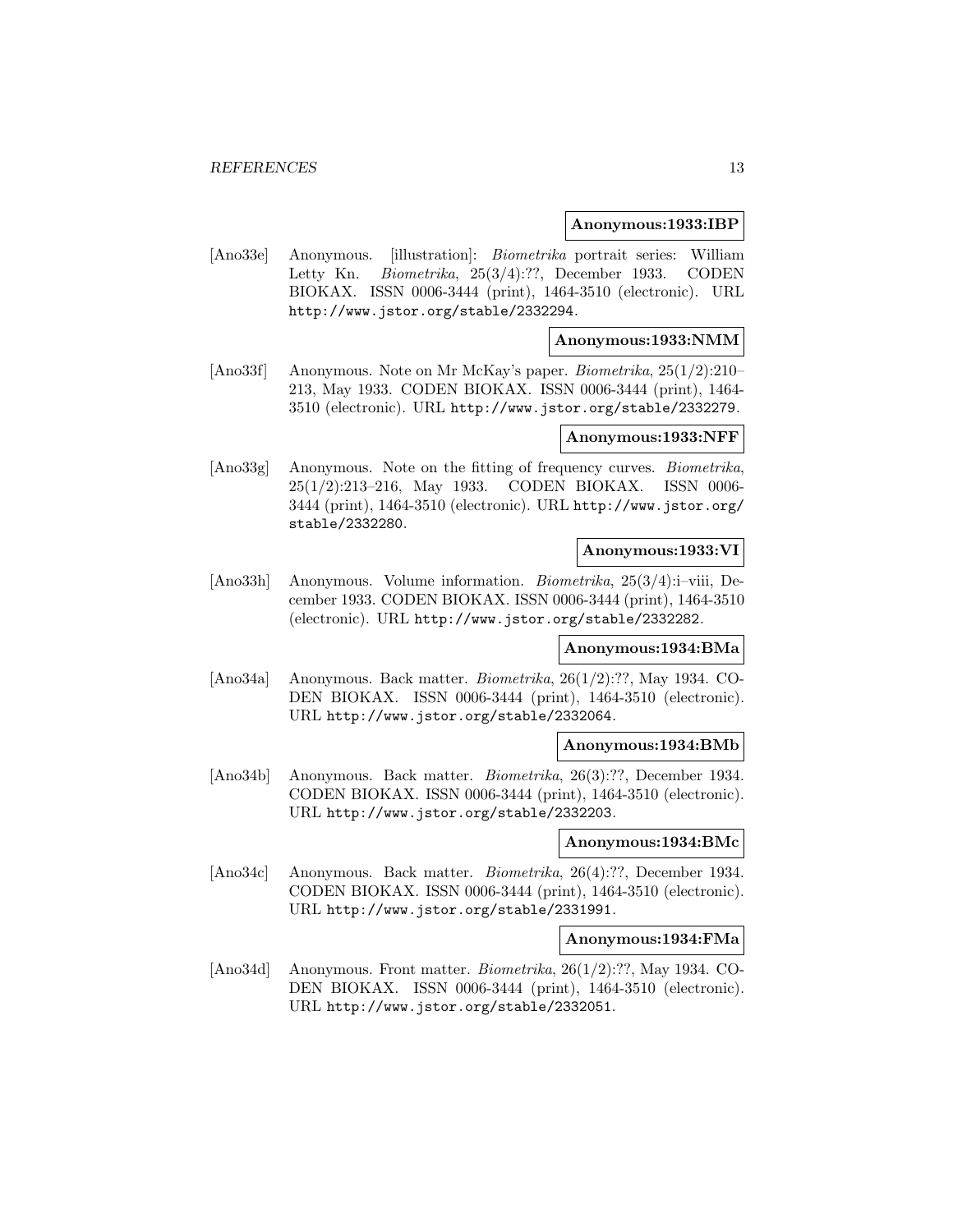#### **Anonymous:1934:FMb**

[Ano34e] Anonymous. Front matter. Biometrika, 26(3):??, December 1934. CODEN BIOKAX. ISSN 0006-3444 (print), 1464-3510 (electronic). URL http://www.jstor.org/stable/2332201.

**Anonymous:1934:FMc**

[Ano34f] Anonymous. Front matter. Biometrika, 26(4):??, December 1934. CODEN BIOKAX. ISSN 0006-3444 (print), 1464-3510 (electronic). URL http://www.jstor.org/stable/2331984.

### **Anonymous:1934:RPS**

[Ano34g] Anonymous. Remarks on Professor Steffensen's measure of contingency. Biometrika, 26(1/2):255–260, May 1934. CODEN BIOKAX. ISSN 0006-3444 (print), 1464-3510 (electronic). URL http://www. jstor.org/stable/2332059.

#### **Anonymous:1934:VI**

[Ano34h] Anonymous. Volume information. Biometrika, 26(4):i–xii, December 1934. CODEN BIOKAX. ISSN 0006-3444 (print), 1464-3510 (electronic). URL http://www.jstor.org/stable/2331983.

### **Anonymous:1935:BMa**

[Ano35a] Anonymous. Back matter. Biometrika, 27(1/2):??, March 1935. CODEN BIOKAX. ISSN 0006-3444 (print), 1464-3510 (electronic). URL http://www.jstor.org/stable/2332050.

#### **Anonymous:1935:BMb**

[Ano35b] Anonymous. Back matter. Biometrika, 27(3/4):??, October 1935. CODEN BIOKAX. ISSN 0006-3444 (print), 1464-3510 (electronic). URL http://www.jstor.org/stable/2332704.

### **Anonymous:1935:FMa**

[Ano35c] Anonymous. Front matter. Biometrika, 27(1/2):??, March 1935. CODEN BIOKAX. ISSN 0006-3444 (print), 1464-3510 (electronic). URL http://www.jstor.org/stable/2332036.

### **Anonymous:1935:FMb**

[Ano35d] Anonymous. Front matter. Biometrika, 27(3/4):??, October 1935. CODEN BIOKAX. ISSN 0006-3444 (print), 1464-3510 (electronic). URL http://www.jstor.org/stable/2332690.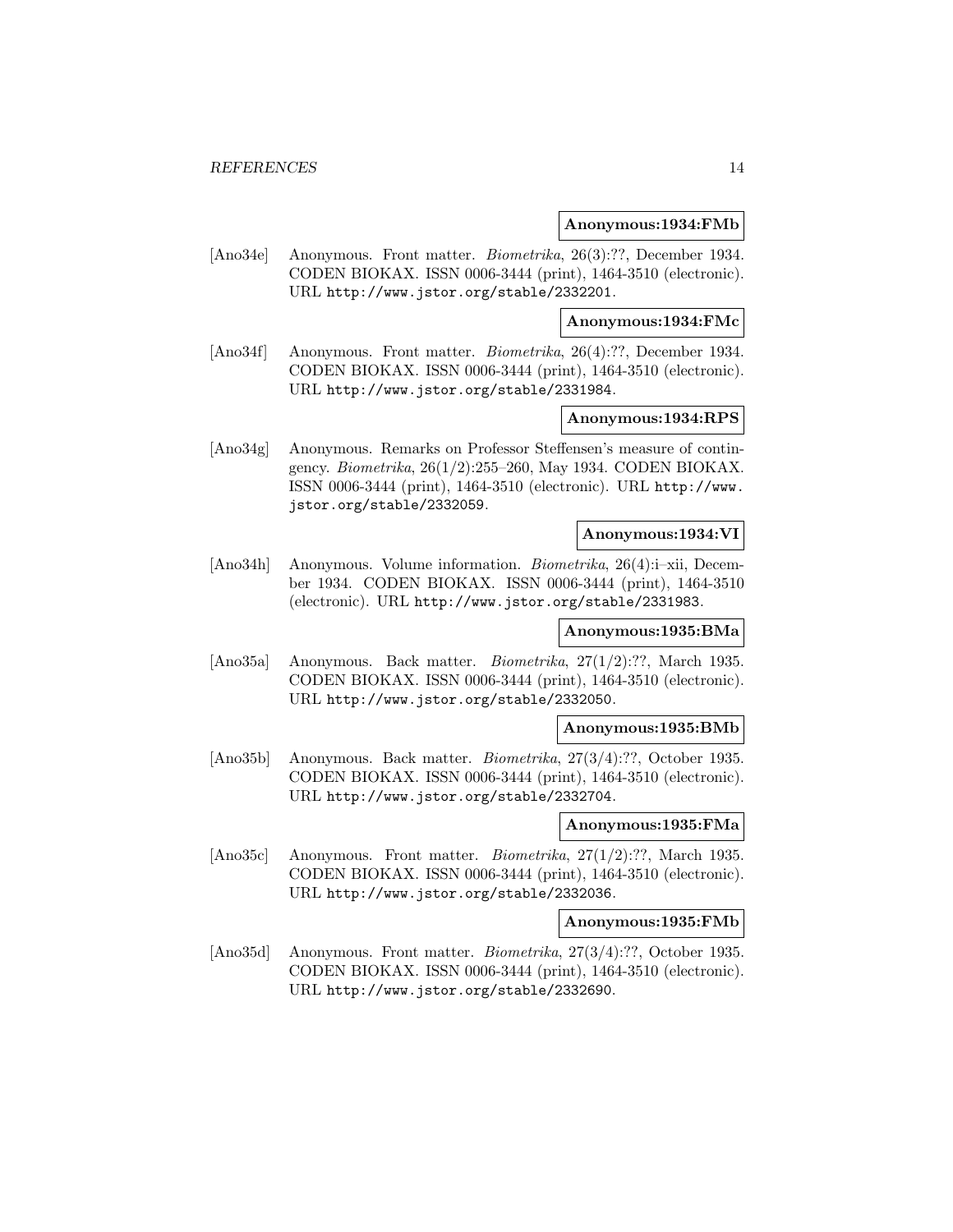#### **Anonymous:1935:VI**

[Ano35e] Anonymous. Volume information. Biometrika, 27(3/4):i–vii, October 1935. CODEN BIOKAX. ISSN 0006-3444 (print), 1464-3510 (electronic). URL http://www.jstor.org/stable/2332689.

**Anonymous:1936:BMa**

[Ano36a] Anonymous. Back matter. Biometrika, 28(1/2):??, June 1936. CO-DEN BIOKAX. ISSN 0006-3444 (print), 1464-3510 (electronic). URL http://www.jstor.org/stable/2334133.

### **Anonymous:1936:BMb**

[Ano36b] Anonymous. Back matter. Biometrika, 28(3/4):??, December 1936. CODEN BIOKAX. ISSN 0006-3444 (print), 1464-3510 (electronic). URL http://www.jstor.org/stable/2333961.

#### **Anonymous:1936:FMa**

[Ano36c] Anonymous. Front matter. Biometrika, 28(1/2):??, June 1936. CO-DEN BIOKAX. ISSN 0006-3444 (print), 1464-3510 (electronic). URL http://www.jstor.org/stable/2334119.

# **Anonymous:1936:FMb**

[Ano36d] Anonymous. Front matter. Biometrika, 28(3/4):??, December 1936. CODEN BIOKAX. ISSN 0006-3444 (print), 1464-3510 (electronic). URL http://www.jstor.org/stable/2333949.

#### **Anonymous:1936:I**

[Ano36e] Anonymous. [illustration]. Biometrika, 28(3/4):??, December 1936. CODEN BIOKAX. ISSN 0006-3444 (print), 1464-3510 (electronic). URL http://www.jstor.org/stable/2333950.

#### **Anonymous:1936:KP**

[Ano36f] Anonymous. Karl Pearson, 1857–1936. Biometrika, 28(1/2):??, June 1936. CODEN BIOKAX. ISSN 0006-3444 (print), 1464-3510 (electronic). URL http://www.jstor.org/stable/2334120.

#### **Anonymous:1936:VI**

[Ano36g] Anonymous. Volume information. Biometrika, 28(3/4):i–vii, December 1936. CODEN BIOKAX. ISSN 0006-3444 (print), 1464-3510 (electronic). URL http://www.jstor.org/stable/2333948.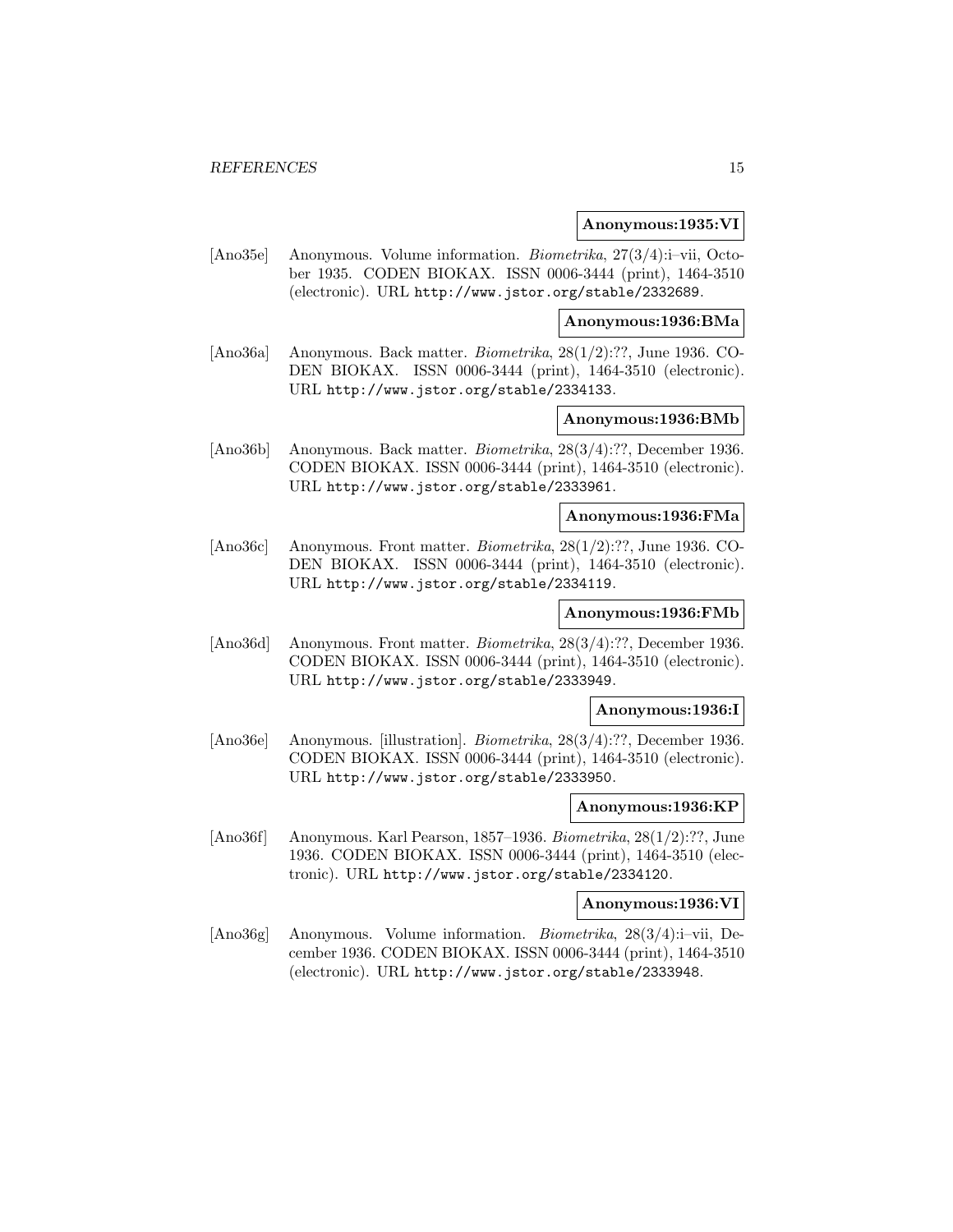#### **Anonymous:1937:BM**

[Ano37a] Anonymous. Back matter. Biometrika, 29(1/2):??, June 1937. CO-DEN BIOKAX. ISSN 0006-3444 (print), 1464-3510 (electronic). URL http://www.jstor.org/stable/2332416.

**Anonymous:1937:FM**

[Ano37b] Anonymous. Front matter. Biometrika, 29(1/2):??, June 1937. CO-DEN BIOKAX. ISSN 0006-3444 (print), 1464-3510 (electronic). URL http://www.jstor.org/stable/2332403.

### **Anonymous:1938:BMb**

[Ano38a] Anonymous. Back matter. Biometrika, 29(3/4):??, February 1938. CODEN BIOKAX. ISSN 0006-3444 (print), 1464-3510 (electronic). URL http://www.jstor.org/stable/2332017.

### **Anonymous:1938:BMa**

[Ano38b] Anonymous. Back matter. Biometrika, 30(1/2):??, June 1938. CO-DEN BIOKAX. ISSN 0006-3444 (print), 1464-3510 (electronic). URL http://www.jstor.org/stable/2332240.

### **Anonymous:1938:FMb**

[Ano38c] Anonymous. Front matter. Biometrika, 29(3/4):??, February 1938. CODEN BIOKAX. ISSN 0006-3444 (print), 1464-3510 (electronic). URL http://www.jstor.org/stable/2332004.

### **Anonymous:1938:FMa**

[Ano38d] Anonymous. Front matter. Biometrika, 30(1/2):??, June 1938. CO-DEN BIOKAX. ISSN 0006-3444 (print), 1464-3510 (electronic). URL http://www.jstor.org/stable/2332218.

#### **Anonymous:1938:VI**

[Ano38e] Anonymous. Volume information. Biometrika, 29(3/4):i–vii, February 1938. CODEN BIOKAX. ISSN 0006-3444 (print), 1464-3510 (electronic). URL http://www.jstor.org/stable/2332003.

#### **Anonymous:1939:BMb**

[Ano39a] Anonymous. Back matter. Biometrika, 30(3/4):??, January 1939. CODEN BIOKAX. ISSN 0006-3444 (print), 1464-3510 (electronic). URL http://www.jstor.org/stable/2332662.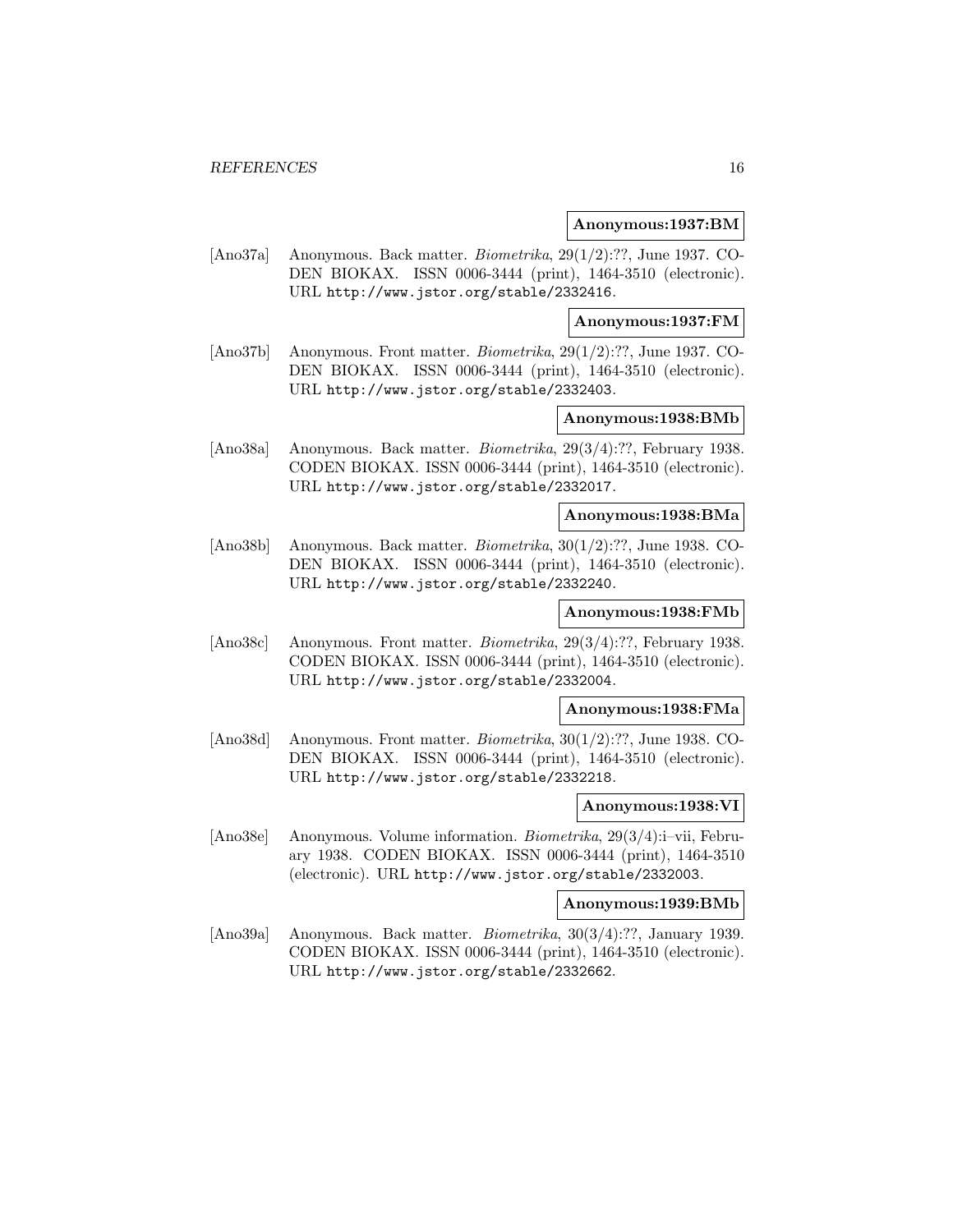#### **Anonymous:1939:BMa**

[Ano39b] Anonymous. Back matter. Biometrika, 31(1/2):??, July 1939. CO-DEN BIOKAX. ISSN 0006-3444 (print), 1464-3510 (electronic). URL http://www.jstor.org/stable/2334989.

#### **Anonymous:1939:FMb**

[Ano39c] Anonymous. Front matter. Biometrika, 30(3/4):??, January 1939. CODEN BIOKAX. ISSN 0006-3444 (print), 1464-3510 (electronic). URL http://www.jstor.org/stable/2332646.

# **Anonymous:1939:FMa**

[Ano39d] Anonymous. Front matter. *Biometrika*, 31(1/2):??, July 1939. CO-DEN BIOKAX. ISSN 0006-3444 (print), 1464-3510 (electronic). URL http://www.jstor.org/stable/2334969.

# **Anonymous:1939:VI**

[Ano39e] Anonymous. Volume information. Biometrika, 30(3/4):i–viii, January 1939. CODEN BIOKAX. ISSN 0006-3444 (print), 1464-3510 (electronic). URL http://www.jstor.org/stable/2332645.

#### **Anonymous:1948:CMR**

[Ano48a] Anonymous. Corrigenda: "Moments of the Ratio of the Mean Deviation to the Standard Deviation for Normal Samples". Biometrika, 35(3/4):424, December 1948. CODEN BIOKAX. ISSN 0006- 3444 (print), 1464-3510 (electronic). URL http://www.jstor.org/ stable/2332365. See [Gea36].

#### **Anonymous:1948:CPM**

[Ano48b] Anonymous. Corrigenda: "The Probability of the Mean Deviation". Biometrika, 35(3/4):424, December 1948. CODEN BIOKAX. ISSN 0006-3444 (print), 1464-3510 (electronic). URL http://www.jstor. org/stable/2332366. See [Gea36, Pea45].

# **Ayyangar:1934:NIM**

[Ayy34a] A. A. Krishnaswami Ayyangar. A note on the incomplete moments of the hypergeometrical series. *Biometrika*,  $26(1/2)$ :264–265, May 1934. CODEN BIOKAX. ISSN 0006-3444 (print), 1464-3510 (electronic). URL http://www.jstor.org/stable/2332062.

# **Ayyangar:1934:NRF**

[Ayy34b] A. A. Krishnaswami Ayyangar. Note on the recurrence formulae for the moments of the point binomial. *Biometrika*,  $26(1/2):262-264$ ,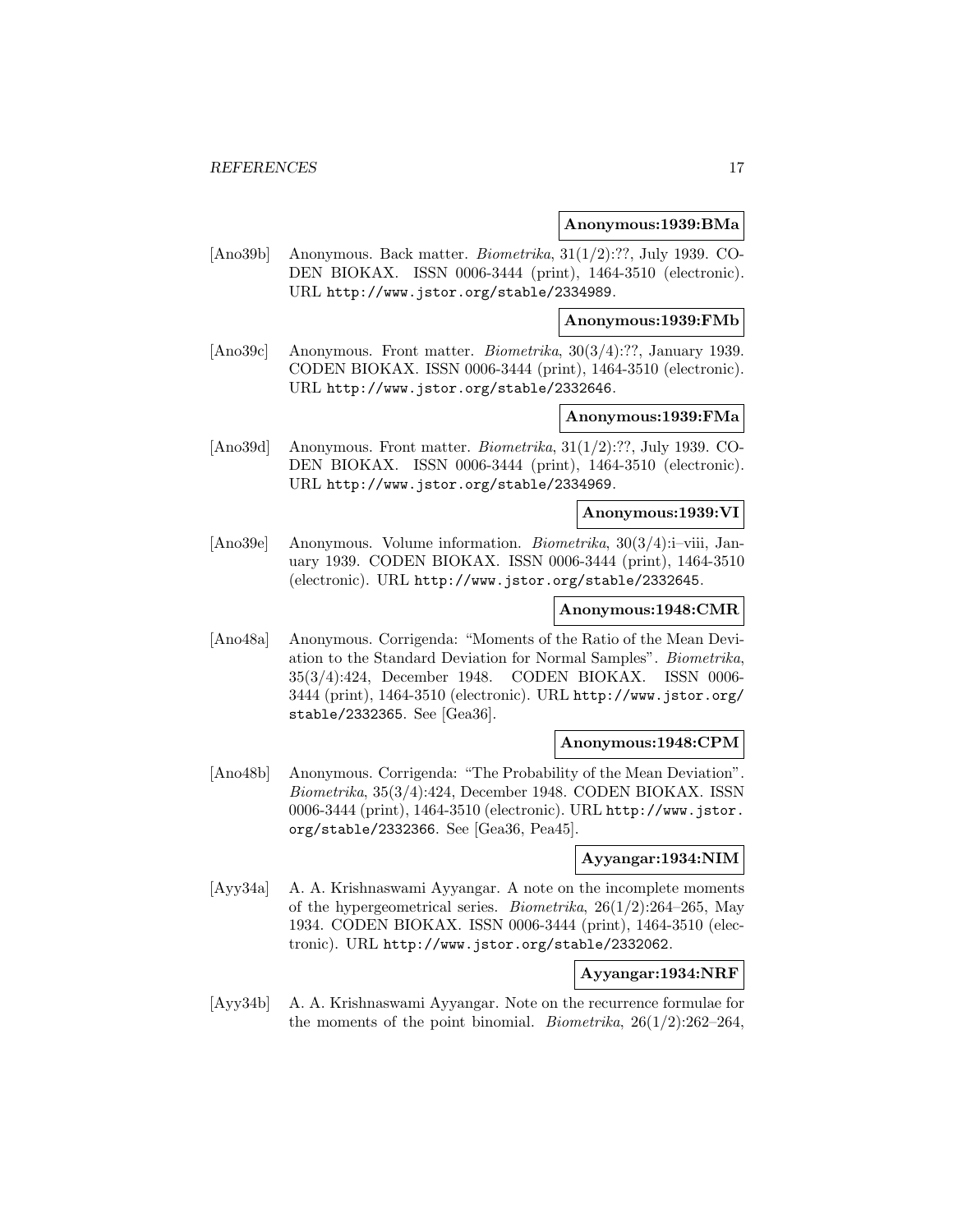May 1934. CODEN BIOKAX. ISSN 0006-3444 (print), 1464-3510 (electronic). URL http://www.jstor.org/stable/2332061.

# **B:1936:BRB**

[B.36] J. B. Book review: J. Arthur Harris, Botanist and Biometrician by C. Otto Rosendahl; Ross Aiken Gortner; George O. Burr. Biometrika, 28(3/4):444, December 1936. CODEN BIOKAX. ISSN 0006-3444 (print), 1464-3510 (electronic). URL http://www.jstor. org/stable/2333960.

### **Baten:1933:SSB**

[Bat33] William Dowell Baten. A statistical study of the Daucus Carota L. Biometrika, 25(1/2):186–195, May 1933. CODEN BIOKAX. ISSN 0006-3444 (print), 1464-3510 (electronic). URL http://www.jstor. org/stable/2332274.

### **Baten:1934:SSB**

[Bat34] William Dowell Baten. A statistical study of the Daucus Carota L. (second article). Biometrika, 26(4):443–468, December 1934. CO-DEN BIOKAX. ISSN 0006-3444 (print), 1464-3510 (electronic). URL http://www.jstor.org/stable/2331989.

### **Baten:1935:CNL**

[Bat35] William Dowell Baten. Constancy in the number of ligulate flowers of Chrysanthemum Leucanthemium, variety Pinnatifidum, during the flowering season. *Biometrika*,  $27(1/2):260-266$ , March 1935. CODEN BIOKAX. ISSN 0006-3444 (print), 1464-3510 (electronic). URL http://www.jstor.org/stable/2332046.

# **Baten:1936:IPS**

[Bat36] William Dowell Baten. Influence of position on structure of inflorescences of Cicuta Maculata. Biometrika, 28(1/2):64–83, June 1936. CODEN BIOKAX. ISSN 0006-3444 (print), 1464-3510 (electronic). URL http://www.jstor.org/stable/2334125.

# **Bayly:1938:GQF**

[Bay38] B. De F. Bayly. Gauss' quadratic formula with twelve ordinates. Biometrika, 30(1/2):193–194, June 1938. CODEN BIOKAX. ISSN 0006-3444 (print), 1464-3510 (electronic). URL http://www.jstor. org/stable/2332235.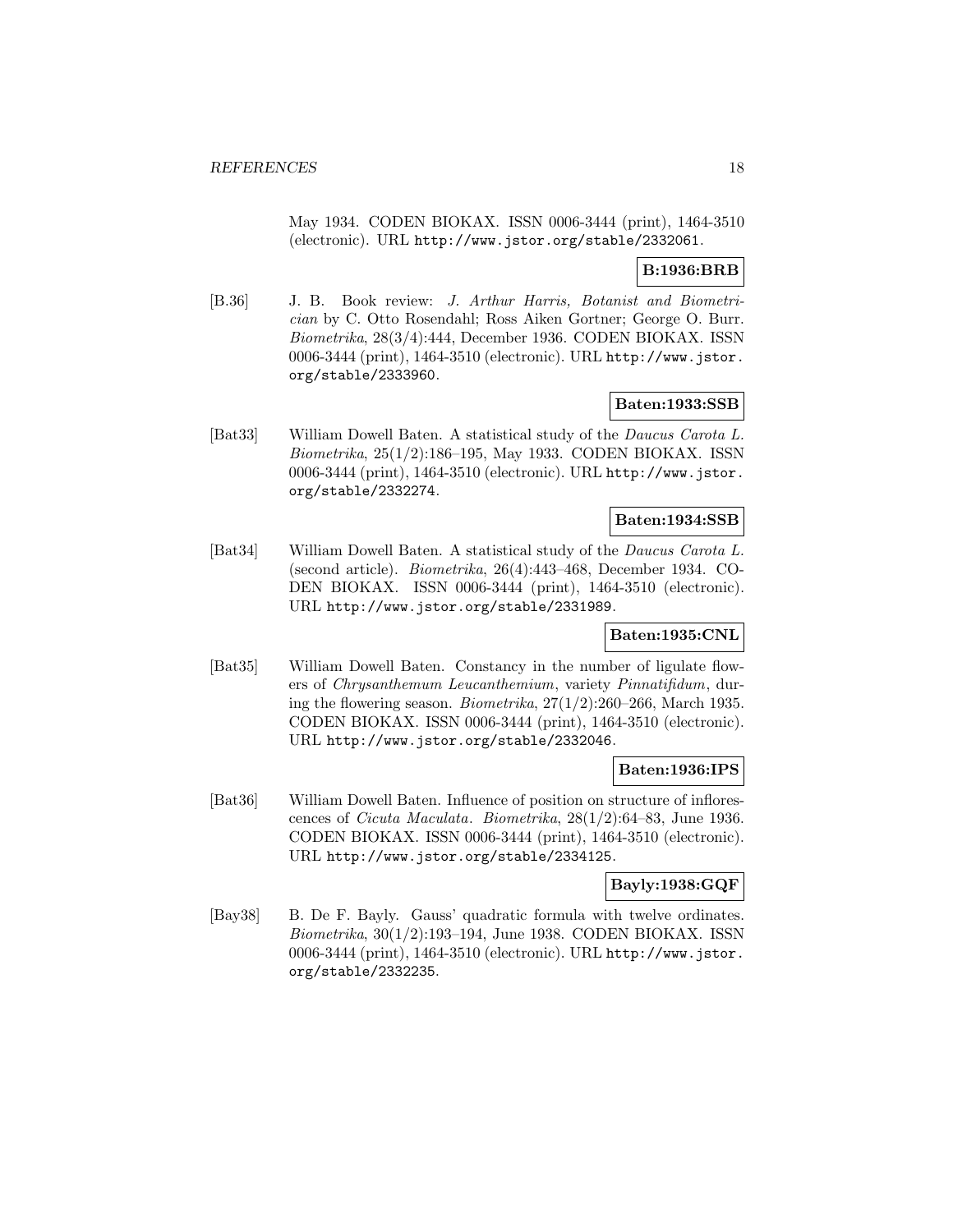### **Bayley:1935:GCB**

[BD35] Nancy Bayley and Frank C. Davis. Growth changes in bodily size and proportions during the first three years: A developmental study of sixty-one children by repeated measurements. Biometrika, 27(1/2):26–87, March 1935. CODEN BIOKAX. ISSN 0006-3444 (print), 1464-3510 (electronic). URL http://www.jstor. org/stable/2332039.

# **Beall:1939:MEP**

[Bea39] Geoffrey Beall. Methods of estimating the population of insects in a field. Biometrika, 30(3/4):422–439, January 1939. CODEN BIOKAX. ISSN 0006-3444 (print), 1464-3510 (electronic). URL http://www.jstor.org/stable/2332657.

# **Bell:1933:PBN**

[Bel33] Julia Bell. Plural births with a new pedigree. Biometrika, 25 (1/2):110–120, May 1933. CODEN BIOKAX. ISSN 0006-3444 (print), 1464-3510 (electronic). URL http://www.jstor.org/ stable/2332266.

# **Berge:1938:NFT**

[Ber38] P. O. Berge. A note on a form of Tchebycheff's theorem for two variables. Biometrika, 29(3/4):405–406, February 1938. CODEN BIOKAX. ISSN 0006-3444 (print), 1464-3510 (electronic). URL http://www.jstor.org/stable/2332015.

### **Bishop:1939:CTH**

[Bis39] D. J. Bishop. On a comprehensive test for the homogeneity of variances and covariances in multivariate problems. Biometrika, 31(1/2):31–55, July 1939. CODEN BIOKAX. ISSN 0006-3444 (print), 1464-3510 (electronic). URL http://www.jstor.org/ stable/2334974.

# **Brandner:1933:TSD**

[Bra33] Fred A. Brandner. A test of the significance of the difference of the correlation coefficients in normal bivariate samples. Biometrika, 25(1/2):102–109, May 1933. CODEN BIOKAX. ISSN 0006- 3444 (print), 1464-3510 (electronic). URL http://www.jstor.org/ stable/2332265.

# **Brash:1935:BAS**

[BY35] J. C. Brash and Matthew Young. The Bidford-on-Avon skulls. Biometrika, 27(3/4):373–387, October 1935. CODEN BIOKAX.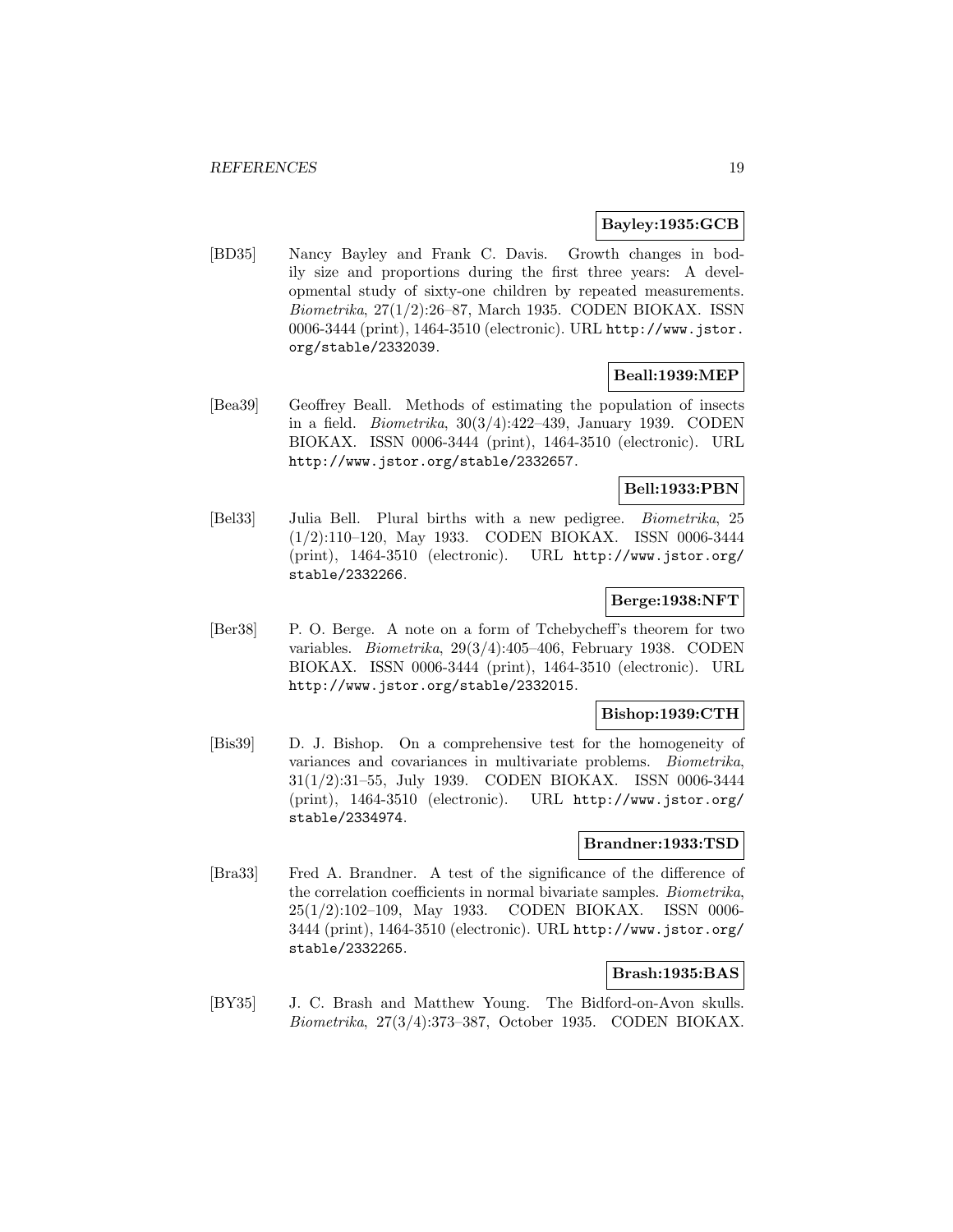ISSN 0006-3444 (print), 1464-3510 (electronic). URL http://www. jstor.org/stable/2332698.

# **Camp:1932:CST**

[Cam32] Burton H. Camp. The converse of Spearman's two-factor theorem. Biometrika, 24(3/4):418–427, November 1932. CODEN BIOKAX. ISSN 0006-3444 (print), 1464-3510 (electronic). URL http://www. jstor.org/stable/2331975.

# **Camp:1934:SGF**

[Cam34] Burton H. Camp. Spearman's general factor again. Biometrika, 26(1/2):260–261, May 1934. CODEN BIOKAX. ISSN 0006- 3444 (print), 1464-3510 (electronic). URL http://www.jstor.org/ stable/2332060.

# **Chapelin:1932:MPP**

[Cha32] Jacques Chapelin. On a method of proceeding from partial cell frequencies to ordinates and to total cell frequencies in the case of a bivariate frequency surface. Biometrika, 24(3/4):495–497, November 1932. CODEN BIOKAX. ISSN 0006-3444 (print), 1464-3510 (electronic). URL http://www.jstor.org/stable/2331980.

### **Chapman:1938:ATP**

[Cha38] R. A. Chapman. Applicability of the z test to a Poisson distribution. Biometrika, 30(1/2):188–190, June 1938. CODEN BIOKAX. ISSN 0006-3444 (print), 1464-3510 (electronic). URL http://www.jstor. org/stable/2332233.

### **Church:1932:NMR**

[Chu32] A. E. R. Church. Note on a memoir by A. E. R. Church. Biometrika, 24(1/2):292, May 1932. CODEN BIOKAX. ISSN 0006- 3444 (print), 1464-3510 (electronic). URL http://www.jstor.org/ stable/2333804.

### **Cleaver:1937:CBS**

[Cle37] Frank H. Cleaver. A contribution to the biometric study of the human mandible. Biometrika, 29(1/2):80–112, June 1937. CODEN BIOKAX. ISSN 0006-3444 (print), 1464-3510 (electronic). URL http://www.jstor.org/stable/2332408.

### **Cheeseman:1939:DE**

[CMR39] E. A. Cheeseman, W. J. Martin, and W. T. Russell. Disease and environment. Biometrika, 30(3/4):341–362, January 1939. CODEN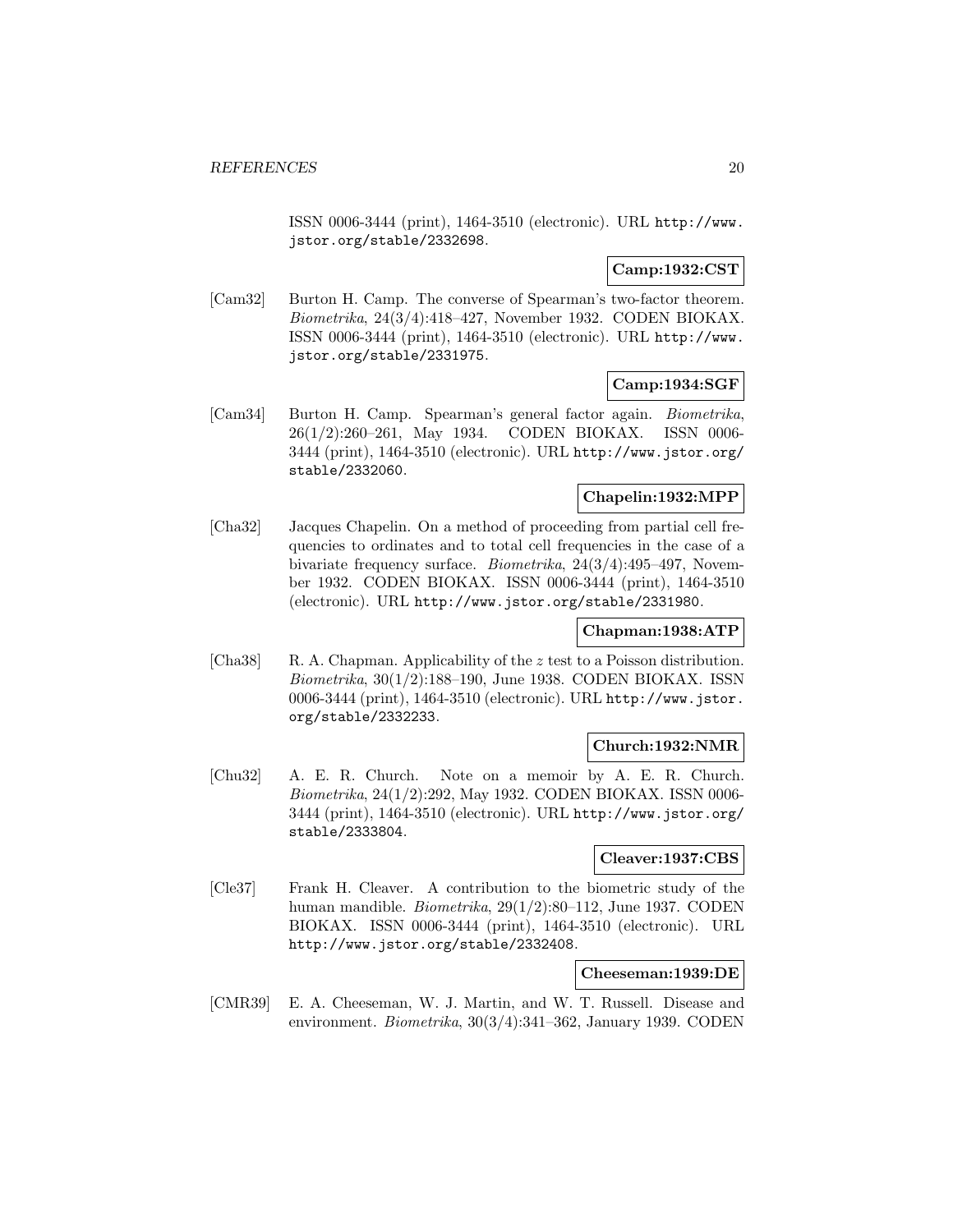BIOKAX. ISSN 0006-3444 (print), 1464-3510 (electronic). URL http://www.jstor.org/stable/2332654.

#### **Cockayne:1935:SPF**

[Coc35] E. A. Cockayne. A second piebald family from Suffolk. Biometrika, 27(1/2):1–4, March 1935. CODEN BIOKAX. ISSN 0006-3444 (print), 1464-3510 (electronic). URL http://www.jstor.org/ stable/2332037.

# **Cockayne:1936:CPH**

[Coc36] E. A. Cockayne. Cleft palate, hare lip, dacryocystitis, and cleft hand and feet. Biometrika, 28(1/2):60–63, June 1936. CODEN BIOKAX. ISSN 0006-3444 (print), 1464-3510 (electronic). URL http://www. jstor.org/stable/2334124.

# **Cochran:1938:NJB**

[Coc38] W. G. Cochran. Note on J. B. S. Haldane's paper: "The Exact Value of the Moments of the Distribution of  $\chi^{2}$ ". Biometrika, 29(3/4):407, February 1938. CODEN BIOKAX. ISSN 0006-3444 (print), 1464- 3510 (electronic). URL http://www.jstor.org/stable/2332016.

# **Collett:1933:STT**

[Col33] Margot Collett. A study of twelfth and thirteenth dynasty skulls from Kerma (Nubia). Biometrika, 25(3/4):254–284, December 1933. CODEN BIOKAX. ISSN 0006-3444 (print), 1464-3510 (electronic). URL http://www.jstor.org/stable/2332285.

### **Clopper:1934:UCF**

[CP34] C. J. Clopper and E. S. Pearson. The use of confidence or fiducial limits illustrated in the case of the binomial. Biometrika, 26(4):404–413, December 1934. CODEN BIOKAX. ISSN 0006- 3444 (print), 1464-3510 (electronic). URL http://www.jstor.org/ stable/2331986.

### **Davies:1932:BQD**

[Dav32] Owen L. Davies. On the betas of quadrilateral distributions. Biometrika, 24(3/4):498–510, November 1932. CODEN BIOKAX. ISSN 0006-3444 (print), 1464-3510 (electronic). URL http://www. jstor.org/stable/2331981.

# **Davies:1933:AFH**

[Dav33] O. L. Davies. On asymptotic formulae for the hypergeometric series: I. Hypergeometric series in which the fourth element,  $x$ , is unity.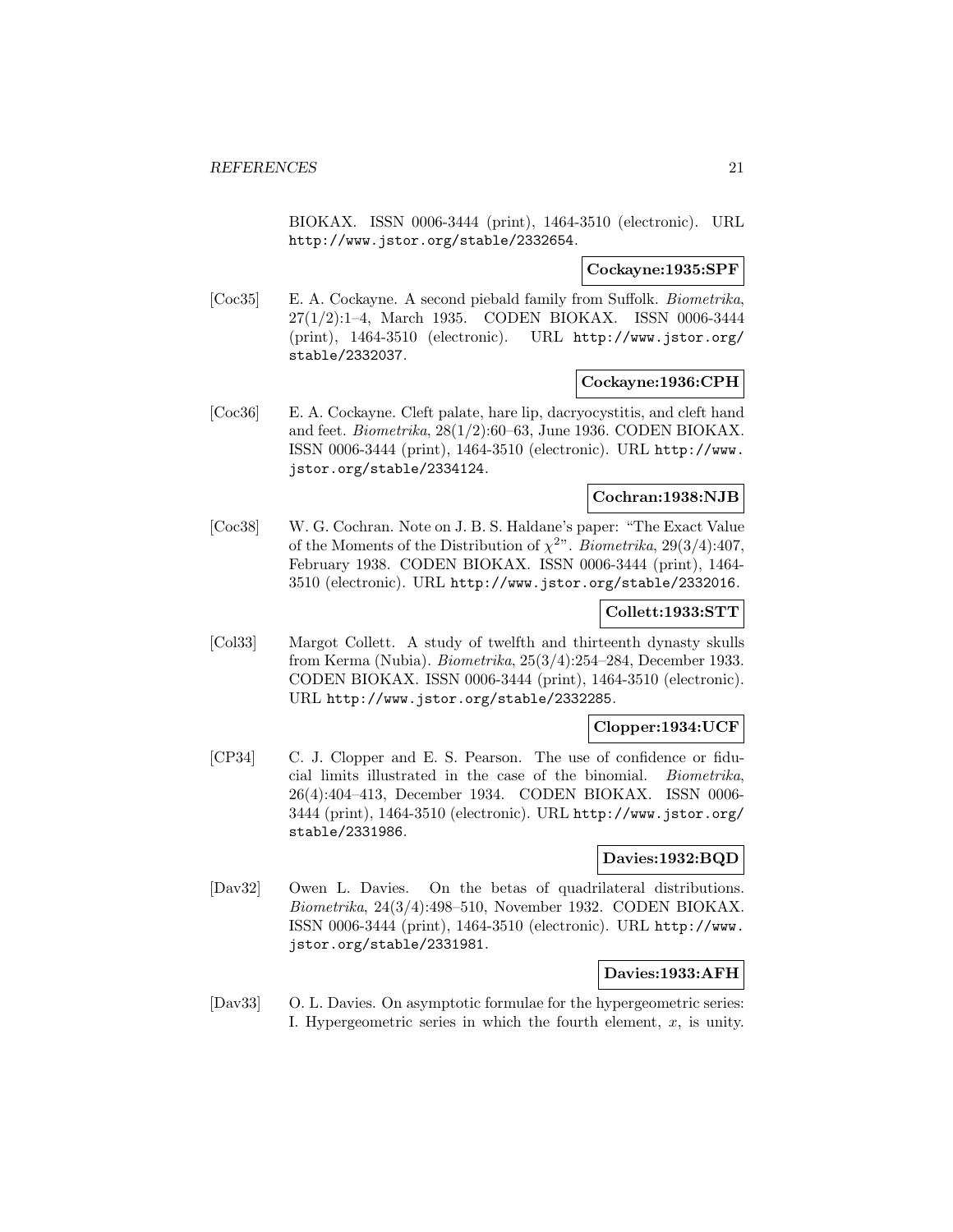Biometrika, 25(3/4):295–322, December 1933. CODEN BIOKAX. ISSN 0006-3444 (print), 1464-3510 (electronic). URL http://www. jstor.org/stable/2332287.

# **David:1934:TRR**

[Dav34a] Florence N. David. On the  $P_{\lambda_n}$  test for randomness: Remarks, further illustration, and table of  $P_{\lambda_n}$  for given values of  $-\log_{10} \lambda_n$ . Biometrika, 26(1/2):1–11, May 1934. CODEN BIOKAX. ISSN 0006-3444 (print), 1464-3510 (electronic). URL http://www.jstor. org/stable/2332052.

# **Davies:1934:AFH**

[Dav34b] O. L. Davies. On asympotic formulae for the hypergeometric series: Hypergeometric series in which the fourth element, x, is not necessarily unity. Biometrika, 26(1/2):59–107, May 1934. CODEN BIOKAX. ISSN 0006-3444 (print), 1464-3510 (electronic). URL http://www.jstor.org/stable/2332054.

# **David:1937:NUL**

[Dav37] F. N. David. A note on unbiased limits for the correlation coefficient. Biometrika, 29(1/2):157–160, June 1937. CODEN BIOKAX. ISSN 0006-3444 (print), 1464-3510 (electronic). URL http://www.jstor. org/stable/2332415.

# **David:1938:BRB**

[Dav38] F. N. David. Book review: Introduction to Mathematical Probability by J. V. Uspensky. Biometrika,  $30(1/2):194-195$ , June 1938. CODEN BIOKAX. ISSN 0006-3444 (print), 1464-3510 (electronic). URL http://www.jstor.org/stable/2332236.

### **David:1939:NST**

[Dav39] F. N. David. On Neyman's "smooth" test for goodness of fit: I. Distribution of the criterion  $\psi^2$  when the hypothesis tested is true. Biometrika, 31(1/2):191–199, July 1939. CODEN BIOKAX. ISSN 0006-3444 (print), 1464-3510 (electronic). URL http://www.jstor. org/stable/2334982.

### **Dieulefait:1934:CET**

[Die34] Carlos E. Dieulefait. Contribution à l'étude de la théorie de la correlation. (French) [Contribution to the study of the theory of correlation]. Biometrika, 26(4):379–403, December 1934. CODEN BIOKAX. ISSN 0006-3444 (print), 1464-3510 (electronic). URL http://www.jstor.org/stable/2331985.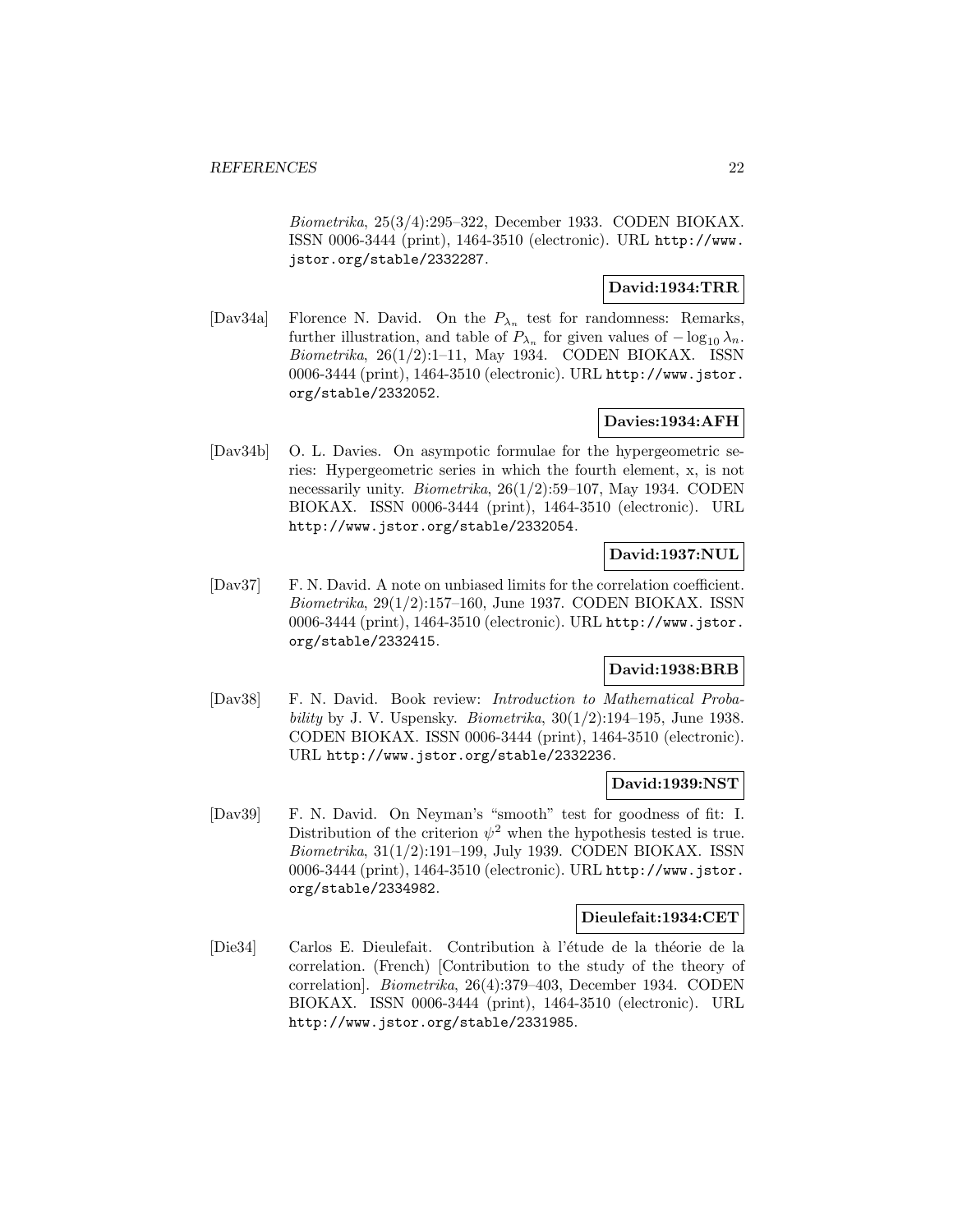### **Dingwall:1933:SED**

[DY33] Doris Dingwall and Matthew Young. The skulls from excavations at Dunstable, Bedfordshire. Biometrika, 25(1/2):147–157, May 1933. CODEN BIOKAX. ISSN 0006-3444 (print), 1464-3510 (electronic). URL http://www.jstor.org/stable/2332269.

# **ElShanawany:1936:IAA**

[El 36] M. R. El Shanawany. An illustration of the accuracy of the  $\chi^2$ approximation. Biometrika, 28(1/2):179–187, June 1936. CODEN BIOKAX. ISSN 0006-3444 (print), 1464-3510 (electronic). URL http://www.jstor.org/stable/2334129.

### **Elderton:1933:AMJ**

[Eld33] W. Palin Elderton. Adjustments for the moments of J-shaped curves. Biometrika, 25(1/2):179–180, May 1933. CODEN BIOKAX. ISSN 0006-3444 (print), 1464-3510 (electronic). URL http://www. jstor.org/stable/2332271. See note [Pea33a].

# **Elderton:1931:TVD**

[EM31] Ethel M. Elderton and Margaret Moul. Table of the values of the differences of the powers of zero. Biometrika, 22(3/4):306–308, May 1931. CODEN BIOKAX. ISSN 0006-3444 (print), 1464-3510 (electronic). URL http://www.jstor.org/stable/2332098.

#### **Elderton:1932:NWN**

[EW32] E. M. Elderton and T. L. Woo. On the normality or want of normality in the frequency distributions of cranial measurements. Biometrika, 24(1/2):45–54, May 1932. CODEN BIOKAX. ISSN 0006-3444 (print), 1464-3510 (electronic). URL http://www.jstor. org/stable/2333795.

# **Fieller:1931:DP**

[Fie31a] E. C. Fieller. The duration of play. Biometrika, 22(3/4):377–404, May 1931. CODEN BIOKAX. ISSN 0006-3444 (print), 1464-3510 (electronic). URL http://www.jstor.org/stable/2332102.

### **Fieller:1931:PP**

[Fie31b] E. C. Fieller. A problem in probability. Biometrika, 22(3/4):425– 427, May 1931. CODEN BIOKAX. ISSN 0006-3444 (print), 1464- 3510 (electronic). URL http://www.jstor.org/stable/2332106.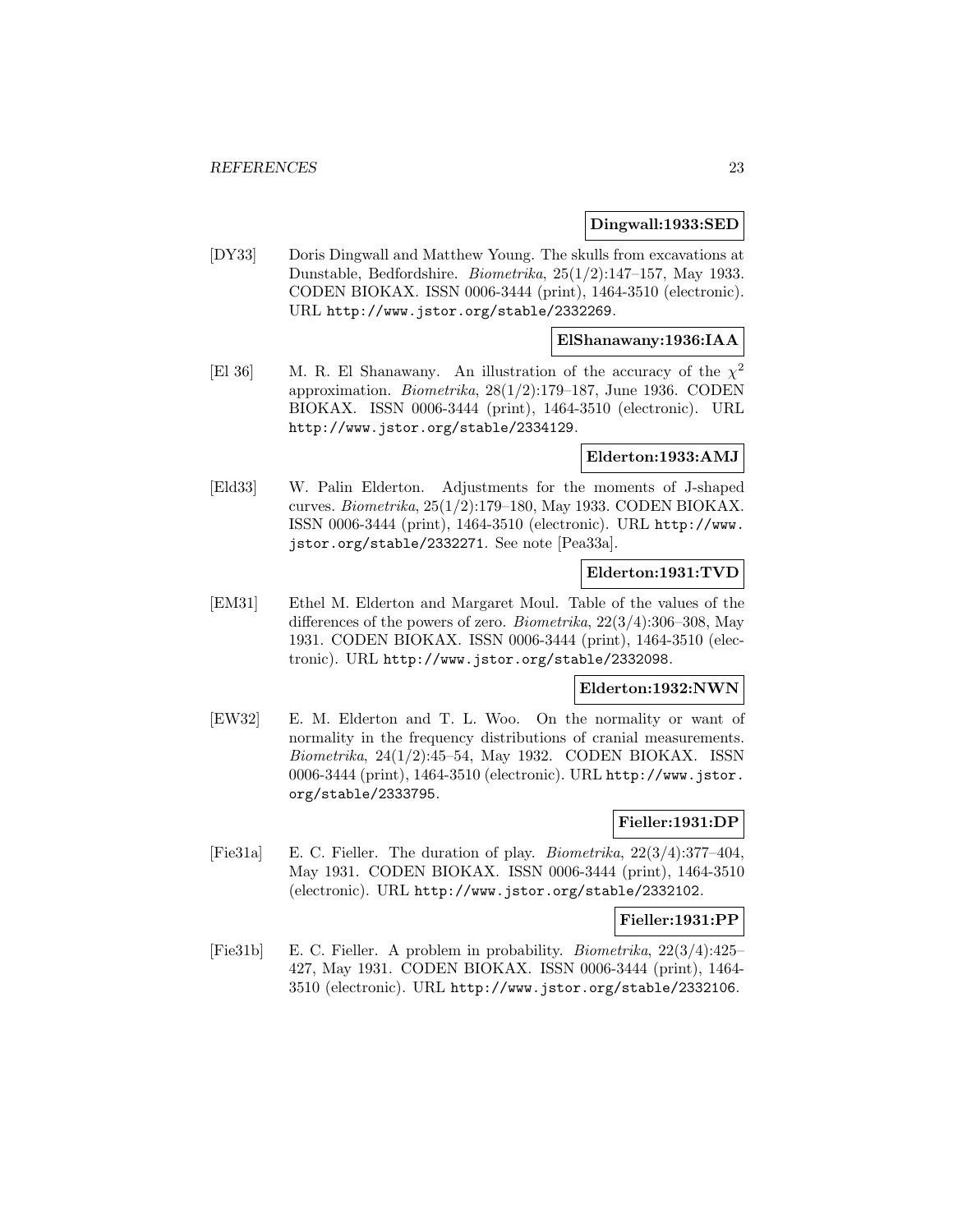#### **Fieller:1932:DIN**

[Fie32] E. C. Fieller. The distribution of the index in a normal bivariate population. Biometrika, 24(3/4):428–440, November 1932. CODEN BIOKAX. ISSN 0006-3444 (print), 1464-3510 (electronic). URL http://www.jstor.org/stable/2331976.

# **Finney:1938:DRE**

[Fin38] D. J. Finney. The distribution of the ratio of estimates of the two variances in a sample from a normal bi-variate population. Biometrika, 30(1/2):190–192, June 1938. CODEN BIOKAX. ISSN 0006-3444 (print), 1464-3510 (electronic). URL http://www.jstor. org/stable/2332234.

# **Garwood:1933:PIC**

[Gar33] F. Garwood. The probability integral of the correlation coefficient in samples from a normal bi-variate population. *Biometrika*,  $25(1/2)$ : 71–78, May 1933. CODEN BIOKAX. ISSN 0006-3444 (print), 1464- 3510 (electronic). URL http://www.jstor.org/stable/2332262.

### **Garwood:1936:FLP**

[Gar36] F. Garwood. Fiducial limits for the Poisson distribution. Biometrika, 28(3/4):437–442, December 1936. CODEN BIOKAX. ISSN 0006-3444 (print), 1464-3510 (electronic). URL http://www. jstor.org/stable/2333958.

### **Geary:1933:GEM**

[Gea33] R. C. Geary. A general expression for the moments of certain symmetrical functions of normal samples. Biometrika, 25(1/2):184–186, May 1933. CODEN BIOKAX. ISSN 0006-3444 (print), 1464-3510 (electronic). URL http://www.jstor.org/stable/2332273.

# **Geary:1935:NCB**

[Gea35a] R. C. Geary. Note on the correlation between  $\beta_2$  and w'. Biometrika, 27(3/4):353–355, October 1935. CODEN BIOKAX. ISSN 0006- 3444 (print), 1464-3510 (electronic). URL http://www.jstor.org/ stable/2332695.

### **Geary:1935:RMD**

[Gea35b] R. C. Geary. The ratio of the mean deviation to the standard deviation as a test of normality. Biometrika, 27(3/4):310–332, October 1935. CODEN BIOKAX. ISSN 0006-3444 (print), 1464-3510 (electronic). URL http://www.jstor.org/stable/2332693.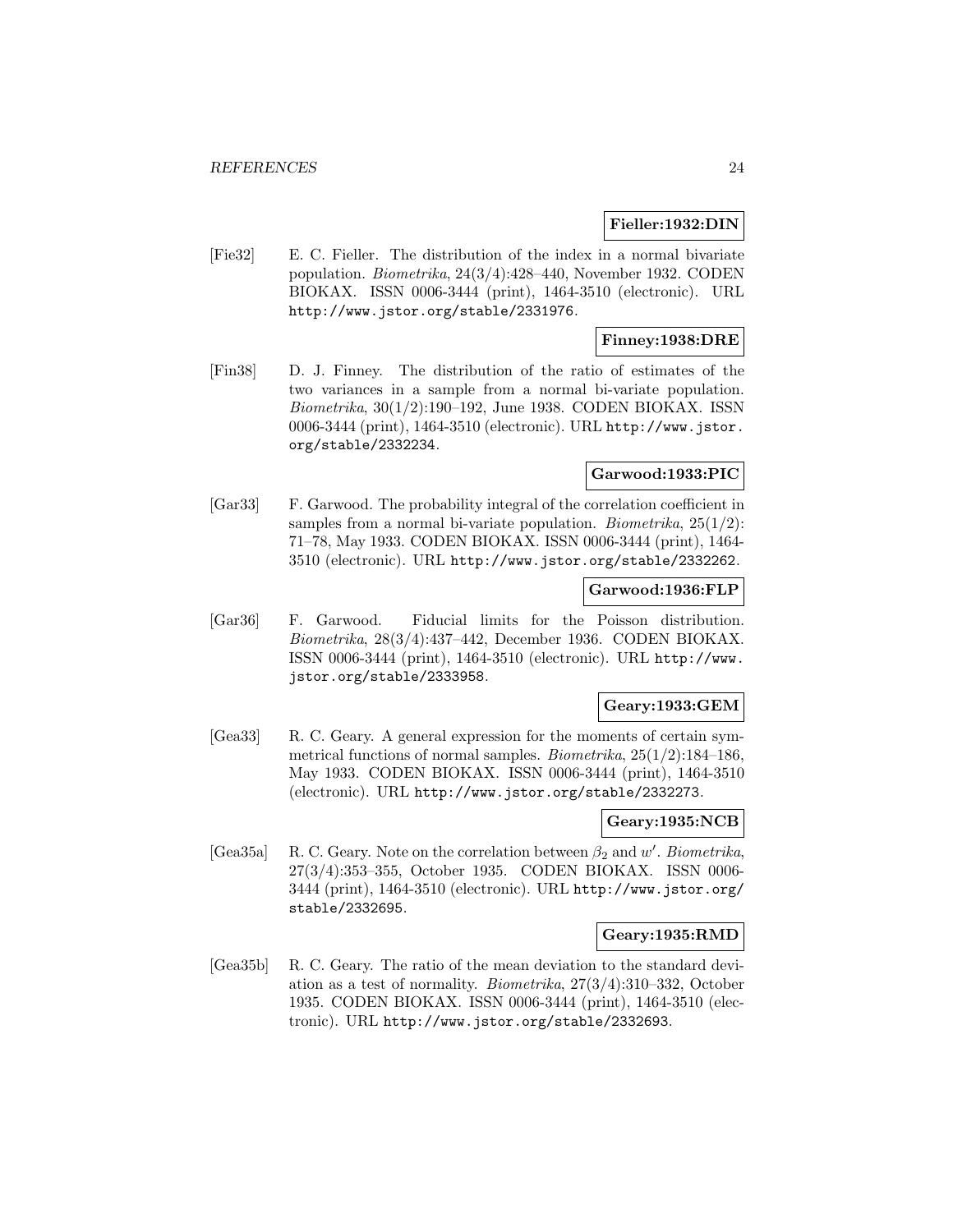### **Geary:1936:MRM**

[Gea36] R. C. Geary. Moments of the ratio of the mean deviation to the standard deviation for normal samples. Biometrika, 28(3/4):295–307, December 1936. CODEN BIOKAX. ISSN 0006-3444 (print), 1464- 3510 (electronic). URL http://www.jstor.org/stable/2333953. See corrigenda [Ano48a] and comments [SBL79].

### **Gruneberg:1937:TGF**

[GH37] Hans Grüneberg and J. B. S. Haldane. Tests of goodness of fit applied to records of Mendelian segregation in mice. Biometrika, 29(1/2):144–153, June 1937. CODEN BIOKAX. ISSN 0006- 3444 (print), 1464-3510 (electronic). URL http://www.jstor.org/ stable/2332412.

# **Gordon:1939:EBP**

[Gor39] Robert Dean Gordon. Estimating bacterial populations by the dilution method. Biometrika, 31(1/2):167–180, July 1939. CODEN BIOKAX. ISSN 0006-3444 (print), 1464-3510 (electronic). URL http://www.jstor.org/stable/2334979.

#### **Greenwood:1938:BDN**

[GR38] Major Greenwood and W. T. Russell. Bright's disease, nephritis and arterio-sclerosis: A contribution to the history of medical statistics. Biometrika, 29(3/4):249–276, February 1938. CODEN BIOKAX. ISSN 0006-3444 (print), 1464-3510 (electronic). URL http://www. jstor.org/stable/2332006.

# **H:1939:BRB**

[H.39] J. B. S. H. Book review: Principles of Genetics by E. W. Sinnott; L. C. Dunn. Biometrika, 31(1/2):220, July 1939. CODEN BIOKAX. ISSN 0006-3444 (print), 1464-3510 (electronic). URL http://www. jstor.org/stable/2334986.

# **Haldane:1937:EVM**

[Hal37] J. B. S. Haldane. The exact value of the moments of the distribution of  $\chi^2$ , used as a test of goodness of fit, when expectations are small. Biometrika, 29(1/2):133–143, June 1937. CODEN BIOKAX. ISSN 0006-3444 (print), 1464-3510 (electronic). URL http://www.jstor. org/stable/2332411. See correction [Hal39a].

# **Haldane:1938:ANC**

[Hal38a] J. B. S. Haldane. The approximate normalization of a class of frequency distributions. Biometrika, 29(3/4):392–404, February 1938.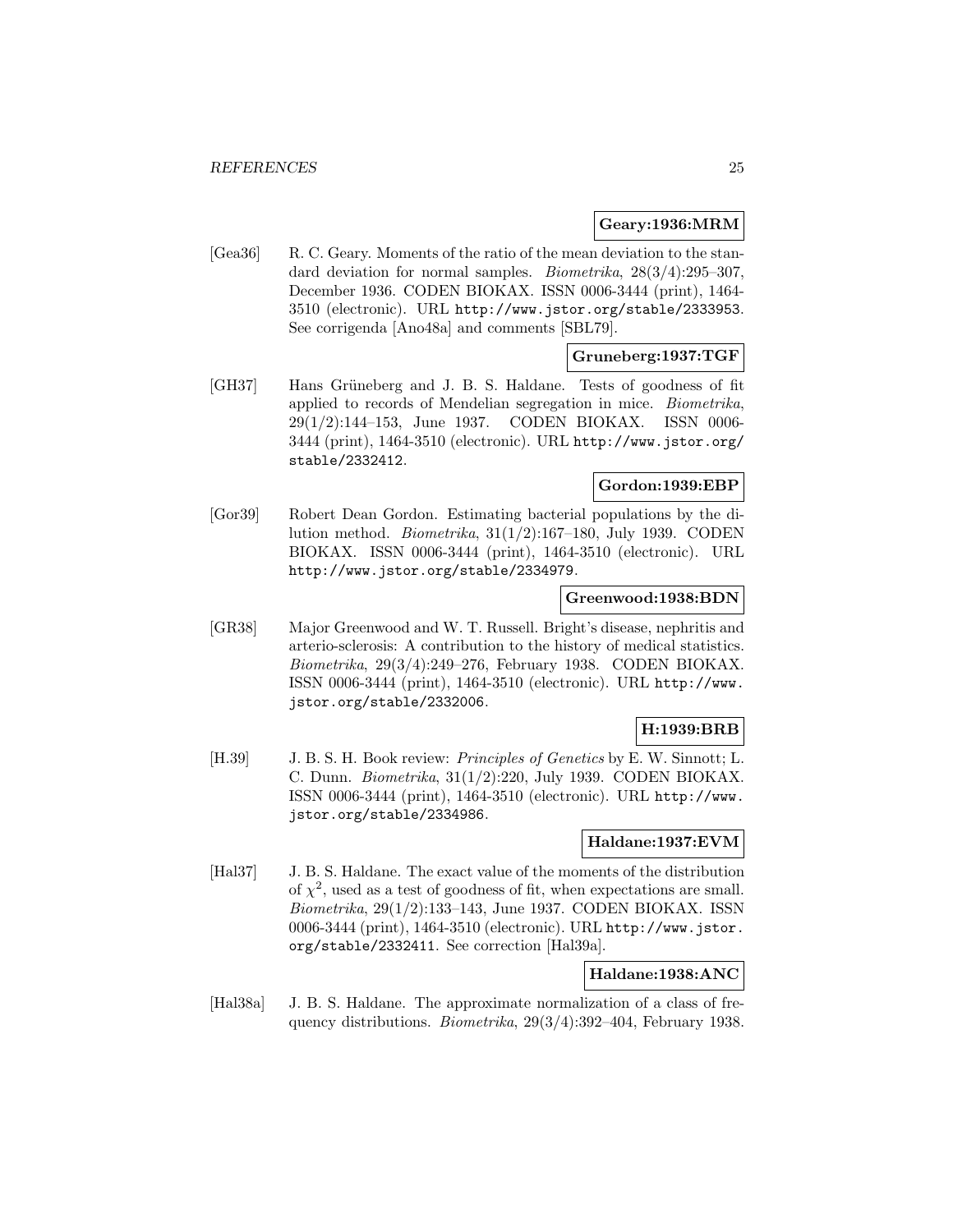CODEN BIOKAX. ISSN 0006-3444 (print), 1464-3510 (electronic). URL http://www.jstor.org/stable/2332014.

# **Haldane:1938:FSM**

[Hal38b] J. B. S. Haldane. The first six moments of  $\chi^2$  for an *n*-fold table with n degrees of freedom when some expectations are small. Biometrika, 29(3/4):389–391, February 1938. CODEN BIOKAX. ISSN 0006- 3444 (print), 1464-3510 (electronic). URL http://www.jstor.org/ stable/2332013. See correction [Hal39b].

### **Haldane:1938:HNP**

[Hal38c] J. B. S. Haldane. Heterostylism in natural populations of the primrose, Primula Acaulis. Biometrika, 30(1/2):196–198, June 1938. CODEN BIOKAX. ISSN 0006-3444 (print), 1464-3510 (electronic). URL http://www.jstor.org/stable/2332237.

# **Haldane:1939:CEV**

[Hal39a] J. B. S. Haldane. Correction: "The Exact Value of the Moments of the Distribution of  $\chi^2$ , Used as a Test of Goodness of Fit, When Expectations are Small". Biometrika, 31(1/2):220, July 1939. CODEN BIOKAX. ISSN 0006-3444 (print), 1464-3510 (electronic). URL http://www.jstor.org/stable/2334987. See [Hal37].

### **Haldane:1939:CFS**

[Hal39b] J. B. S. Haldane. Correction: "The First Six Moments of  $\chi^2$  for an  $n$ -Fold Table with n Degrees of Freedom when some Expectations are Small". Biometrika, 31(1/2):220, July 1939. CODEN BIOKAX. ISSN 0006-3444 (print), 1464-3510 (electronic). URL http://www. jstor.org/stable/2334988. See [Hal38b].

### **Haldane:1939:NPA**

[Hal39c] J. B. S. Haldane. Note on the preceding analysis of Mendelian segregations. Biometrika, 31(1/2):67–71, July 1939. CODEN BIOKAX. ISSN 0006-3444 (print), 1464-3510 (electronic). URL http://www. jstor.org/stable/2334976.

### **Hansmann:1934:CNN**

[Han34] G. H. Hansmann. On certain non-normal symmetrical frequency distributions. *Biometrika*,  $26(1/2):129-195$ , May 1934. CODEN BIOKAX. ISSN 0006-3444 (print), 1464-3510 (electronic). URL http://www.jstor.org/stable/2332056.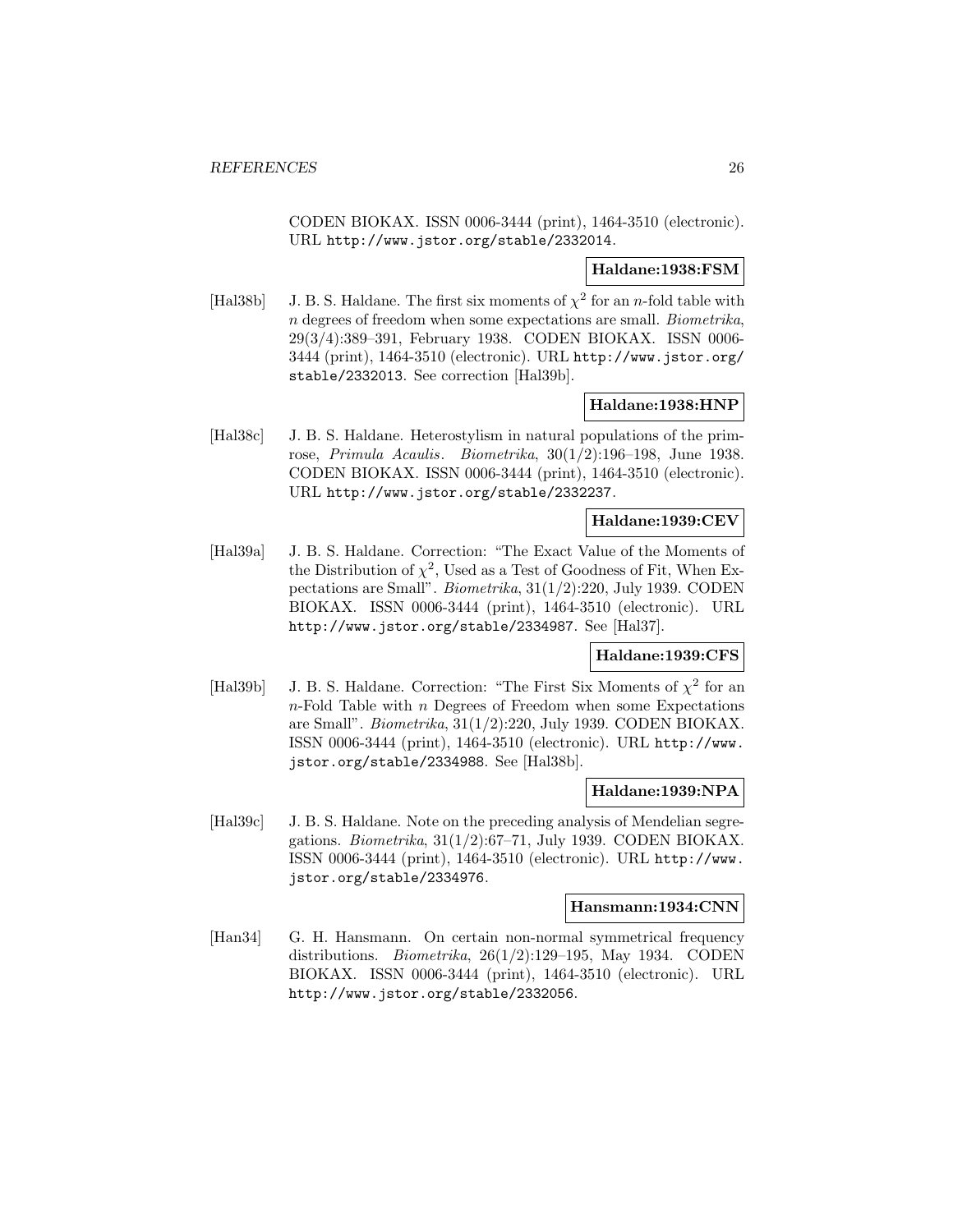#### **Harzer:1934:TAS**

[Har34] Paul Harzer. Tabellen fur alle Statistische Zwecke in Wissenschaft und Praxis (German) [Statistical tables for all purposes in science and practice]. Biometrika, 26(4):469–470, December 1934. CODEN BIOKAX. ISSN 0006-3444 (print), 1464-3510 (electronic). URL http://www.jstor.org/stable/2331990.

# **Hendricks:1937:AMM**

[Hen37] Walter A. Hendricks. An application of the method of maximum likelihood. Biometrika, 29(1/2):154–155, June 1937. CODEN BIOKAX. ISSN 0006-3444 (print), 1464-3510 (electronic). URL http://www.jstor.org/stable/2332413.

#### **Hey:1938:NME**

[Hey38] G. B. Hey. A new method of experimental sampling illustrated on certain non-normal populations. Biometrika, 30(1/2):68–80, June 1938. CODEN BIOKAX. ISSN 0006-3444 (print), 1464-3510 (electronic). URL http://www.jstor.org/stable/2332225.

#### **Hirschfeld:1937:DRC**

[Hir37] H. O. Hirschfeld. The distribution of the ratio of covariance estimates in two samples drawn from normal bivariate populations. Biometrika, 29(1/2):65–79, June 1937. CODEN BIOKAX. ISSN 0006-3444 (print), 1464-3510 (electronic). URL http://www.jstor. org/stable/2332407.

# **Henry:1936:PSE**

[HM36] C. Bowdler Henry and G. M. Morant. A preliminary study of the eruption of the mandibular third molar tooth in man based on measurements obtained from radiographs, with special reference to the problem of predicting cases of ultimate impaction of the tooth. Biometrika, 28(3/4):378–427, December 1936. CODEN BIOKAX. ISSN 0006-3444 (print), 1464-3510 (electronic). URL http://www. jstor.org/stable/2333956.

# **Hojo:1933:FNR**

[Hoj33] Tokishige Hojo. A further note on the relation between the median and the quartiles in small samples from a normal population. Biometrika, 25(1/2):79–90, May 1933. CODEN BIOKAX. ISSN 0006-3444 (print), 1464-3510 (electronic). URL http://www.jstor. org/stable/2332263.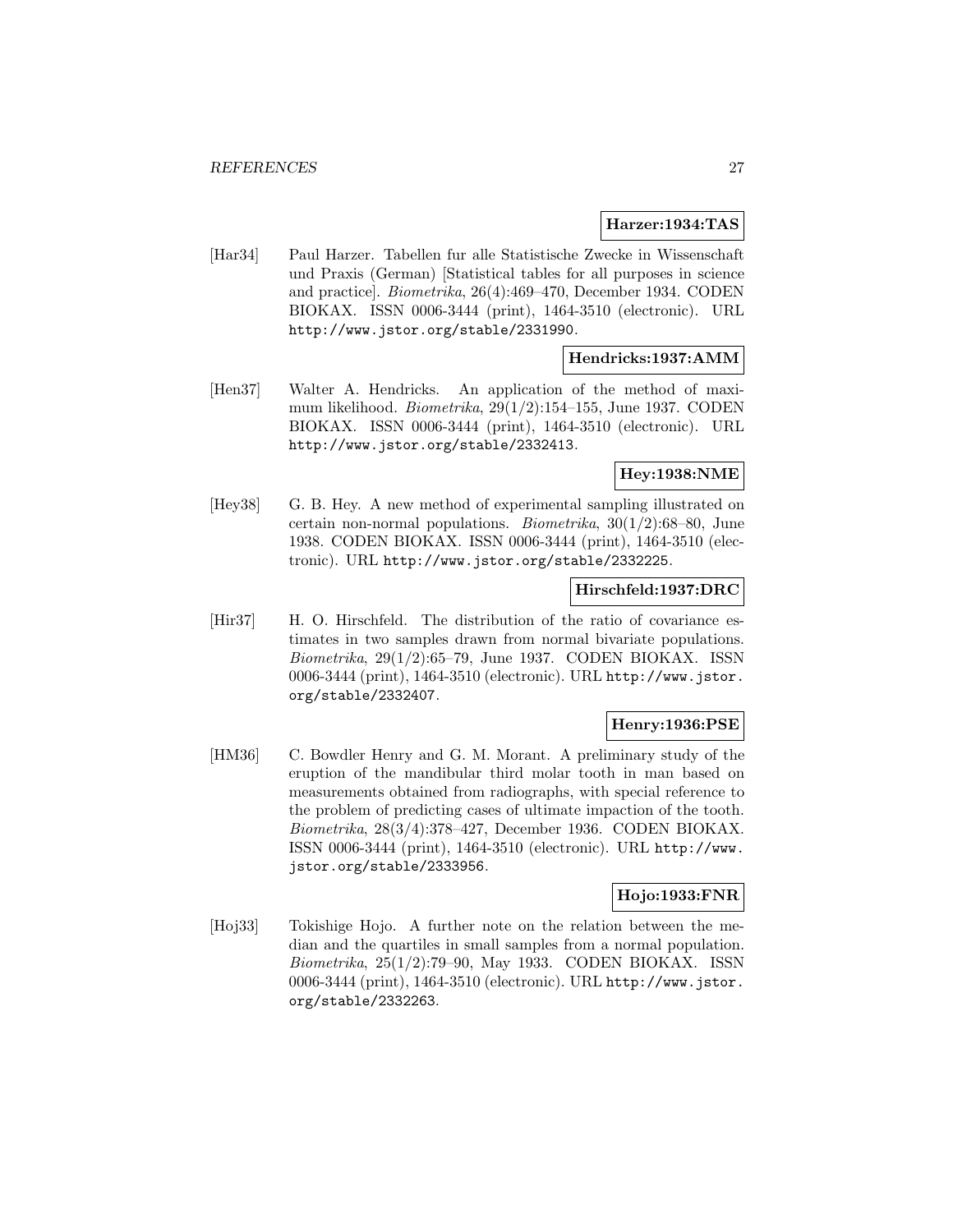#### **Hotelling:1936:RBT**

[Hot36] Harold Hotelling. Relations between two sets of variates. Biometrika, 28(3/4):321–377, December 1936. CODEN BIOKAX. ISSN 0006-3444 (print), 1464-3510 (electronic). URL http://www. jstor.org/stable/2333955.

# **Jeffreys:1939:RSA**

[Jef39] Harold Jeffreys. Random and systematic arrangements. Biometrika, 31(1/2):1–8, July 1939. CODEN BIOKAX. ISSN 0006-3444 (print), 1464-3510 (electronic). URL http://www.jstor.org/ stable/2334970.

### **Johnson:1939:CCD**

[JW39] N. L. Johnson and B. L. Welch. On the calculation of the cumulants of the  $\chi$ -distribution. *Biometrika*, 31(1/2):216–218, July 1939. CODEN BIOKAX. ISSN 0006-3444 (print), 1464-3510 (electronic). URL http://www.jstor.org/stable/2334984.

### **Karn:1933:FSM**

[Kar33] M. Noel Karn. A further study of methods of constructing life tables when certain causes of death are eliminated. Biometrika, 25(1/2):91–101, May 1933. CODEN BIOKAX. ISSN 0006-3444 (print), 1464-3510 (electronic). URL http://www.jstor.org/ stable/2332264.

# **Kendall:1938:NMR**

[Ken38] M. G. Kendall. A new measure of rank correlation. Biometrika, 30(1/2):81–93, June 1938. CODEN BIOKAX. ISSN 0006-3444 (print), 1464-3510 (electronic). URL http://www.jstor.org/ stable/2332226.

#### **Kendall:1939:DSC**

[KKS39] M. G. Kendall, Sheila F. H. Kendall, and B. Babington Smith. The distribution of Spearman's coefficient of rank correlation in a universe in which all rankings occur an equal number of times. Biometrika, 30(3/4):251–273, January 1939. CODEN BIOKAX. ISSN 0006-3444 (print), 1464-3510 (electronic). URL http://www. jstor.org/stable/2332649.

### **Kitson:1933:SNS**

[KM33] Elisabeth Kitson and G. M. Morant. A study of the Naga skull. Biometrika, 25(1/2):1–20, May 1933. CODEN BIOKAX. ISSN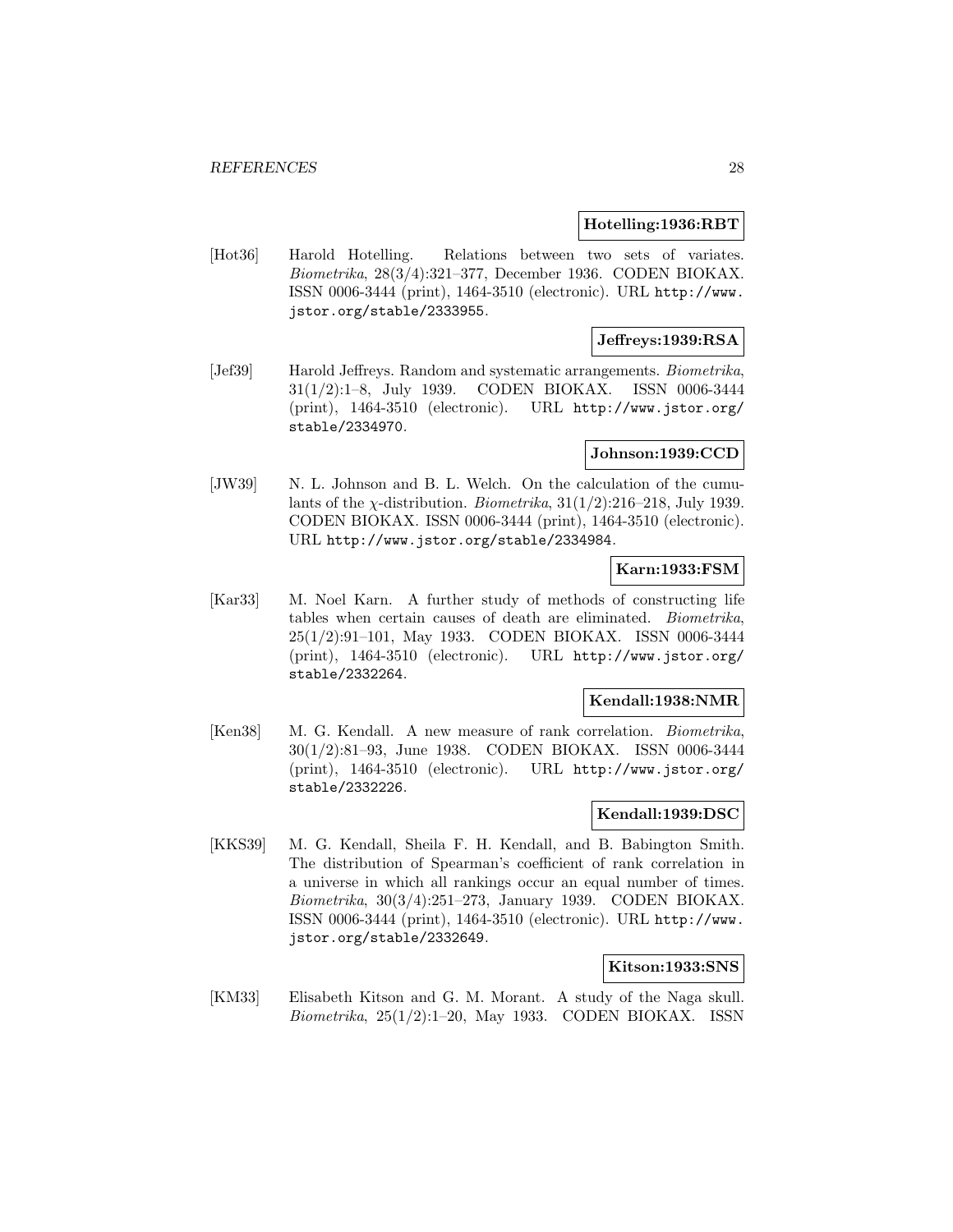0006-3444 (print), 1464-3510 (electronic). URL http://www.jstor. org/stable/2332258.

#### **Kolodziejczyk:1935:ICS**

[Kol35] Stanislaw Kolodziejczyk. On an important class of statistical hypotheses. Biometrika, 27(1/2):161–190, March 1935. CODEN BIOKAX. ISSN 0006-3444 (print), 1464-3510 (electronic). URL http://www.jstor.org/stable/2332043.

### **Kondo:1930:TSD**

[Kon30] T. Kondo. A theory of the sampling distribution of standard deviations. Biometrika, 22(1/2):36–64, July 1930. CODEN BIOKAX. ISSN 0006-3444 (print), 1464-3510 (electronic). URL http://www. jstor.org/stable/2332068.

#### **Lawley:1938:GFT**

[Law38] D. N. Lawley. A generalization of Fisher's z test. Biometrika, 30(1/2):180–187, June 1938. CODEN BIOKAX. ISSN 0006- 3444 (print), 1464-3510 (electronic). URL http://www.jstor.org/ stable/2332232. See correction [Law39].

# **Lawley:1939:CGF**

[Law39] D. N. Lawley. A correction to "A Generalization of Fisher's z Test". Biometrika, 30(3/4):467–469, January 1939. CODEN BIOKAX. ISSN 0006-3444 (print), 1464-3510 (electronic). URL http://www. jstor.org/stable/2332659. See [Law38].

### **LeRoux:1931:SDV**

[Le 31] J. M. Le Roux. A study of the distribution of the variance in small samples. Biometrika, 23(1/2):134–190, November 1931. CODEN BIOKAX. ISSN 0006-3444 (print), 1464-3510 (electronic). URL http://www.jstor.org/stable/2333632.

### **Ledermann:1939:SDS**

[Led39] Walter Ledermann. Sampling distribution and selection in a normal population. Biometrika, 30(3/4):295–304, January 1939. CODEN BIOKAX. ISSN 0006-3444 (print), 1464-3510 (electronic). URL http://www.jstor.org/stable/2332651.

#### **Lesser:1933:NSP**

[Les33] Pamela C. V. Lesser. Note on the shrinkage of physical characters in man and woman with age, as an illustration of the use of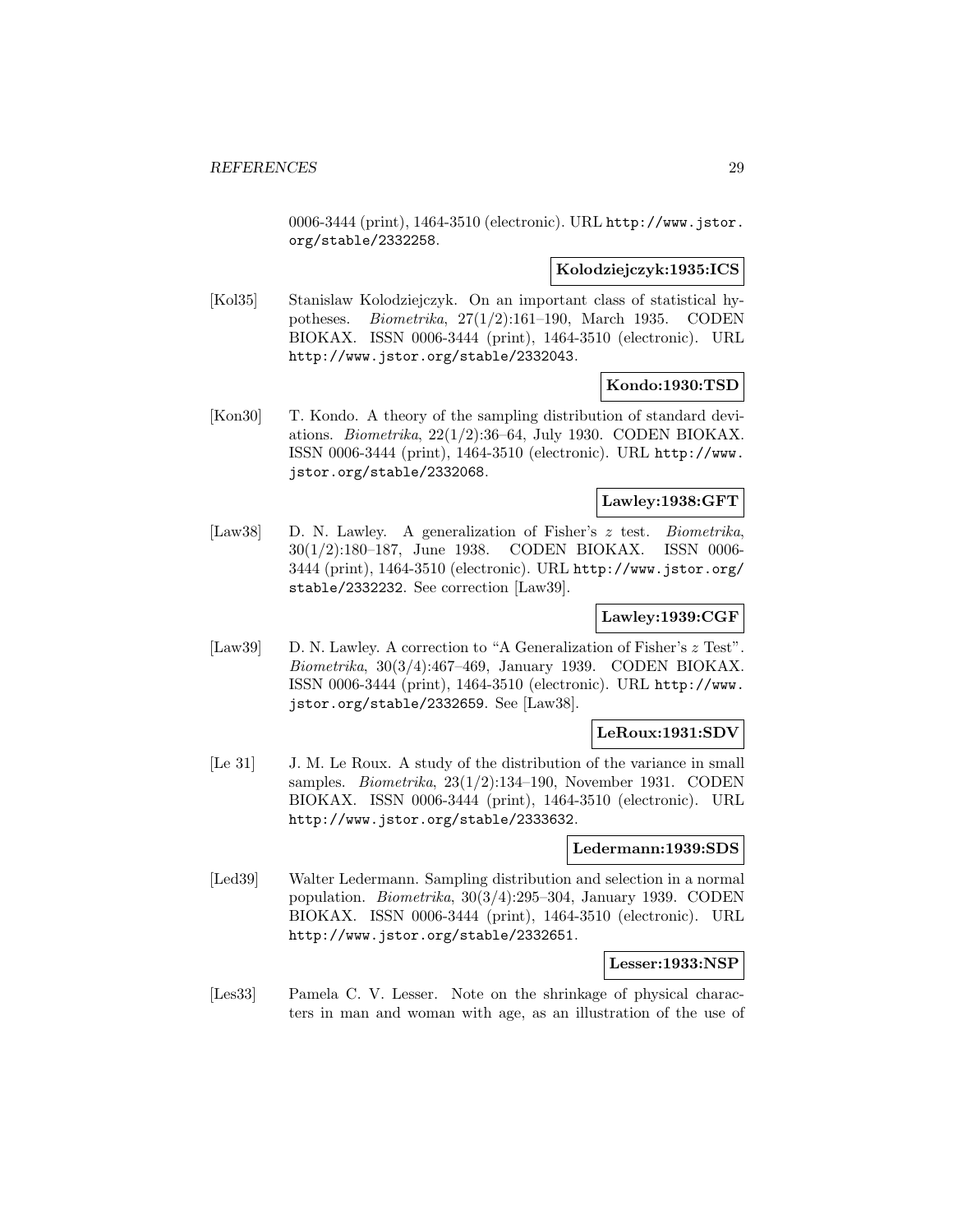$\chi^2$ , P methods. *Biometrika*, 25(1/2):197–202, May 1933. CODEN BIOKAX. ISSN 0006-3444 (print), 1464-3510 (electronic). URL http://www.jstor.org/stable/2332276.

# **Luders:1934:SSE**

[Lud34] Rolf Luders. Die Statistik der Seltenen Ereignisse. (German) [The statistics of rare events]. Biometrika, 26(1/2):108–128, May 1934. CODEN BIOKAX. ISSN 0006-3444 (print), 1464-3510 (electronic). URL http://www.jstor.org/stable/2332055.

#### **Lundberg:1938:BRB**

[Lun38] O. Lundberg. Book review: Frequency Curves and Correlation by W. Palin Elderton. Biometrika, 30(1/2):203–204, June 1938. CO-DEN BIOKAX. ISSN 0006-3444 (print), 1464-3510 (electronic). URL http://www.jstor.org/stable/2332239.

### **Layard:1935:BSI**

[LY35] Doris Layard and Matthew Young. The Burwell skulls, including a comparison with those of certain other Anglo–Saxon series. Biometrika, 27(3/4):388–408, October 1935. CODEN BIOKAX. ISSN 0006-3444 (print), 1464-3510 (electronic). URL http://www. jstor.org/stable/2332699.

### **Mahalanobis:1930:SSC**

[Mah30] P. C. Mahalanobis. A statistical study of certain anthropometric measurements from Sweden. Biometrika, 22(1/2):94–108, July 1930. CODEN BIOKAX. ISSN 0006-3444 (print), 1464-3510 (electronic). URL http://www.jstor.org/stable/2332070.

# **Mahlmann:1935:BUZ**

[Mah35] Henry Mahlmann. Ein Beitrag zu Untersuchungen über Zweidimensionale Verteilungen von Massenpunkten bei zufallsartig bedingten Bewegungen. (German) [A contribution to tests on two-dimensional distributions of mass points in conditional random-like movements]. Biometrika, 27(1/2):191–226, March 1935. CODEN BIOKAX. ISSN 0006-3444 (print), 1464-3510 (electronic). URL http://www.jstor. org/stable/2332044.

### **Martin:1932:CAT**

[Mar32] E.S. Martin. A comparison of the accuracy of two types of quadrature formulae. Biometrika, 24(1/2):280–287, May 1932. CODEN BIOKAX. ISSN 0006-3444 (print), 1464-3510 (electronic). URL http://www.jstor.org/stable/2333801.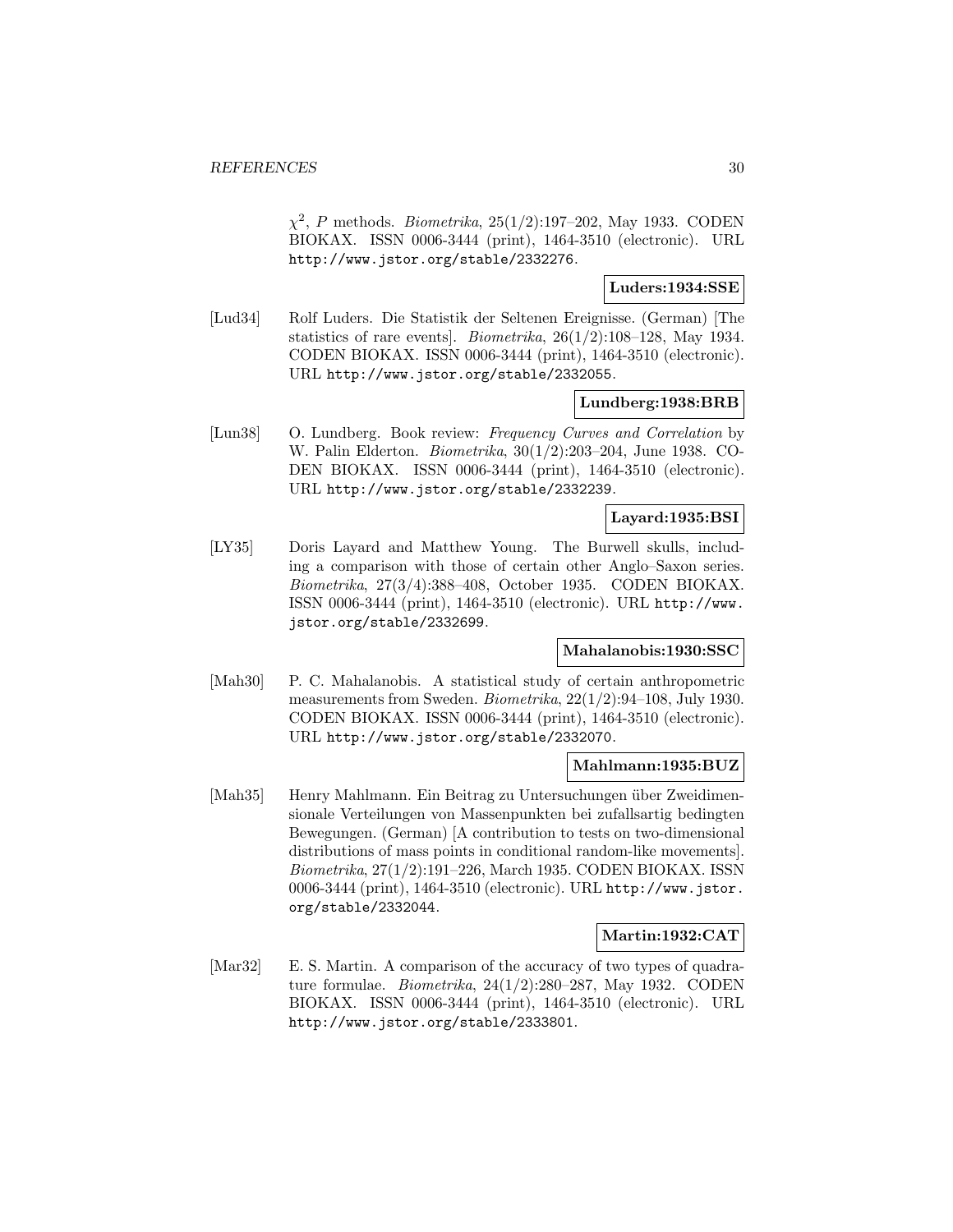#### **Martin:1934:CMC**

[Mar34] E. S. Martin. On corrections for the moment coefficients of frequency distributions when the start of the frequency is one of the characteristics to be determined. *Biometrika*,  $26(1/2):12-58$ , May 1934. CODEN BIOKAX. ISSN 0006-3444 (print), 1464-3510 (electronic). URL http://www.jstor.org/stable/2332053.

### **Martin:1936:SES**

[Mar36] E. S. Martin. A study of an Egyptian series of mandibles, with special reference to mathematical methods of sexing. Biometrika, 28(1/2):149–178, June 1936. CODEN BIOKAX. ISSN 0006- 3444 (print), 1464-3510 (electronic). URL http://www.jstor.org/ stable/2334128.

#### **Martin:1938:RMC**

[MC38] W. J. Martin and E. A. Cheeseman. Rural mortality. Its comparative sex incidence. Biometrika, 30(1/2):57–64, June 1938. CODEN BIOKAX. ISSN 0006-3444 (print), 1464-3510 (electronic). URL http://www.jstor.org/stable/2332223.

#### **Morant:1936:BSH**

[MCA36] G. M. Morant, Margot Collett, and N. K. Adyanthaya. A biometric study of the human mandible. Biometrika, 28(1/2):84–122, June 1936. CODEN BIOKAX. ISSN 0006-3444 (print), 1464-3510 (electronic). URL http://www.jstor.org/stable/2334126.

#### **McKay:1932:BFD**

[McK32] A. T. McKay. A Bessel function distribution. Biometrika, 24(1/2): 39–44, May 1932. CODEN BIOKAX. ISSN 0006-3444 (print), 1464- 3510 (electronic). URL http://www.jstor.org/stable/2333794.

# **McKay:1933:DSN**

[McK33a] A. T. McKay. The distribution of  $\beta_2$  in samples of 4 from a normal universe. Biometrika, 25(3/4):411–415, December 1933. CODEN BIOKAX. ISSN 0006-3444 (print), 1464-3510 (electronic). URL http://www.jstor.org/stable/2332291.

### **McKay:1933:DSF**

[McK33b] A. T. McKay. The distribution of  $\sqrt{beta_1}$  in samples of four from a normal universe. Biometrika, 25(1/2):204–210, May 1933. CODEN BIOKAX. ISSN 0006-3444 (print), 1464-3510 (electronic). URL http://www.jstor.org/stable/2332278.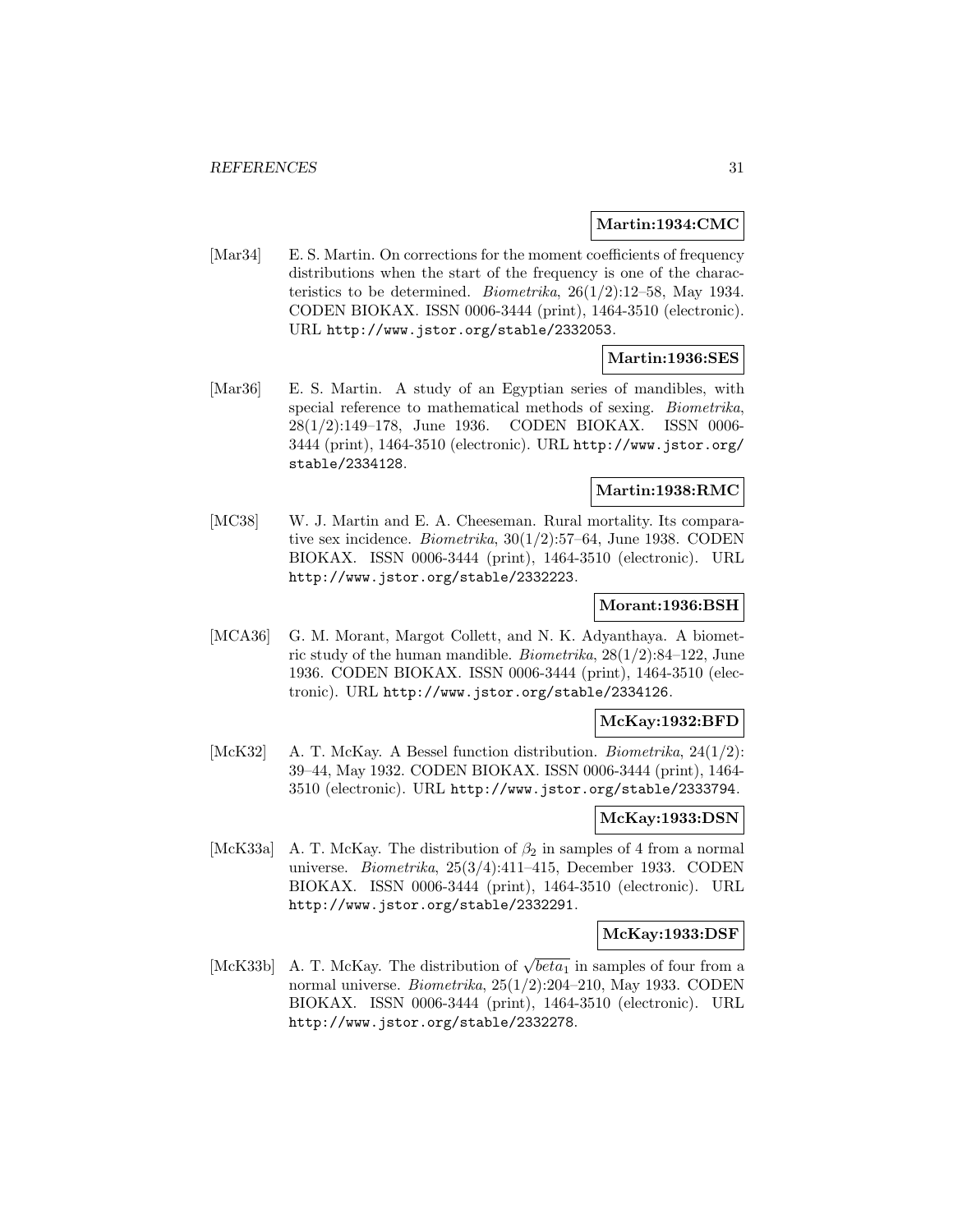#### **McKay:1935:DDB**

[McK35] A. T. McKay. The distribution of the difference between the extreme observation and the sample mean in samples of n from a normal universe. Biometrika, 27(3/4):466–471, October 1935. CODEN BIOKAX. ISSN 0006-3444 (print), 1464-3510 (electronic). URL http://www.jstor.org/stable/2332702.

# **McMullen:1939:SM**

[McM39] L. McMullen. "Student" as a man. Biometrika, 30(3/4):205–210, January 1939. CODEN BIOKAX. ISSN 0006-3444 (print), 1464- 3510 (electronic). URL http://www.jstor.org/stable/2332647.

# **Morant:1931:SRE**

[MH31] G. M. Morant and M. F. Hoadley. A study of the recently excavated Spitalfields crania. Biometrika, 23(1/2):191–248, November 1931. CODEN BIOKAX. ISSN 0006-3444 (print), 1464-3510 (electronic). URL http://www.jstor.org/stable/2333633.

# **Moore:1935:HMH**

[Moo35] Eldon Moore. Heredity, mainly human. Biometrika, 27(3/4):471, October 1935. CODEN BIOKAX. ISSN 0006-3444 (print), 1464- 3510 (electronic). URL http://www.jstor.org/stable/2332703.

### **Morant:1935:SPE**

[Mor35] G. M. Morant. A study of predynastic Egyptian skulls from Badari based on measurements taken by Miss B. N. Stoessiger and Professor D. E. Derry. Biometrika, 27(3/4):293–309, October 1935. CODEN BIOKAX. ISSN 0006-3444 (print), 1464-3510 (electronic). URL http://www.jstor.org/stable/2332692.

# **Morant:1937:CEC**

[Mor37] G. M. Morant. A contribution to Eskimo craniology based on previously published measurements. Biometrika, 29(1/2):1–20, June 1937. CODEN BIOKAX. ISSN 0006-3444 (print), 1464-3510 (electronic). URL http://www.jstor.org/stable/2332404.

#### **Morant:1938:DNH**

[Mor38] G. M. Morant. A description of nine human skulls from Iran excavated by Sir Aurel Stein, K.C.I.E. *Biometrika*,  $30(1/2):130-133$ , June 1938. CODEN BIOKAX. ISSN 0006-3444 (print), 1464-3510 (electronic). URL http://www.jstor.org/stable/2332228.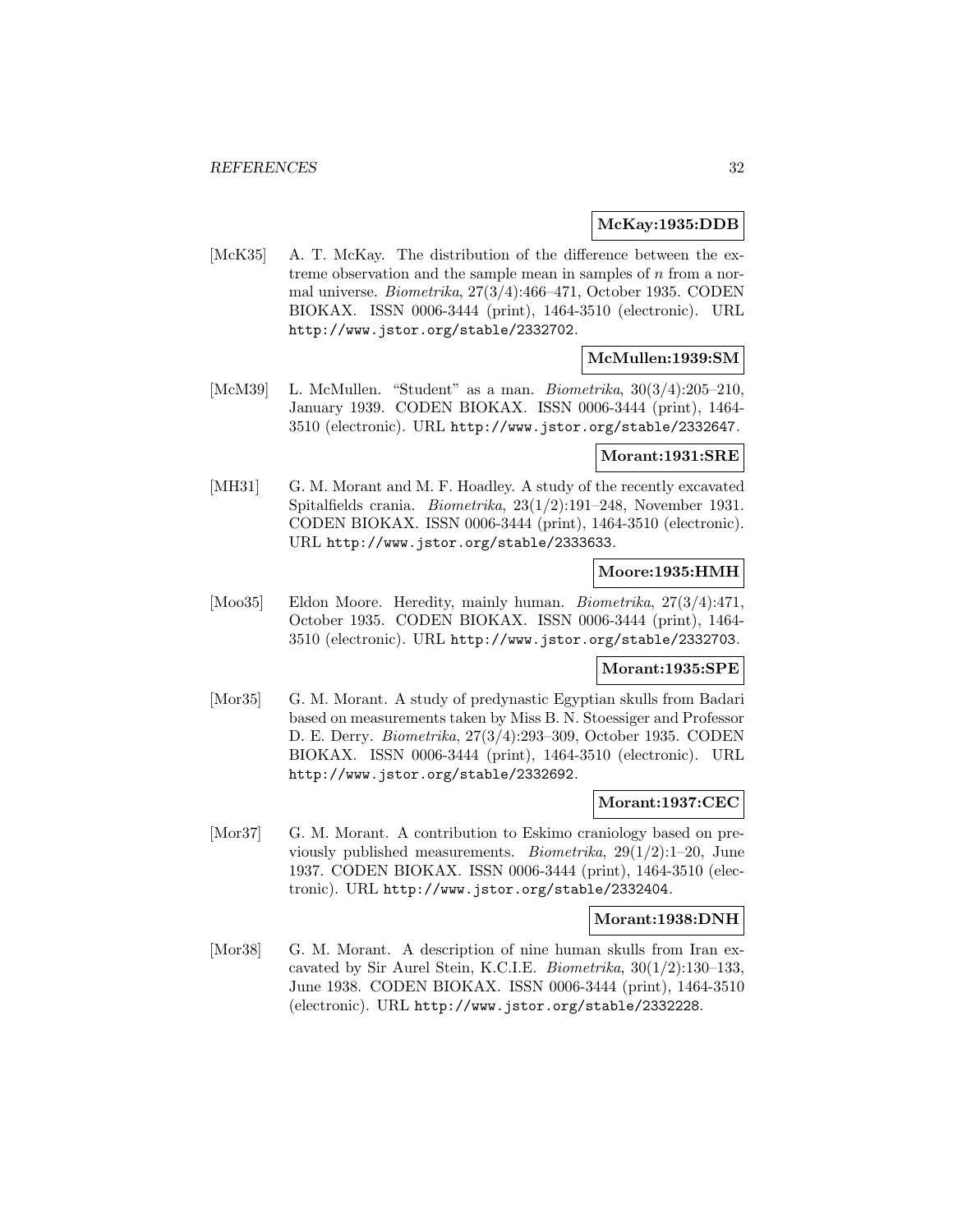#### **Morant:1939:NDJ**

[Mor39a] G. M. Morant. Note on Dr. J. Wunderly's survey of Tasmanian crania. Biometrika, 30(3/4):338–340, January 1939. CODEN BIOKAX. ISSN 0006-3444 (print), 1464-3510 (electronic). URL http://www.jstor.org/stable/2332653.

### **Morant:1939:USM**

[Mor39b] G. M. Morant. The use of statistical methods in the investigation of problems of classification in anthropology: Part I. The general nature of the material and the form of intraracial distributions of metrical characters. Biometrika, 31(1/2):72–98, July 1939. CODEN BIOKAX. ISSN 0006-3444 (print), 1464-3510 (electronic). URL http://www.jstor.org/stable/2334977.

# **Morgan:1939:TSD**

[Mor39c] W. A. Morgan. A test for the significance of the difference between the two variances in a sample from a normal bivariate population. Biometrika, 31(1/2):13–19, July 1939. CODEN BIOKAX. ISSN 0006-3444 (print), 1464-3510 (electronic). URL http://www.jstor. org/stable/2334972.

### **McKay:1933:NDR**

[MP33] A. T. McKay and E. S. Pearson. A note on the distribution of range in samples of *n. Biometrika*,  $25(3/4)$ :415–420, December 1933. CODEN BIOKAX. ISSN 0006-3444 (print), 1464-3510 (electronic). URL http://www.jstor.org/stable/2332292.

#### **Morant:1936:EID**

[MS36] G. M. Morant and Otto Samson. An examination of investigations by Dr Maurice Fishberg and Professor Franz Boas dealing with measurements of Jews in New York. *Biometrika*,  $28(1/2):1-31$ , June 1936. CODEN BIOKAX. ISSN 0006-3444 (print), 1464-3510 (electronic). URL http://www.jstor.org/stable/2334121.

### **Muller:1931:ACF**

[Mul31] J. H. Muller. On the application of continued fractions to the evaluation of certain integrals, with special reference to the incomplete beta-function. Biometrika, 22(3/4):284–297, May 1931. CODEN BIOKAX. ISSN 0006-3444 (print), 1464-3510 (electronic). URL http://www.jstor.org/stable/2332096.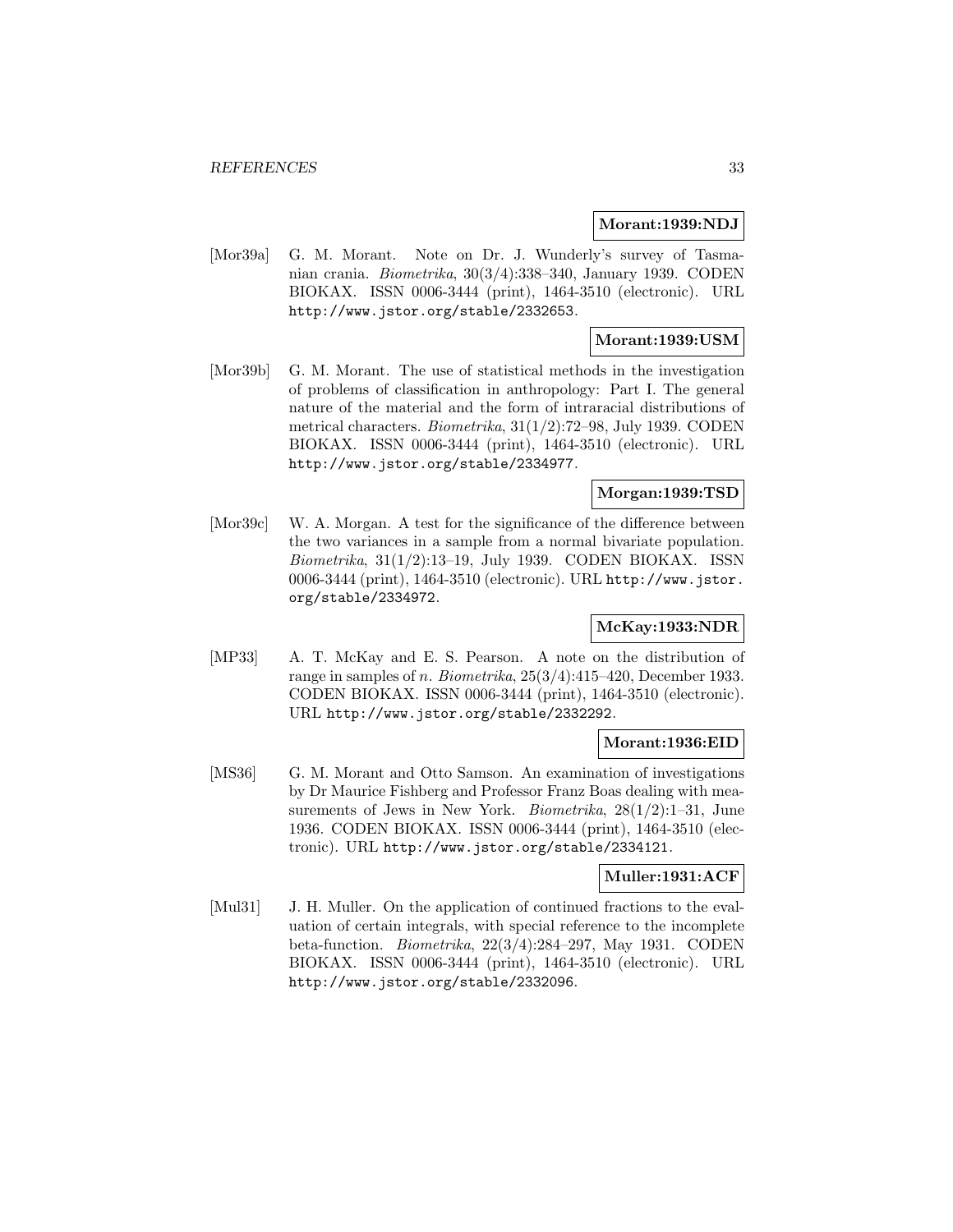#### **Munter:1936:SLL**

[Mün36] Phil. A. Heinrich Münter. A study of the lengths of the long bones of the arms and legs in man, with special reference to Anglo–Saxon skeletons. Biometrika, 28(3/4):258–294, December 1936. CODEN BIOKAX. ISSN 0006-3444 (print), 1464-3510 (electronic). URL http://www.jstor.org/stable/2333952.

### **Nair:1936:NKP**

[Nai36a] K. Raghavan Nair. Note on Karl Pearson's paper: "On a Method of Ascertaining Limits to the Actual Number of Marked Members in a Population of Given Size from a Sample". Biometrika, 28 (3/4):442–443, December 1936. CODEN BIOKAX. ISSN 0006- 3444 (print), 1464-3510 (electronic). URL http://www.jstor.org/ stable/2333959.

### **Nair:1936:SEG**

[Nai36b] U. S. Nair. The standard error of Gini's mean difference. Biometrika, 28(3/4):428–436, December 1936. CODEN BIOKAX. ISSN 0006- 3444 (print), 1464-3510 (electronic). URL http://www.jstor.org/ stable/2333957.

# **Nair:1938:TRS**

[Nai38] K. N. Nair. On Tippett's random sampling numbers.  $Sankhy\bar{a}$  (Indian Journal of Statistics), Series A. Methods and Techniques, 4(1): 65–72, 1938. CODEN SNKYA5. ISSN 0036-4452. URL http:// www.jstor.org/stable/40383888.

### **Nair:1939:AMF**

[Nai39] U. S. Nair. The application of the moment function in the study of distribution laws in statistics. *Biometrika*,  $30(3/4):274-294$ , January 1939. CODEN BIOKAX. ISSN 0006-3444 (print), 1464-3510 (electronic). URL http://www.jstor.org/stable/2332650.

### **Newman:1939:DRS**

[New39] D. Newman. The distribution of range in samples from a normal population, expressed in terms of an independent estimate of standard deviation. *Biometrika*,  $31(1/2):20-30$ , July 1939. CODEN BIOKAX. ISSN 0006-3444 (print), 1464-3510 (electronic). URL http://www.jstor.org/stable/2334973.

### **Neyman:1938:HNK**

[Ney38] J. Neyman. A historical note on Karl Pearson's deducation of the moments of the binomial. *Biometrika*,  $30(1/2)$ :11–15, June 1938.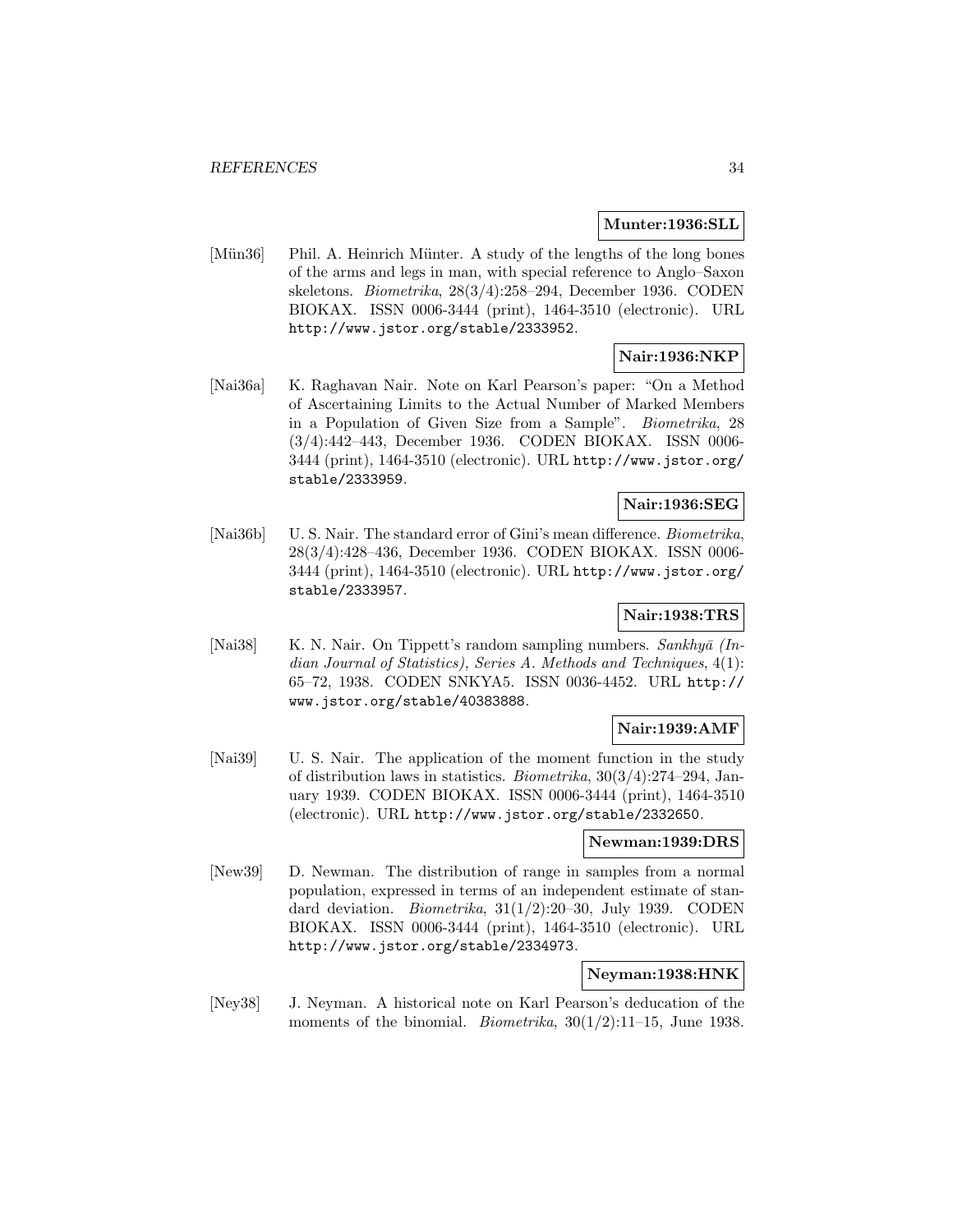CODEN BIOKAX. ISSN 0006-3444 (print), 1464-3510 (electronic). URL http://www.jstor.org/stable/2332220.

### **Neyman:1931:FND**

[NP31] J. Neyman and E. S. Pearson. Further notes on the  $\chi^2$  distribution. Biometrika, 22(3/4):298–305, May 1931. CODEN BIOKAX. ISSN 0006-3444 (print), 1464-3510 (electronic). URL http://www.jstor. org/stable/2332097.

### **Neyman:1938:NSP**

[NP38] J. Neyman and E. S. Pearson. Note on some points in "Student's" Paper on "Comparison Between Balanced and Random Arrangements of Field Plots". Biometrika, 29(3/4):379–388, February 1938. CODEN BIOKAX. ISSN 0006-3444 (print), 1464-3510 (electronic). URL http://www.jstor.org/stable/2332012.

#### **Nussey:1938:PF**

[Nus38] A. M. Nussey. A piebald family. Biometrika, 30(1/2):65–67, June 1938. CODEN BIOKAX. ISSN 0006-3444 (print), 1464-3510 (electronic). URL http://www.jstor.org/stable/2332224.

#### **Pearce:1930:UFD**

[Pea30a] Thos. Vibert Pearce. An unusual frequency distribution — the term of abortion. *Biometrika*,  $22(1/2):250-252$ , July 1930. CODEN BIOKAX. ISSN 0006-3444 (print), 1464-3510 (electronic). URL http://www.jstor.org/stable/2332074.

#### **Pearson:1930:FDT**

[Pea30b] E. S. Pearson. A further development of tests for normality. Biometrika, 22(1/2):239–249, July 1930. CODEN BIOKAX. ISSN 0006-3444 (print), 1464-3510 (electronic). URL http://www.jstor. org/stable/2332073.

### **Pearson:1931:AVC**

[Pea31a] Egon S. Pearson. The analysis of variance in cases of non-normal variation. Biometrika, 23(1/2):114–133, November 1931. CODEN BIOKAX. ISSN 0006-3444 (print), 1464-3510 (electronic). URL http://www.jstor.org/stable/2333631.

#### **Pearson:1931:NTN**

[Pea31b] Egon S. Pearson. Note on tests for normality. Biometrika, 22 (3/4):423–424, May 1931. CODEN BIOKAX. ISSN 0006-3444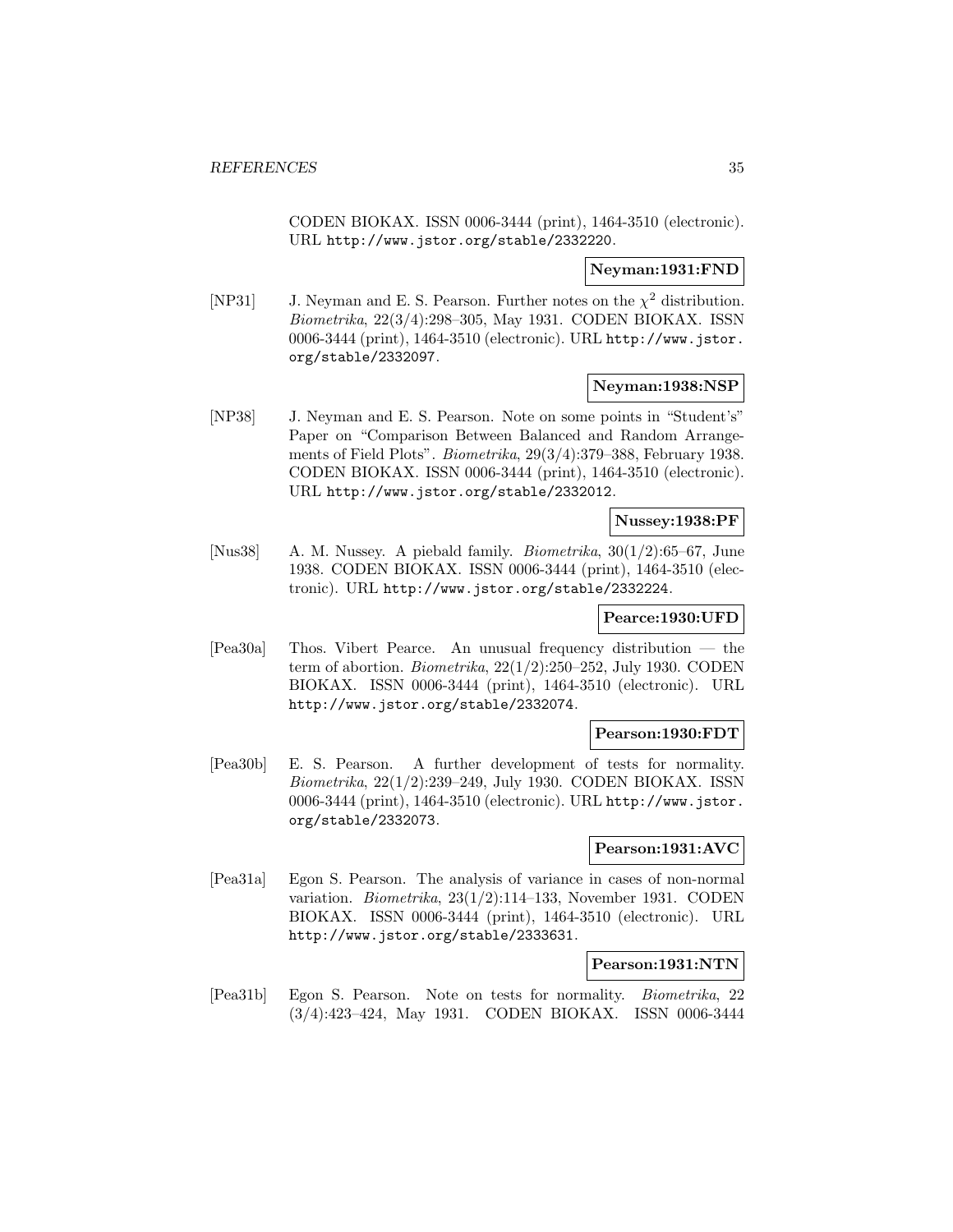(print), 1464-3510 (electronic). URL http://www.jstor.org/ stable/2332104.

#### **Pearson:1931:NRB**

[Pea31c] Karl Pearson. On the nature of the relationship between two of "Student's" variates  $(Z_1 \text{ and } Z_2)$  when samples are taken from a bivariate normal population. Biometrika, 22(3/4):405–422, May 1931. CODEN BIOKAX. ISSN 0006-3444 (print), 1464-3510 (electronic). URL http://www.jstor.org/stable/2332103.

### **Pearson:1931:SPS**

[Pea31d] Karl Pearson. Some properties of "Student's" z: Correlation, regression and scedasticit of z with the mean and standard deviation of the sample. Biometrika, 23(1/2):1–9, November 1931. CODEN BIOKAX. ISSN 0006-3444 (print), 1464-3510 (electronic). URL http://www.jstor.org/stable/2333627.

### **Pearson:1932:PLD**

[Pea32a] Egon S. Pearson. The percentage limits for the distribution of range in samples from a normal population  $(n < 100)$ . Biometrika, 24 (3/4):404–417, November 1932. CODEN BIOKAX. ISSN 0006- 3444 (print), 1464-3510 (electronic). URL http://www.jstor.org/ stable/2331974.

# **Pearson:1932:EDT**

[Pea32b] Karl Pearson. Experimental discussion of the  $(\chi^2, P)$  test for goodness of fit. Biometrika, 24(3/4):351–381, November 1932. CODEN BIOKAX. ISSN 0006-3444 (print), 1464-3510 (electronic). URL http://www.jstor.org/stable/2331972.

### **Pearson:1932:PTI**

[Pea32c] Karl Pearson. On the probability that two independent distributions of frequency are really samples from the same parent population. Biometrika, 24(3/4):457–470, November 1932. CODEN BIOKAX. ISSN 0006-3444 (print), 1464-3510 (electronic). URL http://www. jstor.org/stable/2331978.

#### **Pearson:1933:NMP**

[Pea33a] K. Pearson. Note on Mr Palin Elderton's corrections to the moments of J-curves. *Biometrika*,  $25(1/2):180-184$ , May 1933. CODEN BIOKAX. ISSN 0006-3444 (print), 1464-3510 (electronic). URL http://www.jstor.org/stable/2332272. See [Eld33].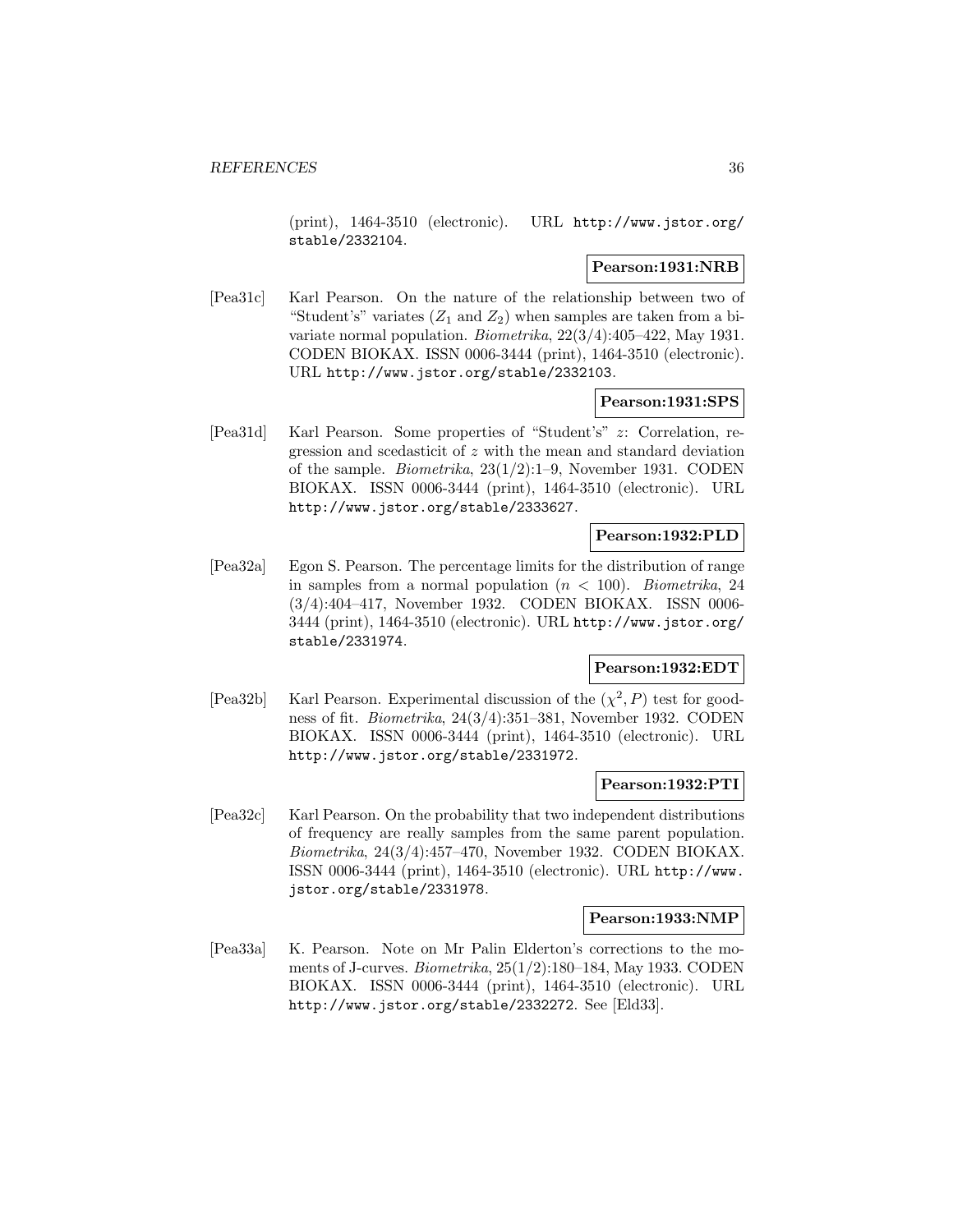#### **Pearson:1933:CCS**

[Pea33b] Karl Pearson. The cranial coordinatograph, the standard planes of the skull, and the value of Cartesian geometry to the craniologist, with some illustrations of the uses of the new method. Biometrika, 25(3/4):217–253, December 1933. CODEN BIOKAX. ISSN 0006- 3444 (print), 1464-3510 (electronic). URL http://www.jstor.org/ stable/2332284.

### **Pearson:1933:MDW**

[Pea33c] Karl Pearson. On a method of determining whether a sample of size n supposed to have been drawn from a parent population having a known probability integral has probably been drawn at random. Biometrika, 25(3/4):379–410, December 1933. CODEN BIOKAX. ISSN 0006-3444 (print), 1464-3510 (electronic). URL http://www. jstor.org/stable/2332290.

# **Pearson:1933:ADB**

[Pea33d] Karl Pearson. On the applications of the double Bessel function  $K_{\tau_1,\tau_2}(X)$  to statistical problems: Part I. Theoretical. Biometrika, 25(1/2):158–178, May 1933. CODEN BIOKAX. ISSN 0006- 3444 (print), 1464-3510 (electronic). URL http://www.jstor.org/ stable/2332270.

### **Pearson:1933:PPI**

[Pea33e] Karl Pearson. On the parent population with independent variates which gives the minimum value of  $\phi^2$  for a given sample. Biometrika, 25(1/2):134–146, May 1933. CODEN BIOKAX. ISSN 0006-3444 (print), 1464-3510 (electronic). URL http://www.jstor. org/stable/2332268.

# **Pearson:1934:STH**

[Pea34a] K. Pearson. On simometers and their handling. Biometrika, 26(1/2):265–268, May 1934. CODEN BIOKAX. ISSN 0006- 3444 (print), 1464-3510 (electronic). URL http://www.jstor.org/ stable/2332063.

### **Pearson:1934:NMD**

[Pea34b] Karl Pearson. On a new method of determining "goodness of fit". Biometrika, 26(4):425–442, December 1934. CODEN BIOKAX. ISSN 0006-3444 (print), 1464-3510 (electronic). URL http://www. jstor.org/stable/2331988. According to [Tei65, page 36], this paper introduced the  $P_n(\lambda)$  test for "determining whether a sample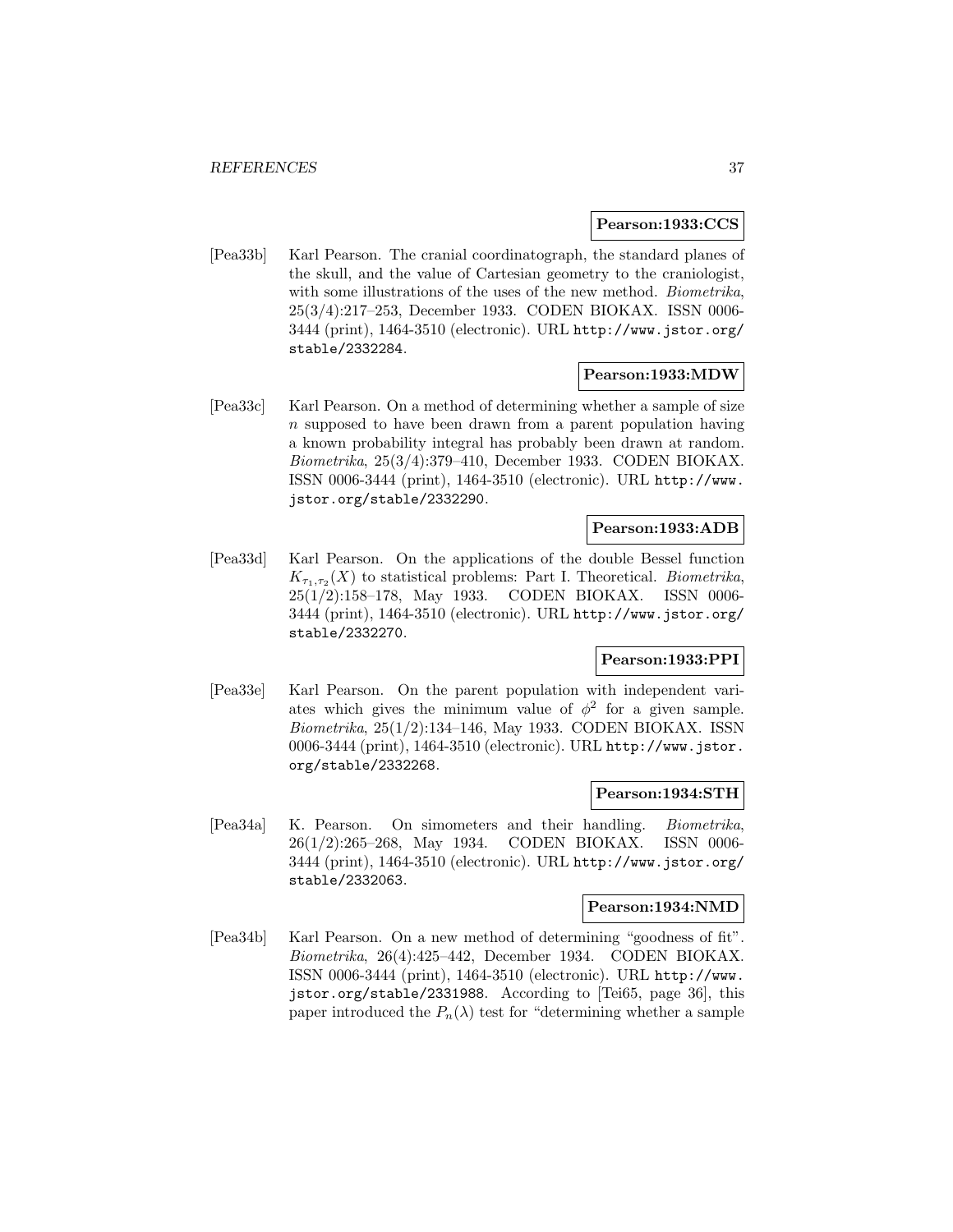of size  $n$ , supposed to have been drawn at random from a parent population having a known probability integral has probably been drawn at random." See [Nai38] for its first use on random numbers from a uniform distribution.

#### **Pearson:1935:CMG**

[Pea35a] E. S. Pearson. A comparison of  $\beta_2$  and Mr Geary's  $w_n$  criteria. Biometrika, 27(3/4):333–352, October 1935. CODEN BIOKAX. ISSN 0006-3444 (print), 1464-3510 (electronic). URL http://www. jstor.org/stable/2332694.

# **Pearson:1935:CBC**

[Pea35b] K. Pearson. On the corrections for broad categories, being a note on Mr Wiśniewski's memoir. *Biometrika*,  $27(3/4)$ :364–372, October 1935. CODEN BIOKAX. ISSN 0006-3444 (print), 1464-3510 (electronic). URL http://www.jstor.org/stable/2332697. See  $[Wi\sin 35]$ .

# **Pearson:1935:NDU**

[Pea35c] Karl Pearson. Note on Dr Usher's paper on epicanthus (pp. 5–25 of this volume). Biometrika, 27(1/2):271–272, March 1935. CODEN BIOKAX. ISSN 0006-3444 (print), 1464-3510 (electronic). URL http://www.jstor.org/stable/2332049.

# **Pearson:1935:NSV**

[Pea35d] Karl Pearson. Note on Section VI of Dr K. Wagner's memoir. Biometrika, 27(1/2):133–144, March 1935. CODEN BIOKAX. ISSN 0006-3444 (print), 1464-3510 (electronic). URL http://www.jstor. org/stable/2332041.

### **Pearson:1935:TSP**

[Pea35e] Karl Pearson. Thoughts suggested by the papers of Messrs Welch and Kolodziejcyk (Biometrika, Vol. XXVII). Biometrika, 27(1/2):145–190, March 1935. CODEN BIOKAX. ISSN 0006- 3444 (print), 1464-3510 (electronic). URL http://www.jstor.org/ stable/2332045.

#### **Pearson:1936:KPA**

[Pea36a] E. S. Pearson. Karl Pearson: An appreciation of some aspects of his life and work: Part I: 1857–1906. Biometrika, 28(3/4):193–257, December 1936. CODEN BIOKAX. ISSN 0006-3444 (print), 1464- 3510 (electronic). URL http://www.jstor.org/stable/2333951.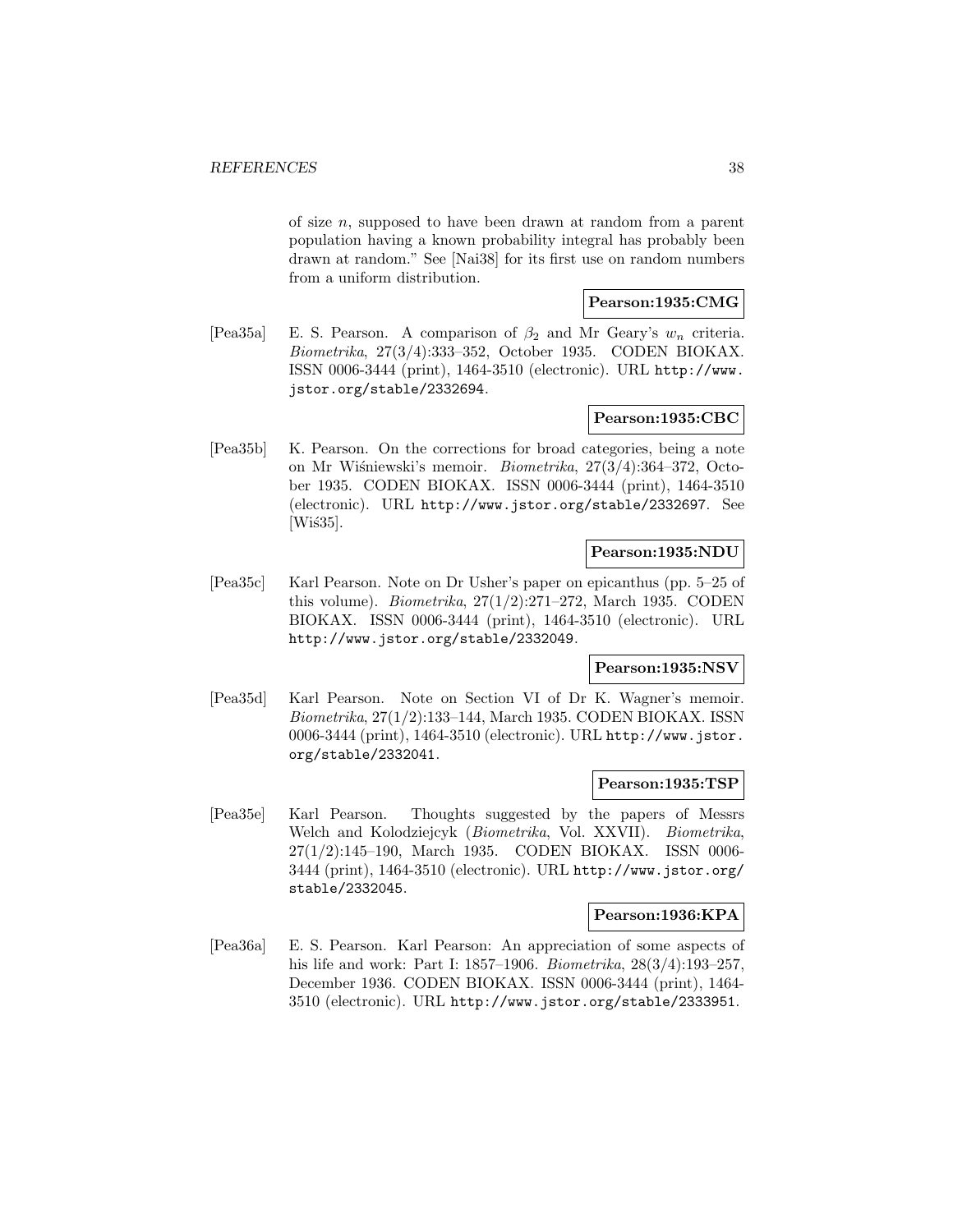#### **Pearson:1936:MMM**

[Pea36b] Karl Pearson. Method of moments and method of maximum likelihood. Biometrika, 28(1/2):34–59, June 1936. CODEN BIOKAX. ISSN 0006-3444 (print), 1464-3510 (electronic). URL http://www. jstor.org/stable/2334123.

### **Pearson:1936:JGR**

[Pea36c] Karl Pearson. On Jewish–Gentile relationships. Biometrika, 28 (1/2):32–33, June 1936. CODEN BIOKAX. ISSN 0006-3444 (print), 1464-3510 (electronic). URL http://www.jstor.org/ stable/2334122.

### **Pearson:1937:MLM**

[Pea37a] E. S. Pearson. Maximum likelihood and methods of estimation. Biometrika, 29(1/2):155–156, June 1937. CODEN BIOKAX. ISSN 0006-3444 (print), 1464-3510 (electronic). URL http://www.jstor. org/stable/2332414.

# **Pearson:1937:SAP**

[Pea37b] E. S. Pearson. Some aspects of the problem of randomization. Biometrika, 29(1/2):53–64, June 1937. CODEN BIOKAX. ISSN 0006-3444 (print), 1464-3510 (electronic). URL http://www.jstor. org/stable/2332406.

# **Pearson:1938:ASA**

[Pea38a] E. S. Pearson. An appreciation of some aspects of his life and work. Biometrika, 29(3/4):161–248, February 1938. CODEN BIOKAX. ISSN 0006-3444 (print), 1464-3510 (electronic). URL http://www. jstor.org/stable/2332005.

#### **Pearson:1938:PIT**

[Pea38b] E. S. Pearson. The probability integral transformation for testing goodness of fit and combining independent tests of significance. Biometrika, 30(1/2):134–148, June 1938. CODEN BIOKAX. ISSN 0006-3444 (print), 1464-3510 (electronic). URL http://www.jstor. org/stable/2332229.

#### **Pearson:1938:SAP**

[Pea38c] E. S. Pearson. Some aspects of the problem of randomization: II. An illustration of "Students" inquiry into the effect of "balancing" in agricultural experiment. Biometrika, 30(1/2):159–179, June 1938. CODEN BIOKAX. ISSN 0006-3444 (print), 1464-3510 (electronic). URL http://www.jstor.org/stable/2332231.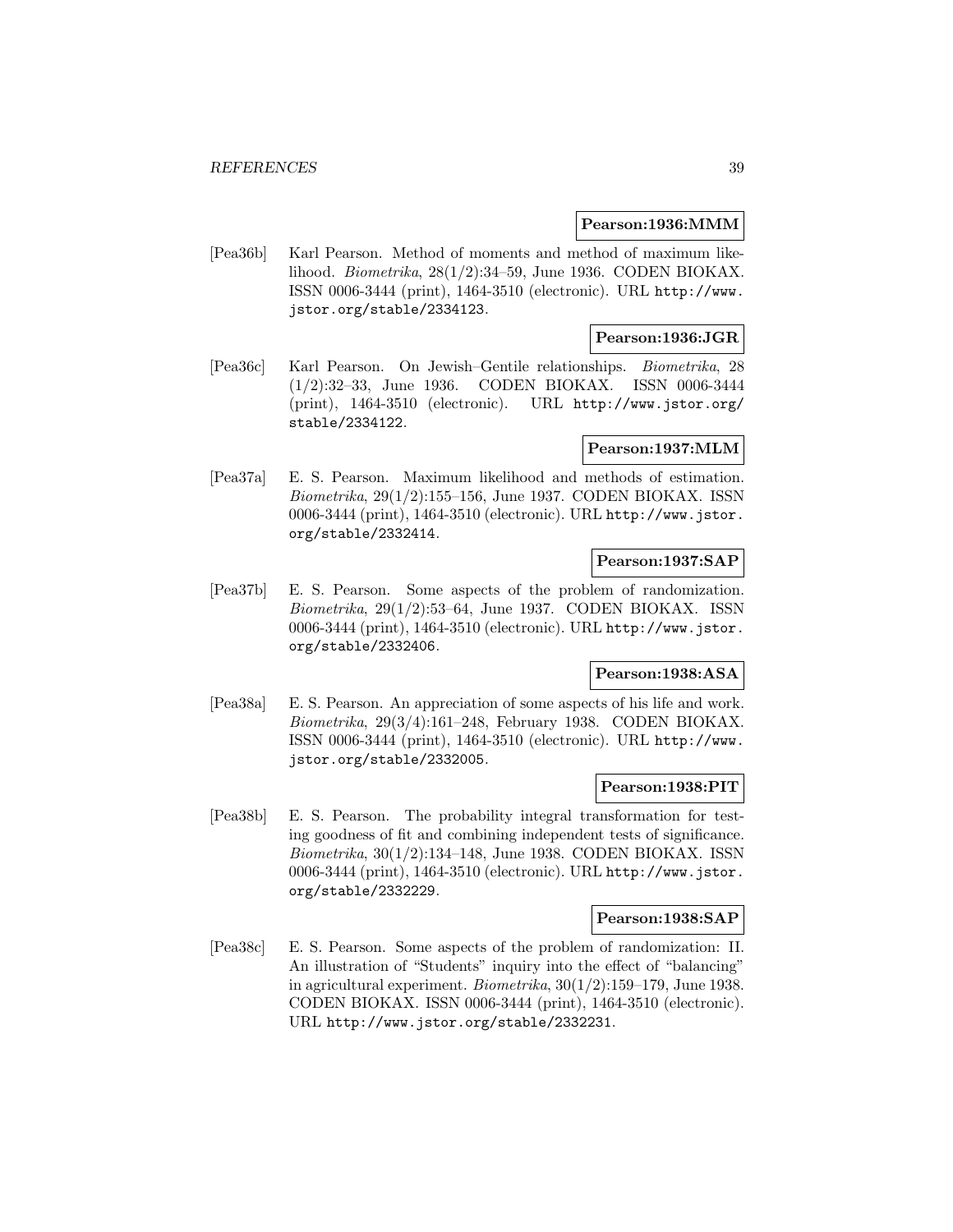#### **Pearson:1939:NPP**

[Pea39a] E. S. Pearson. Note on Professor Pitman's contribution to the theory of estimation. Biometrika, 30(3/4):471–474, January 1939. CODEN BIOKAX. ISSN 0006-3444 (print), 1464-3510 (electronic). URL http://www.jstor.org/stable/2332661.

### **Pearson:1939:NID**

[Pea39b] E. S. Pearson. Note on the inverse and direct methods of estimation in R. D. Gordon's problem. Biometrika, 31(1/2):181–186, July 1939. CODEN BIOKAX. ISSN 0006-3444 (print), 1464-3510 (electronic). URL http://www.jstor.org/stable/2334980.

### **Pearson:1939:SS**

[Pea39c] E. S. Pearson. "Student" as statistician. Biometrika, 30(3/4): 210–250, January 1939. CODEN BIOKAX. ISSN 0006-3444 (print), 1464-3510 (electronic). URL http://www.jstor.org/ stable/2332648.

### **Pearson:1945:EN**

[Pea45] E. S. Pearson. Editorial note. Biometrika, 33(3):252–253, November 1945. CODEN BIOKAX. ISSN 0006-3444 (print), 1464-3510 (electronic). URL http://www.jstor.org/stable/2332304. See corrigenda [Ano48b].

# **Pepper:1932:SDT**

[Pep32] Joseph Pepper. The sampling distribution of the third moment coefficient — an experiment. Biometrika,  $24(1/2)$ :55–64, May 1932. CODEN BIOKAX. ISSN 0006-3444 (print), 1464-3510 (electronic). URL http://www.jstor.org/stable/2333796.

### **Perlo:1933:DSR**

[Per33] Victor Perlo. On the distribution of Student's ratio for samples of three drawn from a rectangular distribution. Biometrika, 25(1/2):203–204, May 1933. CODEN BIOKAX. ISSN 0006- 3444 (print), 1464-3510 (electronic). URL http://www.jstor.org/ stable/2332277.

### **Pertia:1934:RS**

[Per34] Marioara Pertia. The roumanian silhouette. Biometrika, 26 (4):414–424, December 1934. CODEN BIOKAX. ISSN 0006- 3444 (print), 1464-3510 (electronic). URL http://www.jstor.org/ stable/2331987.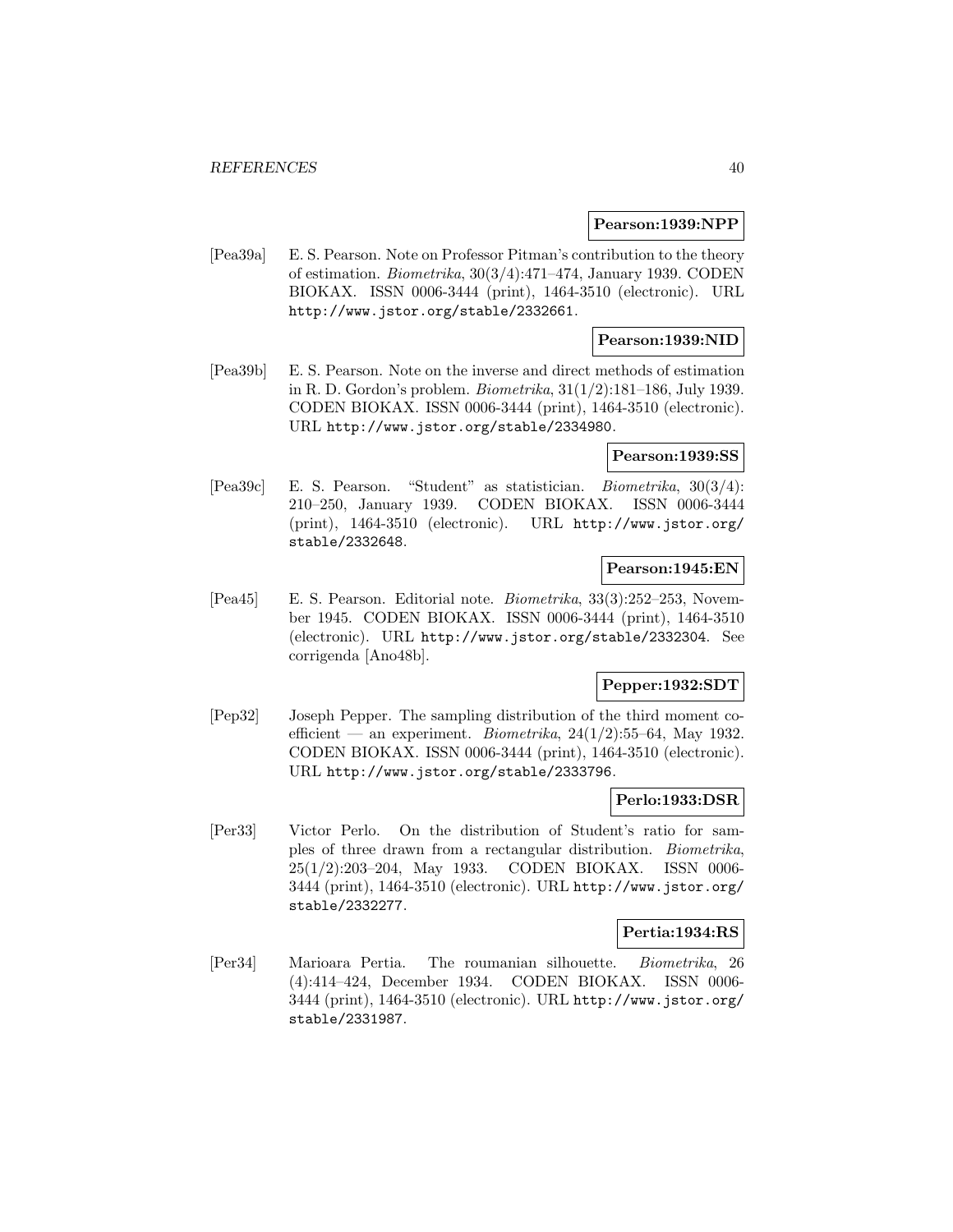#### **Pitman:1938:STW**

[Pit38] E. J. G. Pitman. Significance tests which May be applied to samples from any populations: III. The analysis of variance test. Biometrika, 29(3/4):322–335, February 1938. CODEN BIOKAX. ISSN 0006- 3444 (print), 1464-3510 (electronic). URL http://www.jstor.org/ stable/2332008.

### **Pitman:1939:ELS**

[Pit39a] E. J. G. Pitman. The estimation of the location and scale parameters of a continuous population of any given form. Biometrika, 30(3/4):391–421, January 1939. CODEN BIOKAX. ISSN 0006- 3444 (print), 1464-3510 (electronic). URL http://www.jstor.org/ stable/2332656.

# **Pitman:1939:NNC**

[Pit39b] E. J. G. Pitman. A note on normal correlation. *Biometrika*,  $31(1/2)$ : 9–12, July 1939. CODEN BIOKAX. ISSN 0006-3444 (print), 1464- 3510 (electronic). URL http://www.jstor.org/stable/2334971.

#### **Pitman:1939:THC**

[Pit39c] E. J. G. Pitman. Tests of hypotheses concerning location and scale parameters. *Biometrika*,  $31(1/2):200-215$ , July 1939. CODEN BIOKAX. ISSN 0006-3444 (print), 1464-3510 (electronic). URL http://www.jstor.org/stable/2334983.

#### **Pearson:1934:WHO**

[PM34] Karl Pearson and G. M. Morant. The Wilkinson head of Oliver Cromwell and its relationship to busts, masks and painted portraits. Biometrika, 26(3):1–116, December 1934. CODEN BIOKAX. ISSN 0006-3444 (print), 1464-3510 (electronic). URL http://www.jstor. org/stable/2332202.

#### **Pearson:1931:RDP**

[PP31] Margaret Pearson and Karl Pearson. On the relation of the duration of pregnancy to size of litter and other characters in bitches. Biometrika, 22(3/4):309–323, May 1931. CODEN BIOKAX. ISSN 0006-3444 (print), 1464-3510 (electronic). URL http://www.jstor. org/stable/2332099.

### **Pearson:1932:MCV**

[PP32] Karl Pearson and Margaret V. Pearson. On the mean character and variance of a ranked individual, and on the mean and variance of the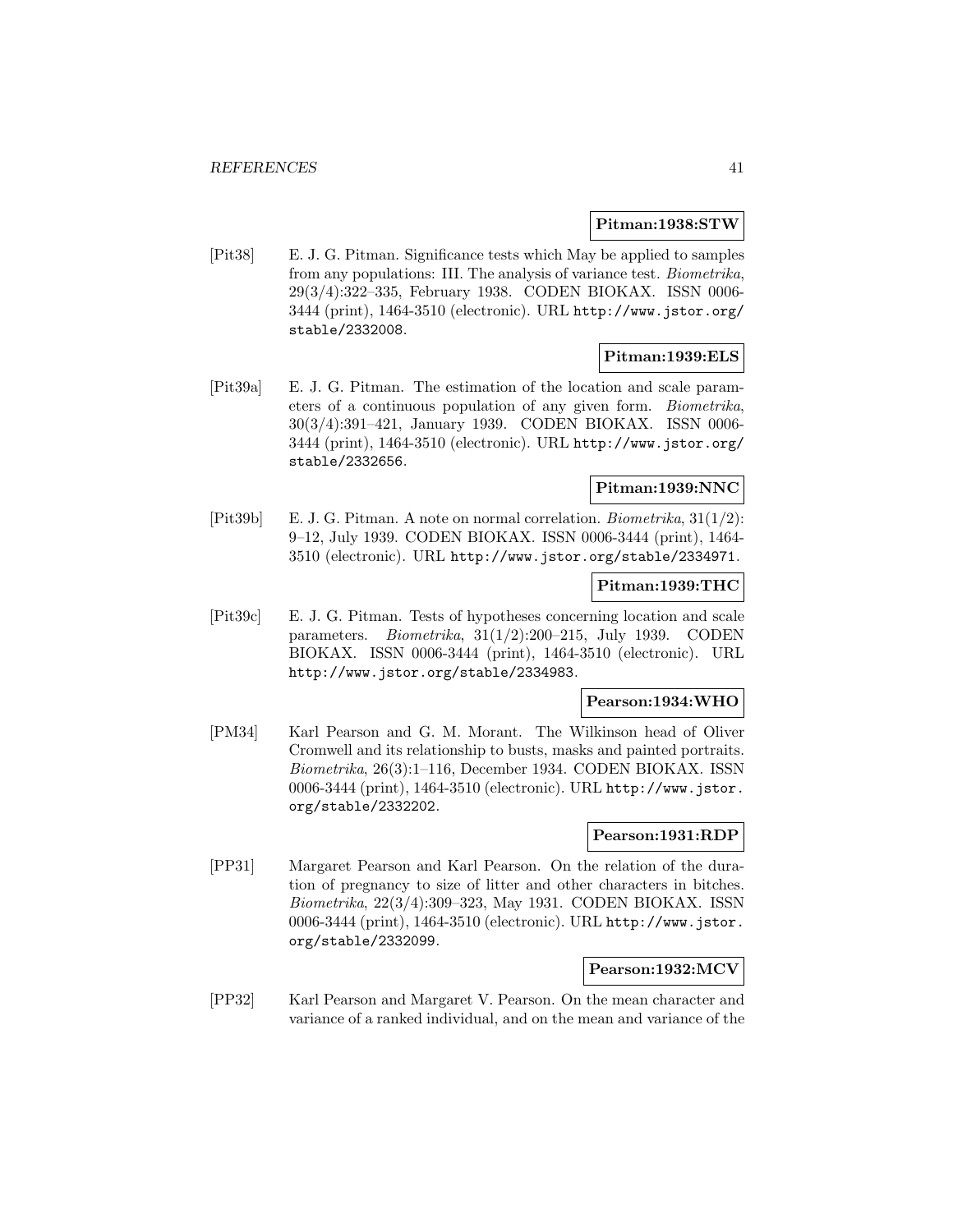intervals between ranked individuals: Part II. Case of certain skew curves. Biometrika, 24(1/2):203–279, May 1932. CODEN BIOKAX. ISSN 0006-3444 (print), 1464-3510 (electronic). URL http://www. jstor.org/stable/2333800.

# **Pearson:1935:NEH**

[PP35] Karl Pearson and Margaret V. Pearson. On the numerical evaluation of high order incomplete Eulerian integrals. Biometrika, 27(3/4):409–423, October 1935. CODEN BIOKAX. ISSN 0006- 3444 (print), 1464-3510 (electronic). URL http://www.jstor.org/ stable/2332700.

# **Pretorius:1930:SBF**

[Pre30] S. J. Pretorius. Skew bivariate frequency surfaces, examined in the light of numerical illustrations. Biometrika, 22(1/2):109–223, July 1930. CODEN BIOKAX. ISSN 0006-3444 (print), 1464-3510 (electronic). URL http://www.jstor.org/stable/2332071.

#### **Pearson:1931:TPI**

[PS31] Karl Pearson and Brenda Stoessiger. Tables of the probability integrals of symmetrical frequency curves in the case of low powers such as arise in the theory of small samples. *Biometrika*,  $22(3/4):253-283$ , May 1931. CODEN BIOKAX. ISSN 0006-3444 (print), 1464-3510 (electronic). URL http://www.jstor.org/stable/2332095.

#### **Pearson:1936:EST**

[PS36] E. S. Pearson and C. Chandra Sekar. The efficiency of statistical tools and a criterion for the rejection of outlying observations. Biometrika, 28(3/4):308–320, December 1936. CODEN BIOKAX. ISSN 0006-3444 (print), 1464-3510 (electronic). URL http://www. jstor.org/stable/2333954.

#### **Pearson:1932:FAS**

[PSD32] Karl Pearson, S. A. Stouffer, and F. N. David. Further applications in statistics of the  $T_m(x)$  Bessel function. Biometrika, 24 (3/4):293–350, November 1932. CODEN BIOKAX. ISSN 0006- 3444 (print), 1464-3510 (electronic). URL http://www.jstor.org/ stable/2331971.

#### **Pearson:1933:MSA**

[PW33] E. S. Pearson and S. S. Wilks. Methods of statistical analysis appropriate for k samples of two variables. *Biometrika*,  $25(3/4)$ : 353–378,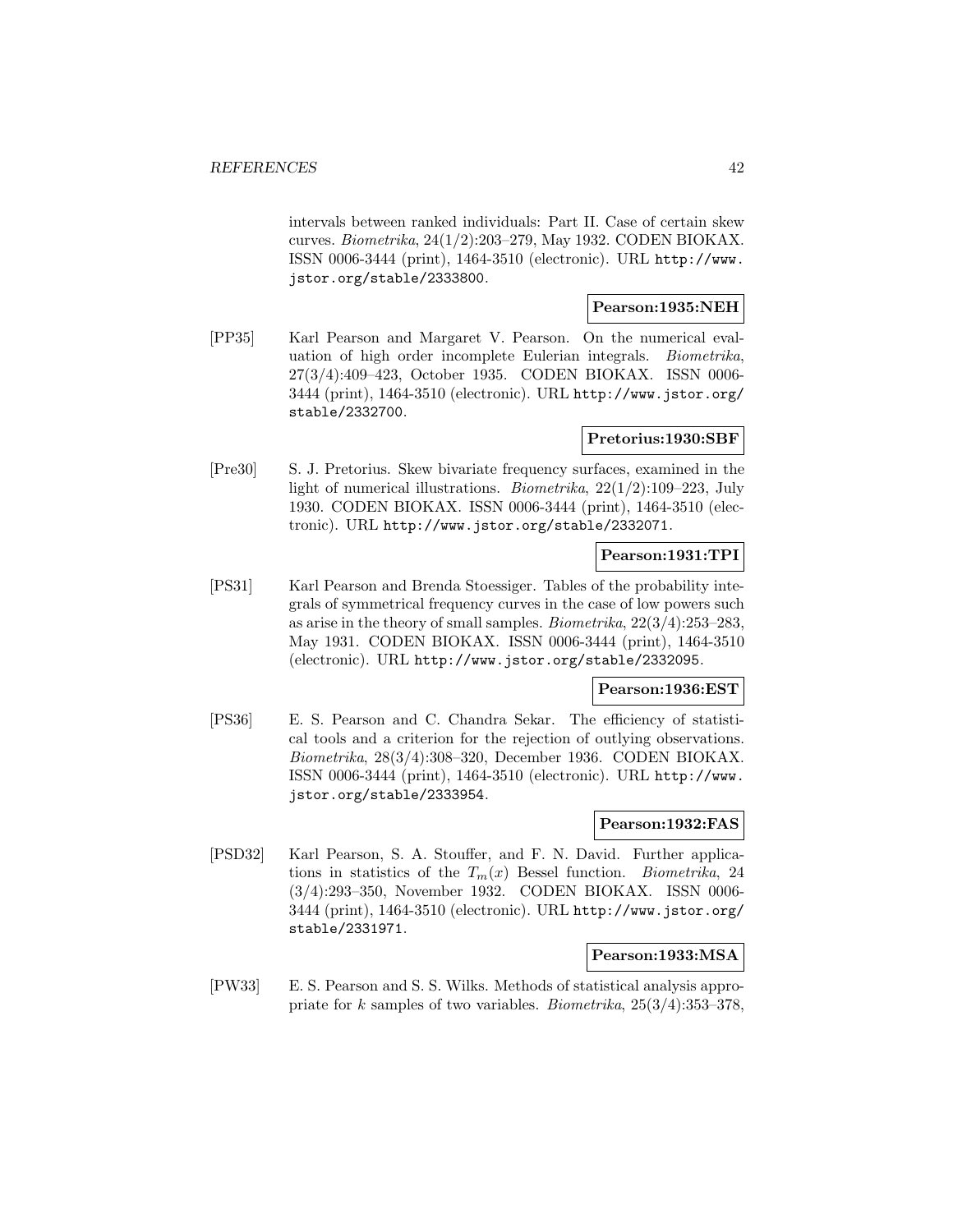December 1933. CODEN BIOKAX. ISSN 0006-3444 (print), 1464- 3510 (electronic). URL http://www.jstor.org/stable/2332289.

#### **Pearson:1935:FIM**

[PW35a] Karl Pearson and T. L. Woo. Further investigation of the morphometric characters of the individual bones of the human skull. Biometrika, 27(3/4):424–465, October 1935. CODEN BIOKAX. ISSN 0006-3444 (print), 1464-3510 (electronic). URL http://www. jstor.org/stable/2332701.

# **Przyborowski:1935:SPR**

[PW35b] J. Przyborowski and H. Wileński. Statistical principles of routine work in testing clover seed for dodder. Biometrika, 27(3/4):273–292, October 1935. CODEN BIOKAX. ISSN 0006-3444 (print), 1464- 3510 (electronic). URL http://www.jstor.org/stable/2332691.

# **Przyborowski:1936:NAT**

[PW36] J. Przyborowski and H. Wilenski. Note on the application of a theorem of Frau Pollaczek-Geiringer. Biometrika, 28(1/2):187–188, June 1936. CODEN BIOKAX. ISSN 0006-3444 (print), 1464-3510 (electronic). URL http://www.jstor.org/stable/2334130.

# **Roberts:1939:OTR**

[RDM39] E. Roberts, W. M. Dawson, and Margaret Madden. Observed and theoretical ratios in Mendelian inheritance. Biometrika, 31(1/2):56– 66, July 1939. CODEN BIOKAX. ISSN 0006-3444 (print), 1464- 3510 (electronic). URL http://www.jstor.org/stable/2334975.

### **Rider:1932:DCC**

[Rid32] Paul R. Rider. On the distribution of the correlation coefficient in small samples. Biometrika, 24(3/4):382–403, November 1932. CODEN BIOKAX. ISSN 0006-3444 (print), 1464-3510 (electronic). URL http://www.jstor.org/stable/2331973.

### **Rietz:1932:SNN**

[Rie32] H. L. Rietz. A simple non-normal correlation surface. Biometrika, 24(1/2):288–290, May 1932. CODEN BIOKAX. ISSN 0006- 3444 (print), 1464-3510 (electronic). URL http://www.jstor.org/ stable/2333802.

# **Rigby:1933:RRC**

[Rig33] Constance M. Rigby. On a recurrence relation connected with the double Bessel functions  $K_{\tau_1,\tau_2}(x)$  and  $T_{\tau_1,\tau_2}(x)$ . Biometrika, 25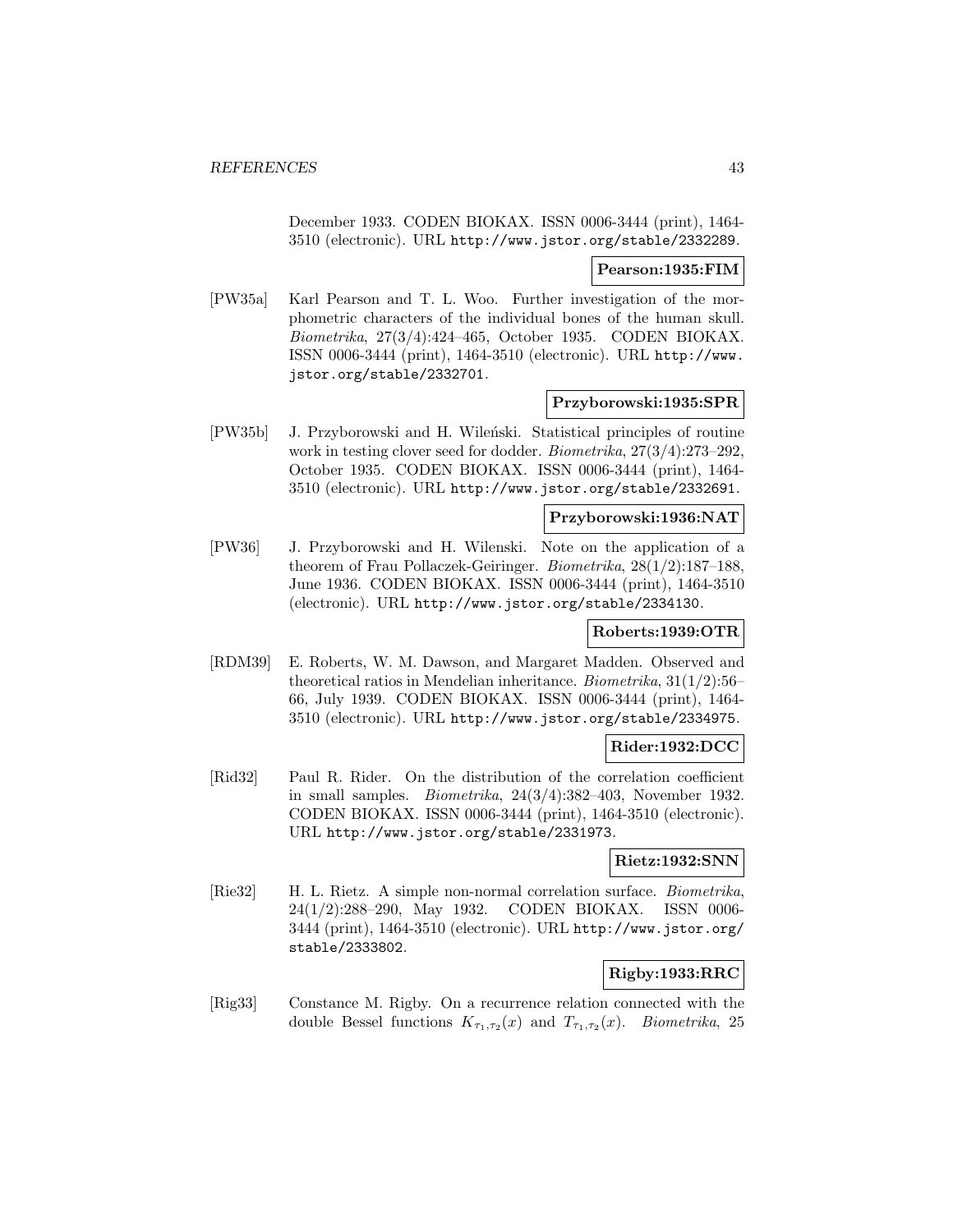(3/4):420–421, December 1933. CODEN BIOKAX. ISSN 0006- 3444 (print), 1464-3510 (electronic). URL http://www.jstor.org/ stable/2332293.

# **Risdon:1939:SCO**

[Ris39] D. L. Risdon. A study of the cranial and other human remains from Palestine excavated at Tell Duweir (Lachish) by the Wellcome– Marston Archaeological Research Expedition. Biometrika, 31(1/2): 99–166, July 1939. CODEN BIOKAX. ISSN 0006-3444 (print), 1464-3510 (electronic). URL http://www.jstor.org/stable/ 2334978.

# **Romanovsky:1933:PMR**

[Rom33] V. Romanovsky. On a property of the mean ranges in samples from a normal population and on some integrals of Prof. T. Hojo. Biometrika, 25(1/2):195–197, May 1933. CODEN BIOKAX. ISSN 0006-3444 (print), 1464-3510 (electronic). URL http://www.jstor. org/stable/2332275.

# **Romanovsky:1936:NMM**

[Rom36] V. Romanovsky. Note on the method of moments. Biometrika, 28(1/2):188–190, June 1936. CODEN BIOKAX. ISSN 0006- 3444 (print), 1464-3510 (electronic). URL http://www.jstor.org/ stable/2334131.

# **S:1939:BRB**

[S.39] H. L. S. Book review: Twenty-Five Years of Health Progress. Biometrika, 30(3/4):469–470, January 1939. CODEN BIOKAX. ISSN 0006-3444 (print), 1464-3510 (electronic). URL http://www. jstor.org/stable/2332660.

# **Sandon:1938:ARR**

[San38] Frank Sandon. Absence and recovery recorded at irregular intervals, illustrated on school data. Biometrika, 29(3/4):336–349, February 1938. CODEN BIOKAX. ISSN 0006-3444 (print), 1464-3510 (electronic). URL http://www.jstor.org/stable/2332009.

### **Shenton:1979:CPR**

[SBL79] L. R. Shenton, K. O. Bowman, and H. K. Lam. Comments on a paper by R. C. Geary on standardized mean deviation. Biometrika, 66(2):400–401, August 1979. CODEN BIOKAX. ISSN 0006- 3444 (print), 1464-3510 (electronic). URL http://www.jstor.org/ stable/2335679. See [Gea36].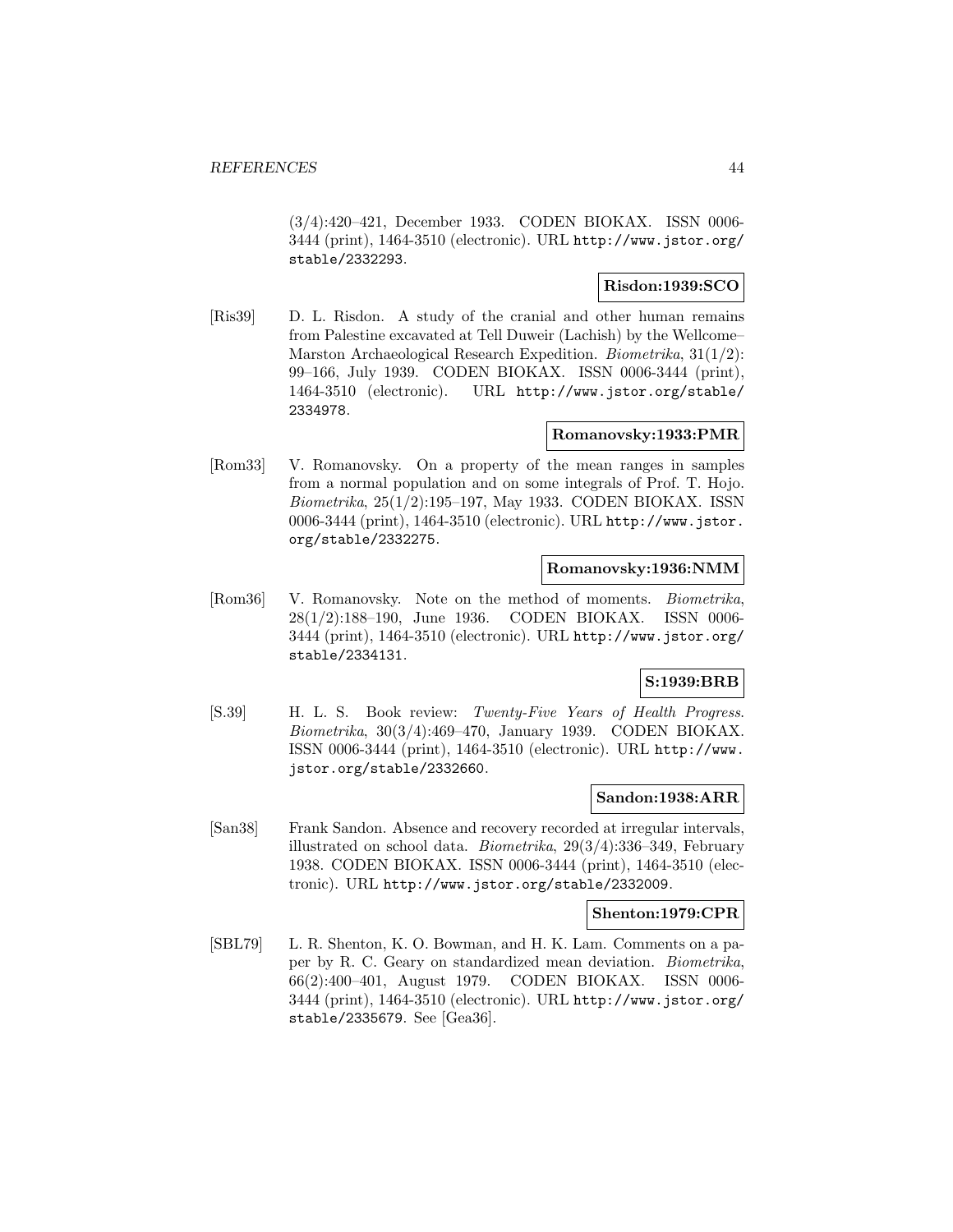#### **Stoessiger:1932:SCV**

[SM32] Brenda N. Stoessiger and G. M. Morant. A study of the crania in the vaulted ambulatory of Saint Leonard's Church, Hythe. Biometrika, 24(1/2):135–202, May 1932. CODEN BIOKAX. ISSN 0006-3444 (print), 1464-3510 (electronic). URL http://www.jstor. org/stable/2333799.

### **StGeorgescu:1932:FCS**

[St.32] N. St. Georgescu. Further contributions to the sampling problem. Biometrika, 24(1/2):65–107, May 1932. CODEN BIOKAX. ISSN 0006-3444 (print), 1464-3510 (electronic). URL http://www.jstor. org/stable/2333797.

#### **Steffensen:1931:SRR**

[Ste31] J. F. Steffensen. Some recent researches in the theory of statistics and actuarial science. Biometrika, 22(3/4):424–425, May 1931. CODEN BIOKAX. ISSN 0006-3444 (print), 1464-3510 (electronic). URL http://www.jstor.org/stable/2332105.

#### **Steffensen:1934:CMD**

[Ste34] J. F. Steffensen. On certain measures of dependence between statistical variables. *Biometrika*,  $26(1/2):251-255$ , May 1934. CODEN BIOKAX. ISSN 0006-3444 (print), 1464-3510 (electronic). URL http://www.jstor.org/stable/2332058.

#### **Student:1938:CBB**

[Stu38] Student. Comparison between balanced and random arrangements of field plots. Biometrika, 29(3/4):363–378, February 1938. CODEN BIOKAX. ISSN 0006-3444 (print), 1464-3510 (electronic). URL http://www.jstor.org/stable/2332011.

# **Suski:1933:BBA**

[Sus33] P. M. Suski. The body build of American-born Japanese children. Biometrika, 25(3/4):323–352, December 1933. CODEN BIOKAX. ISSN 0006-3444 (print), 1464-3510 (electronic). URL http://www. jstor.org/stable/2332288.

#### **Tang:1938:CSP**

[Tan38] Y. Tang. Certain statistical problems arising in plant breeding. Biometrika, 30(1/2):29–56, June 1938. CODEN BIOKAX. ISSN 0006-3444 (print), 1464-3510 (electronic). URL http://www.jstor. org/stable/2332222.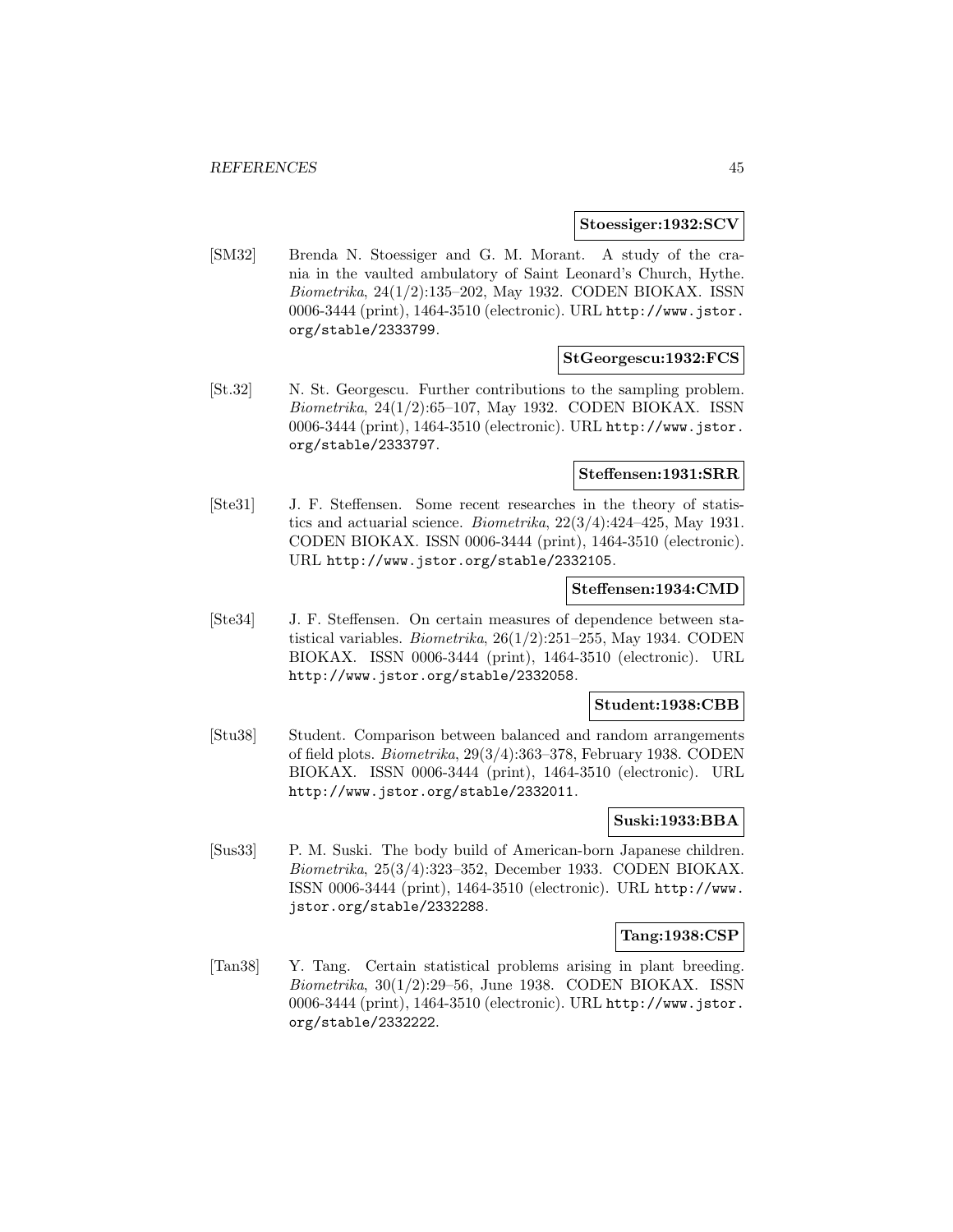#### **Thompson:1935:SVR**

[TE35] Catherine M. Thompson and Ethel M. Elderton. Strength of vision in relation to eye and hair pigmentation. *Biometrika*,  $27(1/2):266-$ 268, March 1935. CODEN BIOKAX. ISSN 0006-3444 (print), 1464- 3510 (electronic). URL http://www.jstor.org/stable/2332047.

### **Teichroew:1965:HDS**

[Tei65] Daniel Teichroew. A history of distribution sampling prior to the era of the computer and its relevance to simulation. Journal of the American Statistical Association, 60(309):27–49, March 1965. CODEN JSTNAL. ISSN 0162-1459 (print), 1537-274X (electronic). URL http://www.jstor.org/stable/2283135.

### **Terentjev:1931:BUM**

[Ter31] Paul V. Terentjev. Biometrische Untersuchungen ¨uber die Morpho-Logischen Merkmale von Rana Ridibunda Pall: (Amphibia, Salientia) (German) [Biometric studies on the morphological characteristics of Rana ridibunda Pall: (Amphibia, Salientia)]. Biometrika, 23(1/2):23–51, November 1931. CODEN BIOKAX. ISSN 0006- 3444 (print), 1464-3510 (electronic). URL http://www.jstor.org/ stable/2333629.

### **Thompson:1932:GPMb**

[THM<sup>+</sup>32] William R. Thompson, Raymond Hussey, Joseph T. Matteis, William C. Meredith, George C. Wilson, and F. Erwin Tracy. The geometric properties of microscopic configurations. II. Incidence and volume of Islands of Langerhans in the pancreas of a monkey. Biometrika, 24(1/2):27–38, May 1932. CODEN BIOKAX. ISSN 0006-3444 (print), 1464-3510 (electronic). URL http://www.jstor. org/stable/2333793.

#### **Thompson:1932:GPMa**

[Tho32] William R. Thompson. The geometric properties of microscopic configurations. I. General aspects of projectometry. Biometrika, 24(1/2):21–26, May 1932. CODEN BIOKAX. ISSN 0006-3444 (print), 1464-3510 (electronic). URL http://www.jstor.org/ stable/2333792.

### **Thompson:1933:LOU**

[Tho33] William R. Thompson. On the likelihood that one unknown probability exceeds another in view of the evidence of two samples. Biometrika, 25(3/4):285–294, December 1933. CODEN BIOKAX.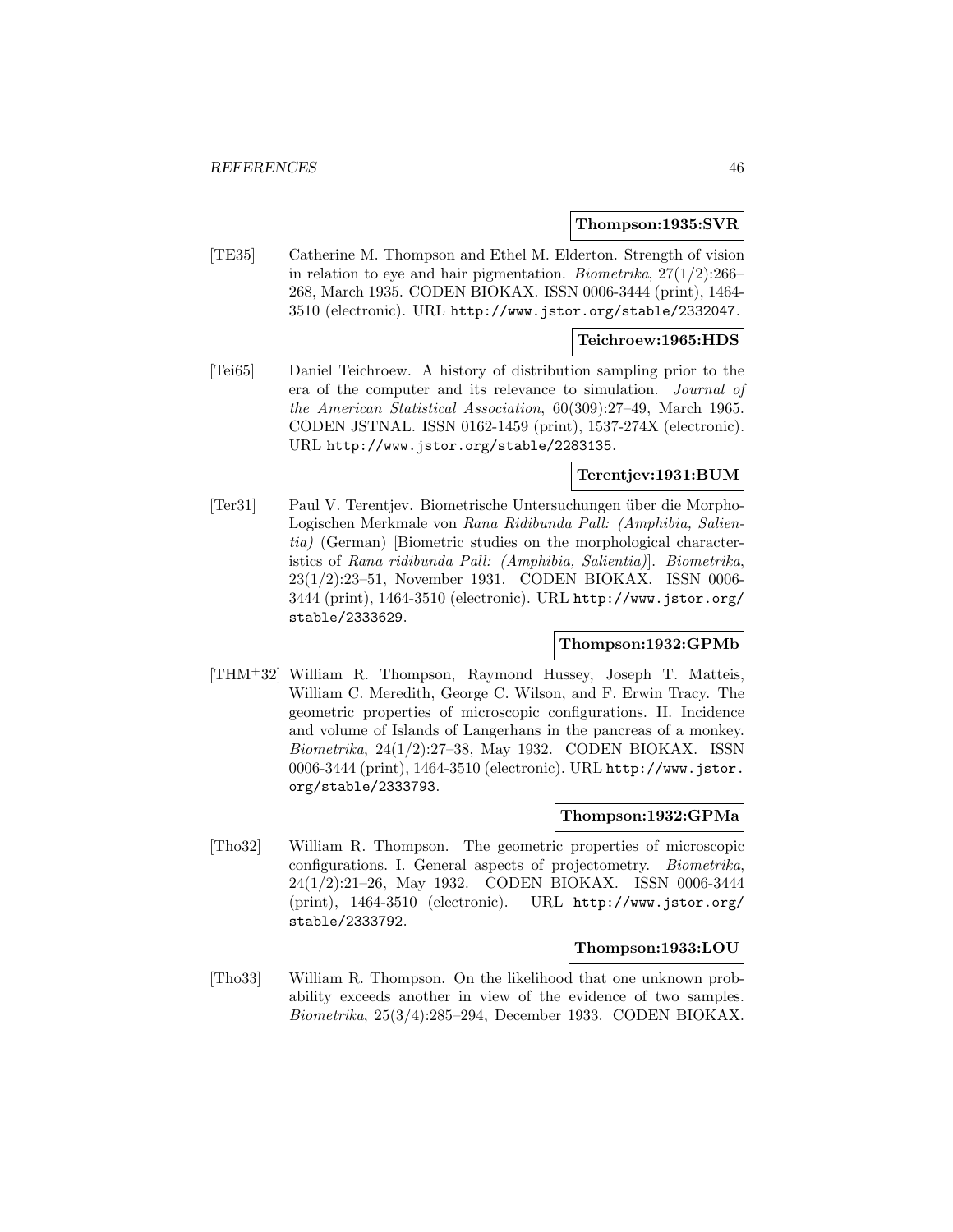ISSN 0006-3444 (print), 1464-3510 (electronic). URL http://www. jstor.org/stable/2332286.

### **Tildesley:1933:ANS**

[Til33] Miriam L. Tildesley. The Albanians of the North and South: (1) introductory account of measurements and photographs taken in 1929. Biometrika, 25(1/2):21–51, May 1933. CODEN BIOKAX. ISSN 0006-3444 (print), 1464-3510 (electronic). URL http://www. jstor.org/stable/2332259.

# **Usher:1932:HEH**

[Ush32] C. H. Usher. Hereditary entropion and hereditary changes in the skin of the eyelids. *Biometrika*,  $24(1/2):1-20$ , May 1932. CODEN BIOKAX. ISSN 0006-3444 (print), 1464-3510 (electronic). URL http://www.jstor.org/stable/2333791.

#### **Usher:1935:PHE**

[Ush35] C. H. Usher. Pedigrees of hereditary epicanthus. Biometrika, 27(1/2):5–25, March 1935. CODEN BIOKAX. ISSN 0006-3444 (print), 1464-3510 (electronic). URL http://www.jstor.org/ stable/2332038.

#### **vonBonin:1936:COC**

[vB36] Gerhardt von Bonin. On the craniology of Oceania. Crania from New Britain. Biometrika, 28(1/2):123–148, June 1936. CODEN BIOKAX. ISSN 0006-3444 (print), 1464-3510 (electronic). URL http://www.jstor.org/stable/2334127.

# **VonBonin:1938:IRU**

[VM38] Gerhardt Von Bonin and G. M. Morant. Indian races in the United States. A survey of previously published cranial measurements. Biometrika, 30(1/2):94–129, June 1938. CODEN BIOKAX. ISSN 0006-3444 (print), 1464-3510 (electronic). URL http://www.jstor. org/stable/2332227.

### **VonBonin:1931:BKO**

[Von31] Gerhardt Von Bonin. Beitrag Zur Kraniologie von Ost-Asien. (German) [Contribution to the craniology of East Asia]. Biometrika, 23(1/2):52–113, November 1931. CODEN BIOKAX. ISSN 0006- 3444 (print), 1464-3510 (electronic). URL http://www.jstor.org/ stable/2333630.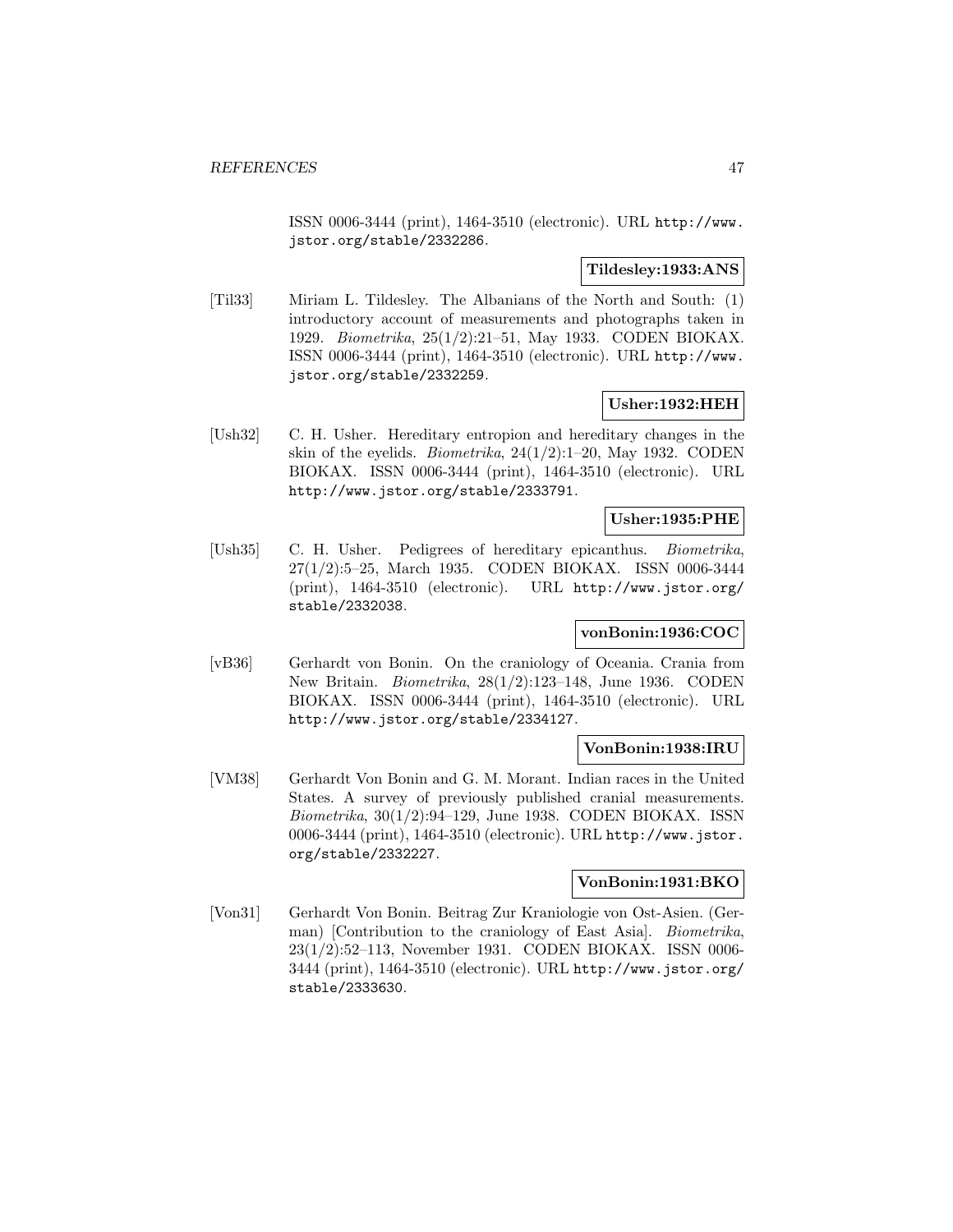#### **Wagner:1935:EDI**

[Wag35] K. Wagner. Endocranial diameters and indices. A new instrument for measuring internal diameters of the skull. Biometrika, 27(1/2):88–132, March 1935. CODEN BIOKAX. ISSN 0006- 3444 (print), 1464-3510 (electronic). URL http://www.jstor.org/ stable/2332040.

# **Welch:1935:SPA**

[Wel35] B. L. Welch. Some problems in the analysis of regression among  $k$ samples of two variables. *Biometrika*,  $27(1/2)$ :145–160, March 1935. CODEN BIOKAX. ISSN 0006-3444 (print), 1464-3510 (electronic). URL http://www.jstor.org/stable/2332042.

# **Welch:1937:ZTR**

[Wel37] B. L. Welch. On the z-test in randomized blocks and Latin squares. Biometrika, 29(1/2):21–52, June 1937. CODEN BIOKAX. ISSN 0006-3444 (print), 1464-3510 (electronic). URL http://www.jstor. org/stable/2332405.

# **Welch:1938:TH**

[Wel38a] B. L. Welch. On tests for homogeneity. Biometrika,  $30(1/2)$ :149–158, June 1938. CODEN BIOKAX. ISSN 0006-3444 (print), 1464-3510 (electronic). URL http://www.jstor.org/stable/2332230.

### **Welch:1938:SDB**

[Wel38b] B. L. Welch. The significance of the difference between two means when the population variances are unequal. *Biometrika*, 29(3/4):350–362, February 1938. CODEN BIOKAX. ISSN 0006- 3444 (print), 1464-3510 (electronic). URL http://www.jstor.org/ stable/2332010.

### **Welch:1939:NDF**

[Wel39a] B. L. Welch. Note on discriminant functions. Biometrika, 31 (1/2):218–220, July 1939. CODEN BIOKAX. ISSN 0006-3444 (print), 1464-3510 (electronic). URL http://www.jstor.org/ stable/2334985.

### **Welch:1939:DML**

[Wel39b] B. L. Welch. On the distribution of maximum likelihood estimates. Biometrika, 31(1/2):187–190, July 1939. CODEN BIOKAX. ISSN 0006-3444 (print), 1464-3510 (electronic). URL http://www.jstor. org/stable/2334981.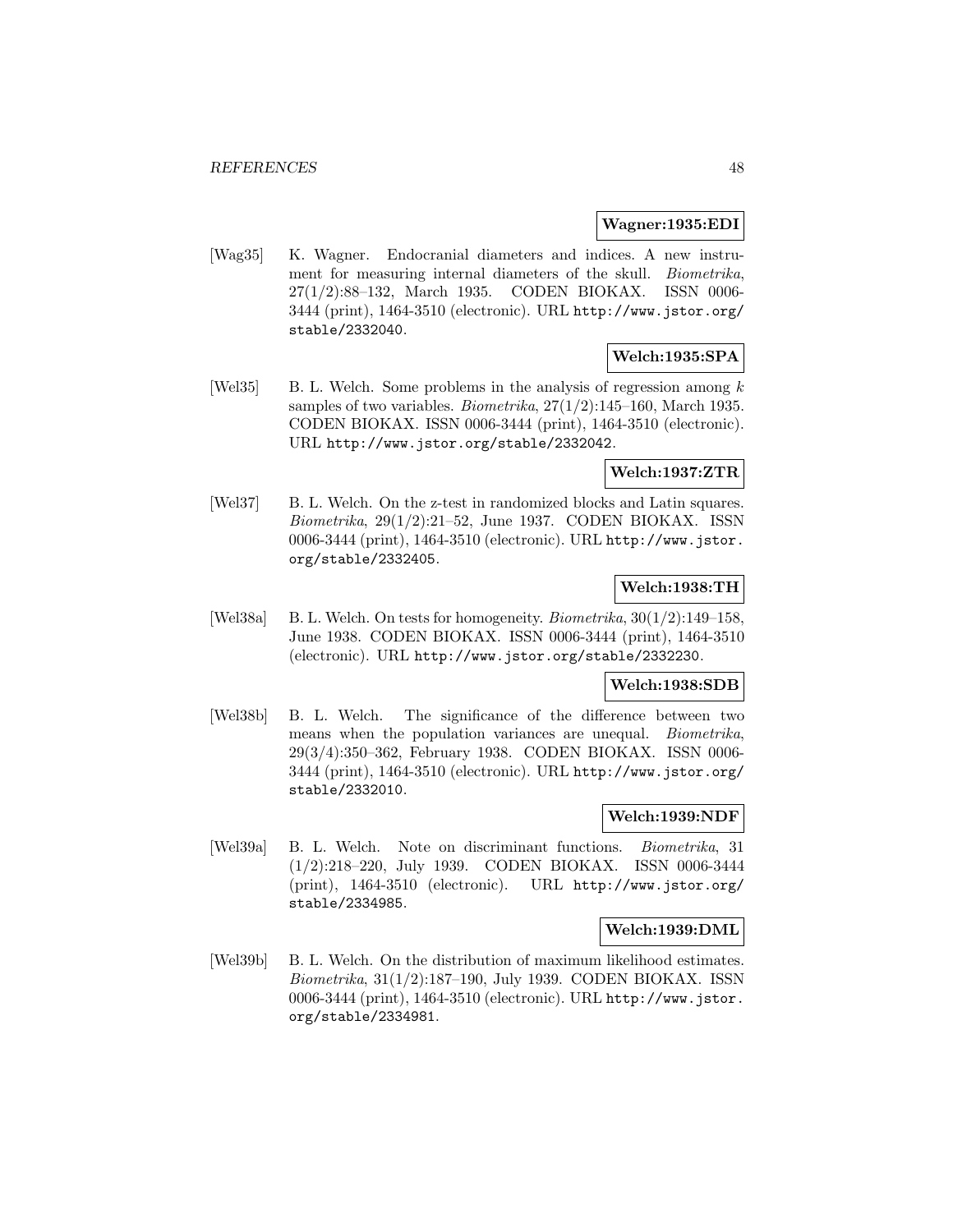#### **Wicksell:1933:CFT**

[Wic33] S. D. Wicksell. On correlation functions of Type III. Biometrika, 25(1/2):121–133, May 1933. CODEN BIOKAX. ISSN 0006- 3444 (print), 1464-3510 (electronic). URL http://www.jstor.org/ stable/2332267.

# **Wilks:1932:CGA**

[Wil32] S. S. Wilks. Certain generalizations in the analysis of variance. Biometrika, 24(3/4):471–494, November 1932. CODEN BIOKAX. ISSN 0006-3444 (print), 1464-3510 (electronic). URL http://www. jstor.org/stable/2331979.

# **Williams:1935:NSD**

[Wil35] P. Williams. Note on the sampling distribution of  $\sqrt{\beta_1}$ , where the population is normal. Biometrika, 27(1/2):269–271, March 1935. CODEN BIOKAX. ISSN 0006-3444 (print), 1464-3510 (electronic). URL http://www.jstor.org/stable/2332048.

# **Wishart:1930:DCH**

[Wis30] John Wishart. The derivation of certain high order sampling product moments from a normal population. *Biometrika*,  $22(1/2):224-238$ , July 1930. CODEN BIOKAX. ISSN 0006-3444 (print), 1464-3510 (electronic). URL http://www.jstor.org/stable/2332072.

### **Wishart:1932:NDC**

[Wis32] John Wishart. A note on the distribution of the correlation ratio. Biometrika, 24(3/4):441–456, November 1932. CODEN BIOKAX. ISSN 0006-3444 (print), 1464-3510 (electronic). URL http://www. jstor.org/stable/2331977.

#### **Wishart:1933:CSI**

[Wis33] John Wishart. A comparison of the semi-invariants of the distributions of moment and semi-invariant estimates in samples from an infinite population. Biometrika, 25(1/2):52–60, May 1933. CODEN BIOKAX. ISSN 0006-3444 (print), 1464-3510 (electronic). URL http://www.jstor.org/stable/2332260.

#### **Wisniewski:1935:VCP**

[Wiś35] Jan Wiśniewski. On the validity of a certain Pearson's formula. Biometrika, 27(3/4):356–363, October 1935. CODEN BIOKAX. ISSN 0006-3444 (print), 1464-3510 (electronic). URL http://www. jstor.org/stable/2332696. See note [Pea35b].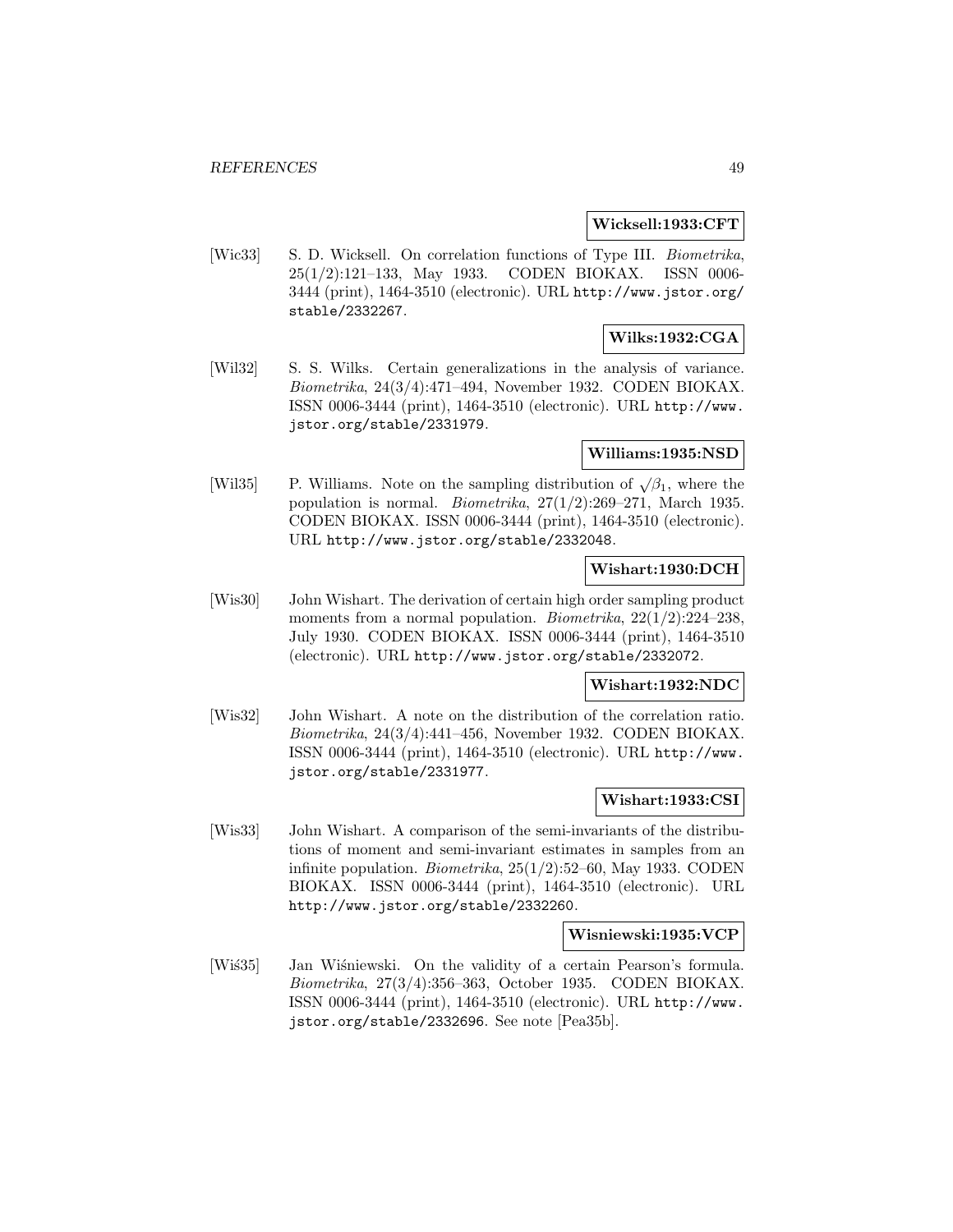#### **Wisniewski:1936:VCP**

[Wis36] Jan Wisniewski. On the validity of a certain Pearson's formula — a rejoinder. *Biometrika*,  $28(1/2):190-192$ , June 1936. CODEN BIOKAX. ISSN 0006-3444 (print), 1464-3510 (electronic). URL http://www.jstor.org/stable/2334132.

### **Wishart:1938:GRD**

[Wis38] John Wishart. Growth-rate determinations in nutrition studies with the bacon pig, and their analysis. *Biometrika*,  $30(1/2):16-28$ , June 1938. CODEN BIOKAX. ISSN 0006-3444 (print), 1464-3510 (electronic). URL http://www.jstor.org/stable/2332221.

#### **Wishart:1931:MSM**

[WKE31] J. Wishart, T. Kondo, and E. M. Elderton. The mean and second moment coefficient of the multiple correlation coefficient, in samples from a normal population. *Biometrika*,  $22(3/4)$ :353–376, May 1931. CODEN BIOKAX. ISSN 0006-3444 (print), 1464-3510 (electronic). URL http://www.jstor.org/stable/2332101.

# **Woo:1932:PCA**

[WM32] T. L. Woo and G. M. Morant. A preliminary classification of Asiatic races based on cranial measurements. Biometrika, 24(1/2):108–134, May 1932. CODEN BIOKAX. ISSN 0006-3444 (print), 1464-3510 (electronic). URL http://www.jstor.org/stable/2333798.

### **Woo:1934:BSF**

[WM34] T. L. Woo and G. M. Morant. A biometric study of the "flatness" of the facial skeleton in man. Biometrika, 26(1/2):196–250, May 1934. CODEN BIOKAX. ISSN 0006-3444 (print), 1464-3510 (electronic). URL http://www.jstor.org/stable/2332057.

# **Woo:1930:SSO**

[Woo30] T. L. Woo. A study of seventy-one Ninth Dynasty Egyptian skulls from Sedment. Biometrika, 22(1/2):65–93, July 1930. CODEN BIOKAX. ISSN 0006-3444 (print), 1464-3510 (electronic). URL http://www.jstor.org/stable/2332069.

#### **Woo:1931:AHS**

[Woo31] T. L. Woo. On the asymmetry of the human skull. *Biometrika*, 22(3/4):324–352, May 1931. CODEN BIOKAX. ISSN 0006- 3444 (print), 1464-3510 (electronic). URL http://www.jstor.org/ stable/2332100.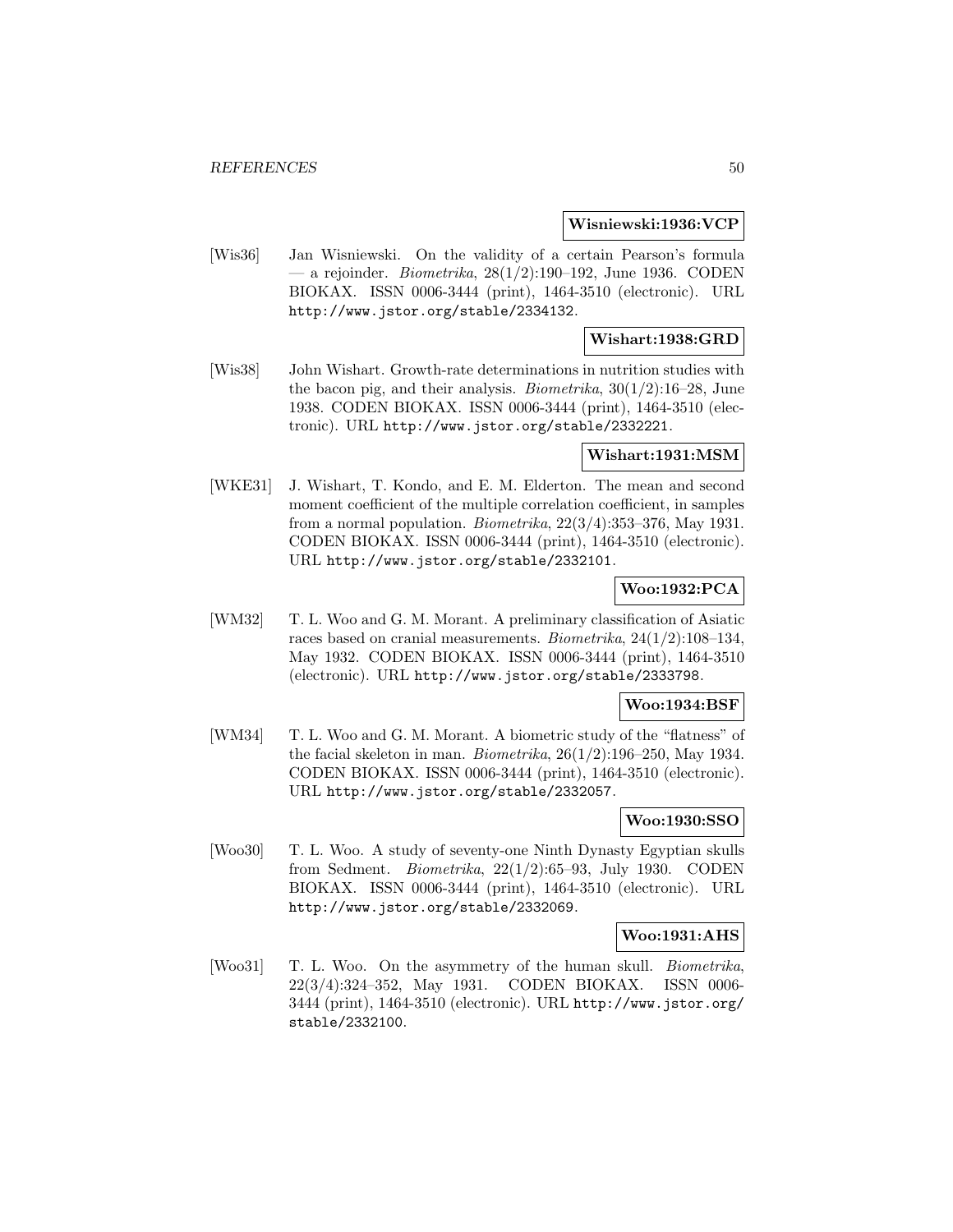# **Woo:1937:BSH**

[Woo37] T. L. Woo. A biometric study of the human malar bone. Biometrika, 29(1/2):113–123, June 1937. CODEN BIOKAX. ISSN 0006- 3444 (print), 1464-3510 (electronic). URL http://www.jstor.org/ stable/2332409.

# **Wilks:1937:SDC**

[WT37] S. S. Wilks and Catherine M. Thompson. The sampling distribution of the criterion  $\lambda_{H_1}$  when the hypothesis tested is not true. Biometrika, 29(1/2):124–132, June 1937. CODEN BIOKAX. ISSN 0006-3444 (print), 1464-3510 (electronic). URL http://www.jstor. org/stable/2332410.

# **Wunderly:1939:COS**

[Wun39] J. Wunderly. The cranial and other skeletal remains of tasmanians in collections in the Commonwealth of Australia. Biometrika, 30(3/4):305–337, January 1939. CODEN BIOKAX. ISSN 0006- 3444 (print), 1464-3510 (electronic). URL http://www.jstor.org/ stable/2332652.

# **Yates:1939:CAS**

[Yat39] F. Yates. The comparative advantages of systematic and randomized arrangements in the design of agricultural and biological experiments. Biometrika, 30(3/4):440–466, January 1939. CODEN BIOKAX. ISSN 0006-3444 (print), 1464-3510 (electronic). URL http://www.jstor.org/stable/2332658.

### **Young:1931:WSS**

[You31] Matthew Young. The West Scottish skull and its affinities. Biometrika, 23(1/2):10–22, November 1931. CODEN BIOKAX. ISSN 0006-3444 (print), 1464-3510 (electronic). URL http://www. jstor.org/stable/2333628.

# **Young:1938:LS**

[You38] Matthew Young. The London skull. Biometrika, 29(3/4):277–321, February 1938. CODEN BIOKAX. ISSN 0006-3444 (print), 1464- 3510 (electronic). URL http://www.jstor.org/stable/2332007.

#### **Yule:1938:NKP**

[Yul38a] G. U. Yule. Notes of Karl Pearson's lectures on the theory of statistics, 1884–96. Biometrika, 30(1/2):198–203, June 1938. CODEN BIOKAX. ISSN 0006-3444 (print), 1464-3510 (electronic). URL http://www.jstor.org/stable/2332238.